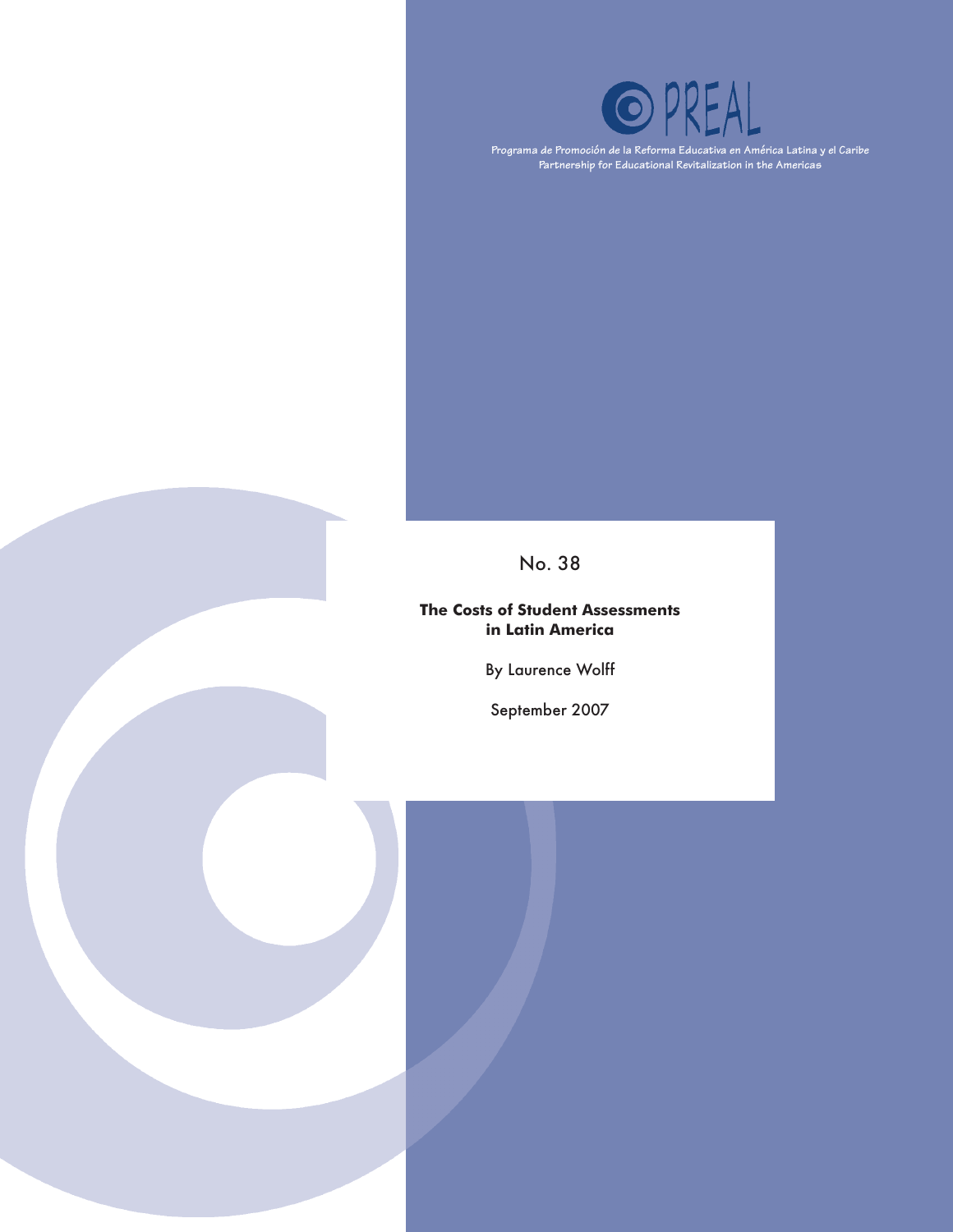©2007 Partnership for Educational Revitalization in the Americas (PREAL). All rights reserved.

For additional copies, contact PREAL at the Inter-American Dialogue. The report can be downloaded from www.preal.org/publicacion.asp.

Inter-American Dialogue 1211 Connecticut Avenue, NW, Suite 510 Washington, DC 20036 202-822-9002 iad@thedialogue.org www.thedialogue.org and www.preal.org

Citation: Wolff. Laurence, *The Costs of Student Assessments in Latin America* (Washington, DC: PREAL, 2007).

ISBN: 09772271-7-0 First edition Published in the USA

Book design: Nita Congress Cover design: Studio Grafik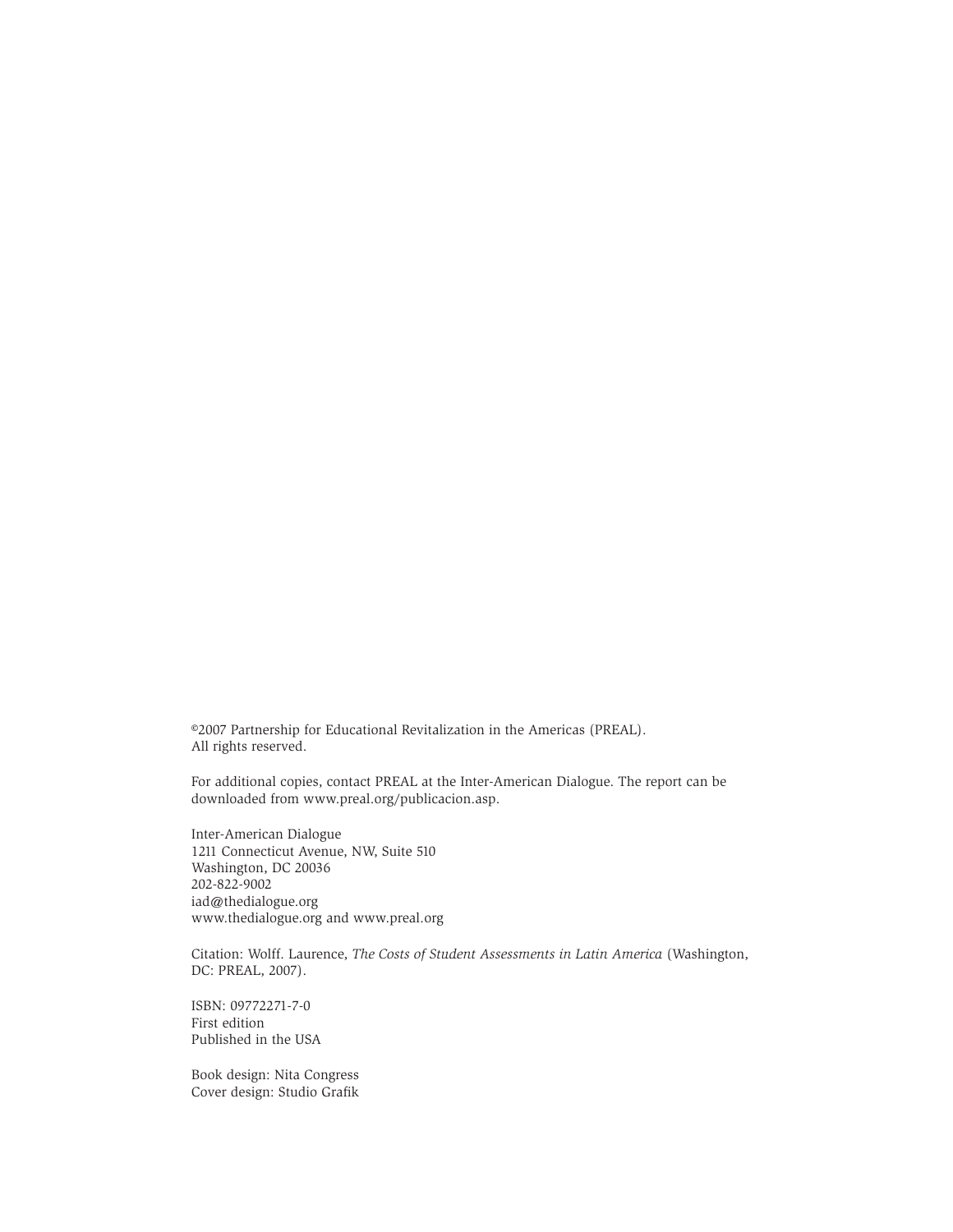### **CONTENTS**

### **Acknowledgments iii**

#### **Acronyms and Abbreviations iv**

#### **Executive Summary v**

#### **I. Why Estimate the Costs of Testing? 1**

Testing Is Fundamental  $\blacksquare$  1 Three Basic Types of Tests  $\blacksquare$  1 Study Overview  $\blacksquare$  3

#### **II. Costs of Testing in Latin America 4**

Censal Testing  $\blacksquare$  4 Sample Testing  $\blacksquare$  9 Participation in International Tests  $\blacksquare$  14

#### **III. Conclusions about the Costs of Testing in Latin America 16**

Testing Costs as a Percentage of Education Costs  $\blacksquare$  16 Variability of Testing Costs 19

#### **IV. Costs and Decision Making about Testing 22**

Difficulty of Measuring Results in Education  $\Box$ Trade-Offs in Testing Goals, Complexity, Capacity, and Cost 23 Emphasizing Dissemination  $\Box$ Potential Impact of High-Stakes Testing ■ 24 Value of Participating in International Testing Programs  $\Box$ Importance of Identifying What Works in Education  $\blacksquare$ 

### **Bibliography 27**

### **Appendix: Summary of National Educational Assessment Systems 29**

Chile  $\blacksquare$ Colombia  $\blacksquare$ Honduras  $\blacksquare$ Peru  $\blacksquare$ Uruguay  $\blacksquare$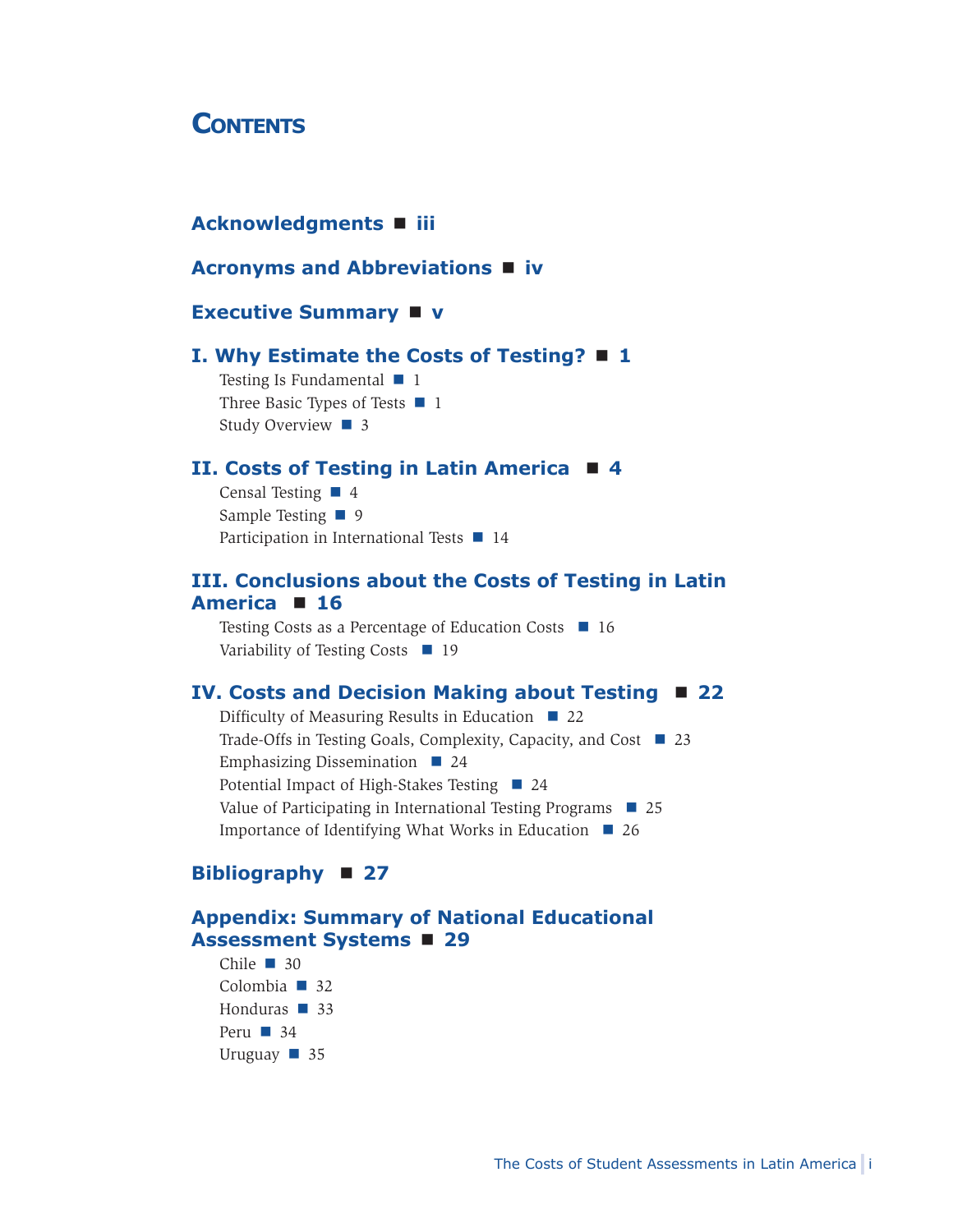#### **List of Tables**

1: Potential objectives of tests conducted in Latin America  $\blacksquare$  3

2: Chile-SIMCE tests  $\blacksquare$  6

3: Colombia—National evaluation of basic education and higher education entrance exam  $\blacksquare$  8

- 4: Colombia—Sample testing of basic education  $\blacksquare$  10
- 5: Uruguay—Sample testing of basic and secondary education  $\blacksquare$  11
- 6: Peru—Sample testing of basic and secondary education  $\blacksquare$  12

7: Honduras—Sample evaluation  $\blacksquare$  13

- 8: Uruguay—Participation in PISA  $\blacksquare$  14
- 9: Peru—Participation in PISA 15
- 10: Colombia—Participation in PIRLS **15**
- 11: Estimated regional costs of LLECE test, 1997–99 16

12: Summary of costs of testing in Latin America  $\blacksquare$  17

13: Estimated costs of potential interventions in primary education  $\blacksquare$  19

14: Costs of testing by subject/grade  $\blacksquare$  21

A-1: Chile—Summary of national educational assessment system ■ 30

A-2: Colombia—Summary of national educational assessment system ■ 32

A-3: Honduras—Summary of national educational assessment system  $\blacksquare$  33

A-4: Peru—Summary of national educational assessment system ■ 34

A-5: Uruguay—Summary of national educational assessment system ■ 35

#### **List of Figures**

- 1: Testing costs as a % of the budget of the corresponding level of study  $\blacksquare$  18
- 2: Total and adjusted costs of testing  $\blacksquare$  20
- 3: Cost and adjusted cost per student tested  $\blacksquare$  20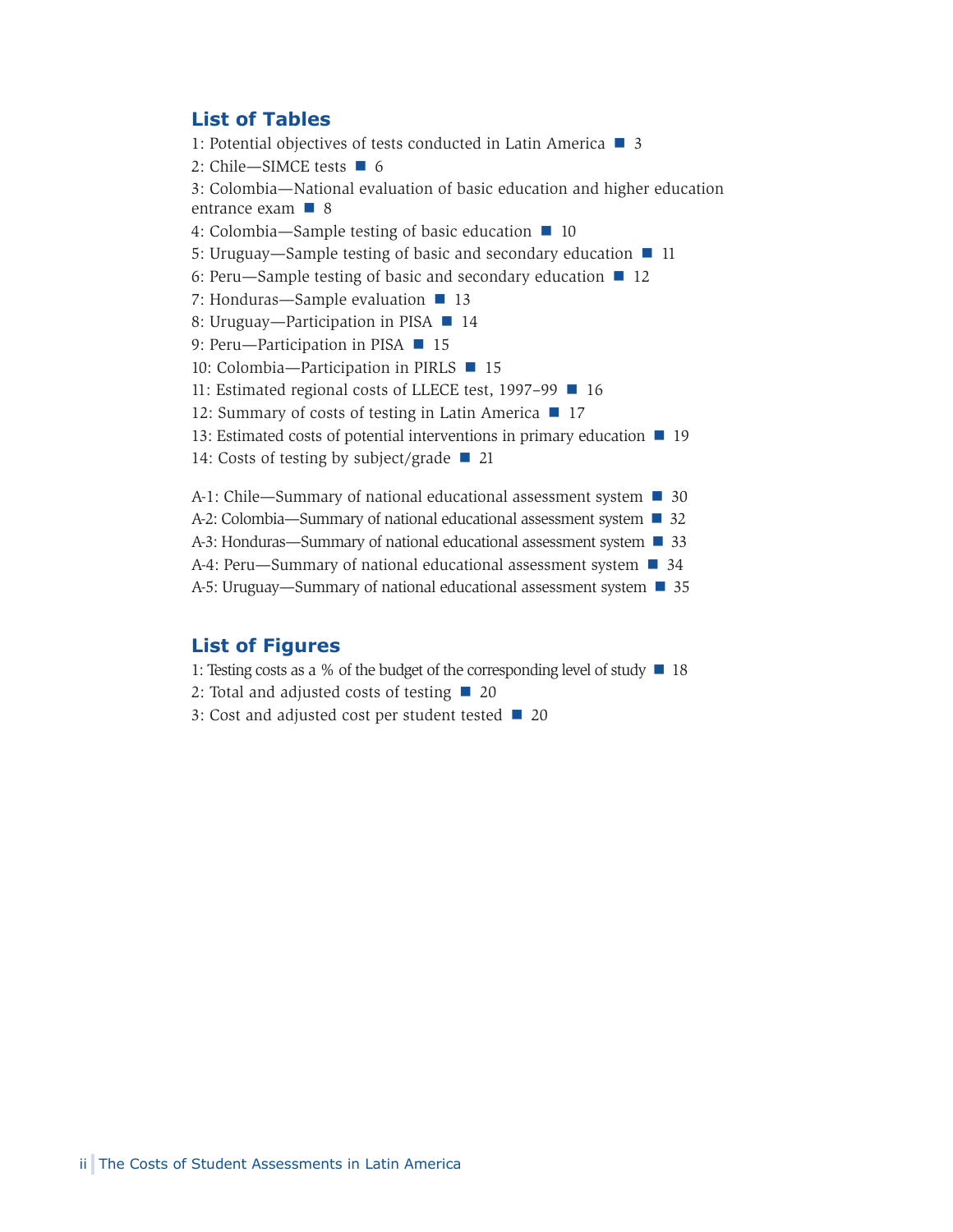## **Acknowledgments**

The author would like to thank officials and researchers Lorena Meckes (Chile), Daniel Bogoya and Álvaro Díaz (Colombia), Renán Rápalo (Honduras), Liliana Miranda (Peru), and Pedro Ravela and Beatriz Picaroni (Uruguay) for their kindness in providing the information that went into this report and for commenting on drafts; Lucrecia Palacios and Julien Hautier for assistance in data analysis; Jeff Puryear, Hans Wagemaker, and Andreas Schleicher for comments on various drafts; and Kristin Saucier for putting the document into final form. The author is extremely grateful to Patricia Arregui for her continuous support in the initiation and preparation of this report. Any mistakes and inconsistencies in the data are the responsibility of the author.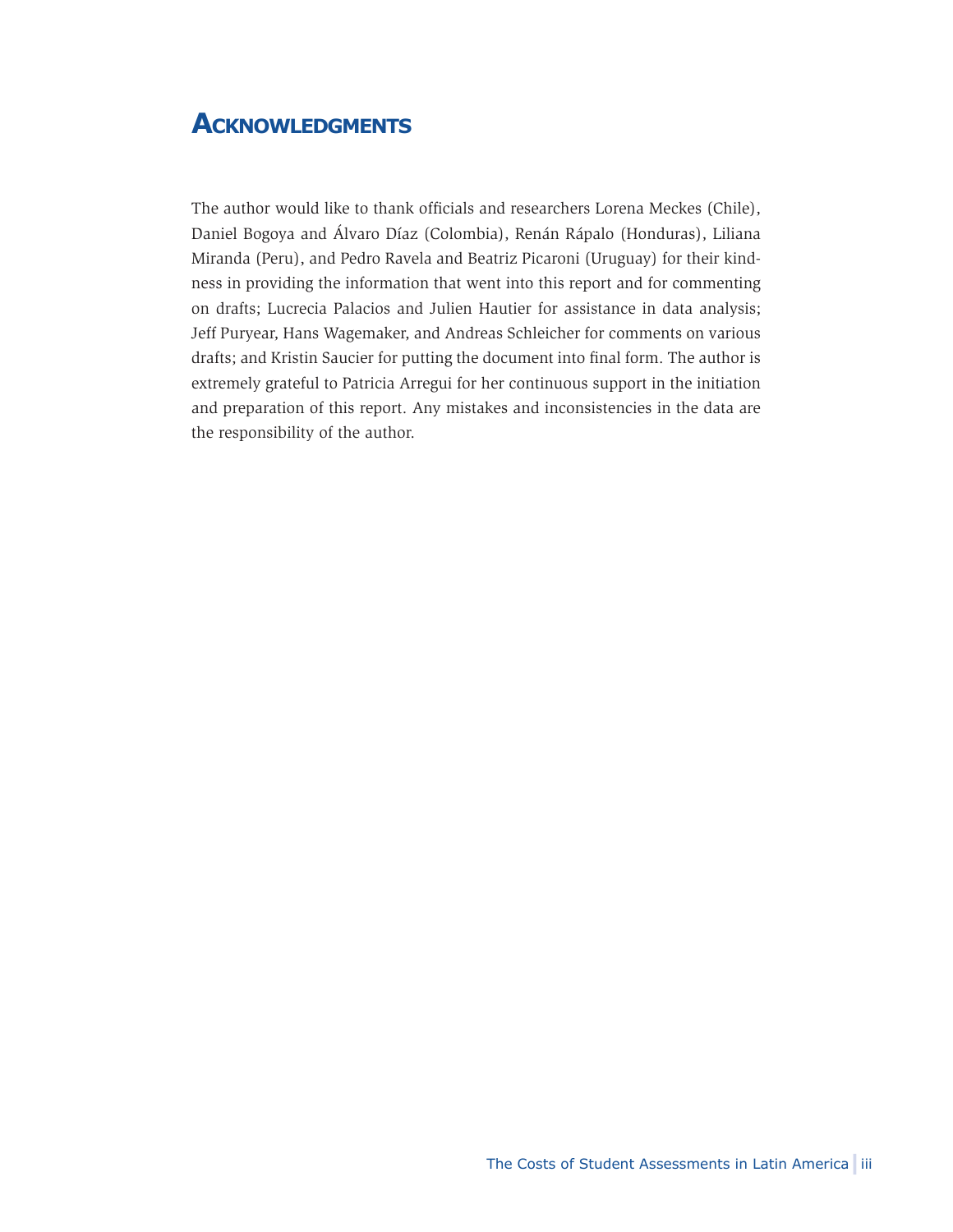# **Acronyms and Abbreviations**

| ANEP          | Administración Nacional de la Educación Pública (National<br>Administration for Public Education - Uruguay)                                           |
|---------------|-------------------------------------------------------------------------------------------------------------------------------------------------------|
| <b>CBEEE</b>  | curriculum-based external exit exam                                                                                                                   |
| GDP           | gross domestic product                                                                                                                                |
| <b>ICFES</b>  | Instituto Colombiano Para el Fomento de la Educación Superior<br>(Institute for the Development of Higher Education – Colombia)                       |
| <b>IDB</b>    | Inter-American Development Bank                                                                                                                       |
| <b>IEA</b>    | International Association for the Evaluation of Educational<br>Achievement                                                                            |
| <b>LLECE</b>  | Laboratorio Latinoamericano de Evaluación de la Calidad de la<br>Educación (Latin American Laboratory for the Measurement of<br>Quality in Education) |
| <b>PIRLS</b>  | Progress in Reading and Literacy Study                                                                                                                |
| <b>PISA</b>   | Programme for International Student Assessment                                                                                                        |
| <b>PPP</b>    | purchasing power parity                                                                                                                               |
| <b>SABER</b>  | Sistema Nacional de Evaluación de la Calidad de la Educación<br>(National System for Evaluating Educational Quality - Colombia)                       |
| <b>SIMCE</b>  | Sistema de Medición de la Calidad de la Educación (National<br>System for the Assessment of Educational Quality - Chile)                              |
| <b>TIMSS</b>  | Trends in International Mathematics and Science Study                                                                                                 |
| <b>UMC</b>    | Unidad de Medición de la Calidad Educativa (Educational Quality<br>Measurement Unit - Peru)                                                           |
| <b>UMCE</b>   | Unidad de Medición de la Calidad Educativa (Unit for Measuring<br>Educational Quality - Honduras)                                                     |
| <b>UNESCO</b> | United Nations Educational, Scientific, and Cultural Organization                                                                                     |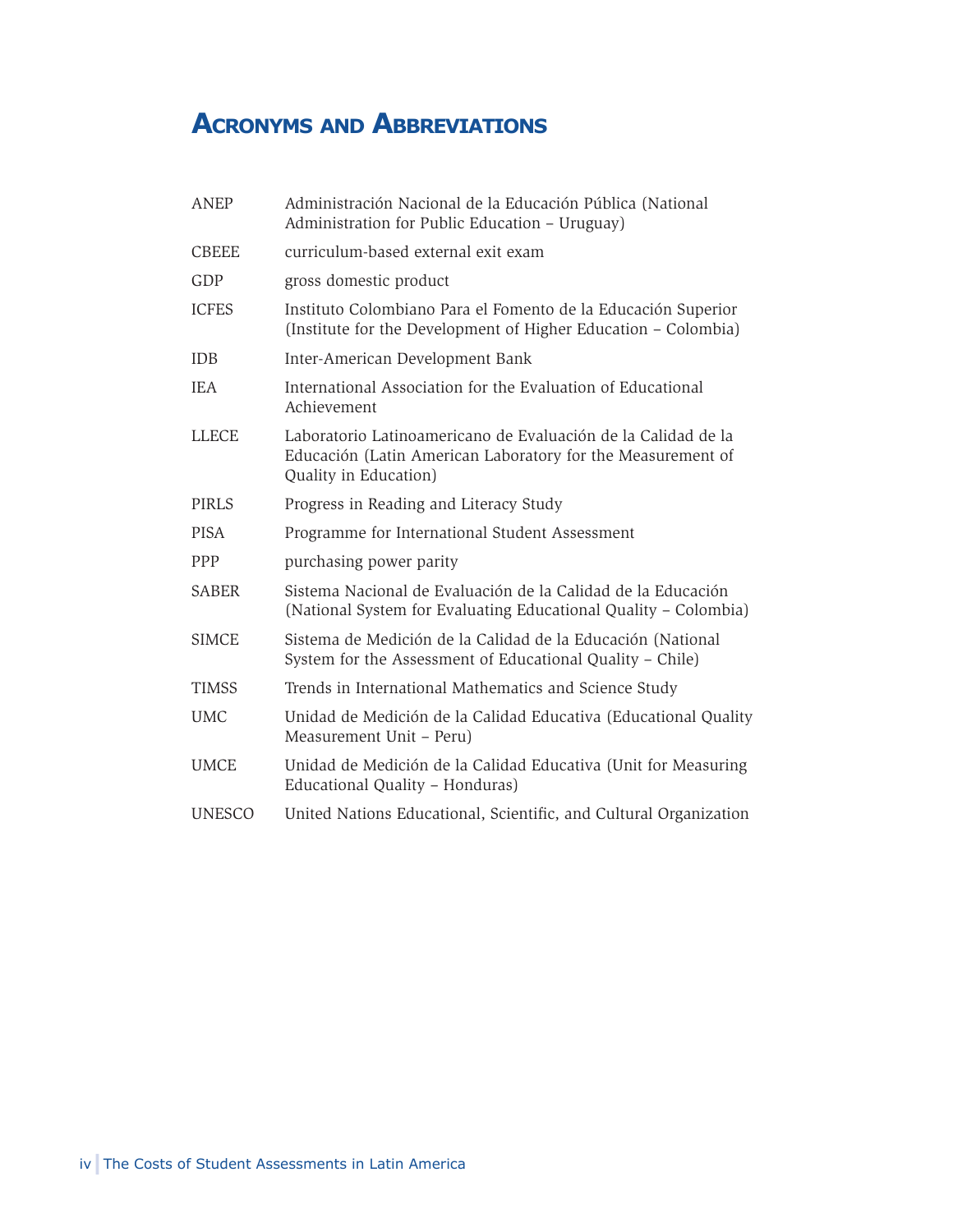## **Executive Summary**

Testing, at least on a sample basis, is rapidly becoming a fundamental element in modern education systems, both because it is a necessary part of the process of designing, implementing, and evaluating programs to improve the quality of education and because countries around the world are increasingly testing all students, usually in selected school years. Up to now there has been little published information on the subject of the costs of testing, and none for Latin America. The purpose of this report is to provide preliminary estimates on the subject, based on information provided by Chile, Colombia, Honduras, Peru, and Uruguay. Each of these countries has followed its own set of criteria and definitions, and field work was not undertaken to confirm their estimates. In particular, overhead costs of managing a testing unit are not included. The data presented should therefore be considered indicative rather than definitive. Data were available on censal testing in Chile and Colombia; on sample tests in four of the five countries; and on the costs of participating in international (samplebased) tests in Chile, Colombia, and Peru.

This review yielded the following findings:

- Costs vary greatly from one country to another even when roughly the same number of students are tested. Several reasons account for this variation, such as the following:
	- $-$  Some countries test multiple grades and subjects at one time, and with broader and/or more in-depth curricular coverage, thus increasing costs.
	- $-$  Some countries collect information on possible determinants of differential achievement, while others do not.
	- Countries with large populations and land area are more costly to sample than more compact countries.
	- Open-ended questions are more costly to score than multiple-choice ques- tions.
	- Countries with limited human resources may need to utilize more expen- sive local and foreign consultants.
	- Some countries consider it desirable to have teachers and other sector officials administer the tests, while others prefer to hire external test administrators.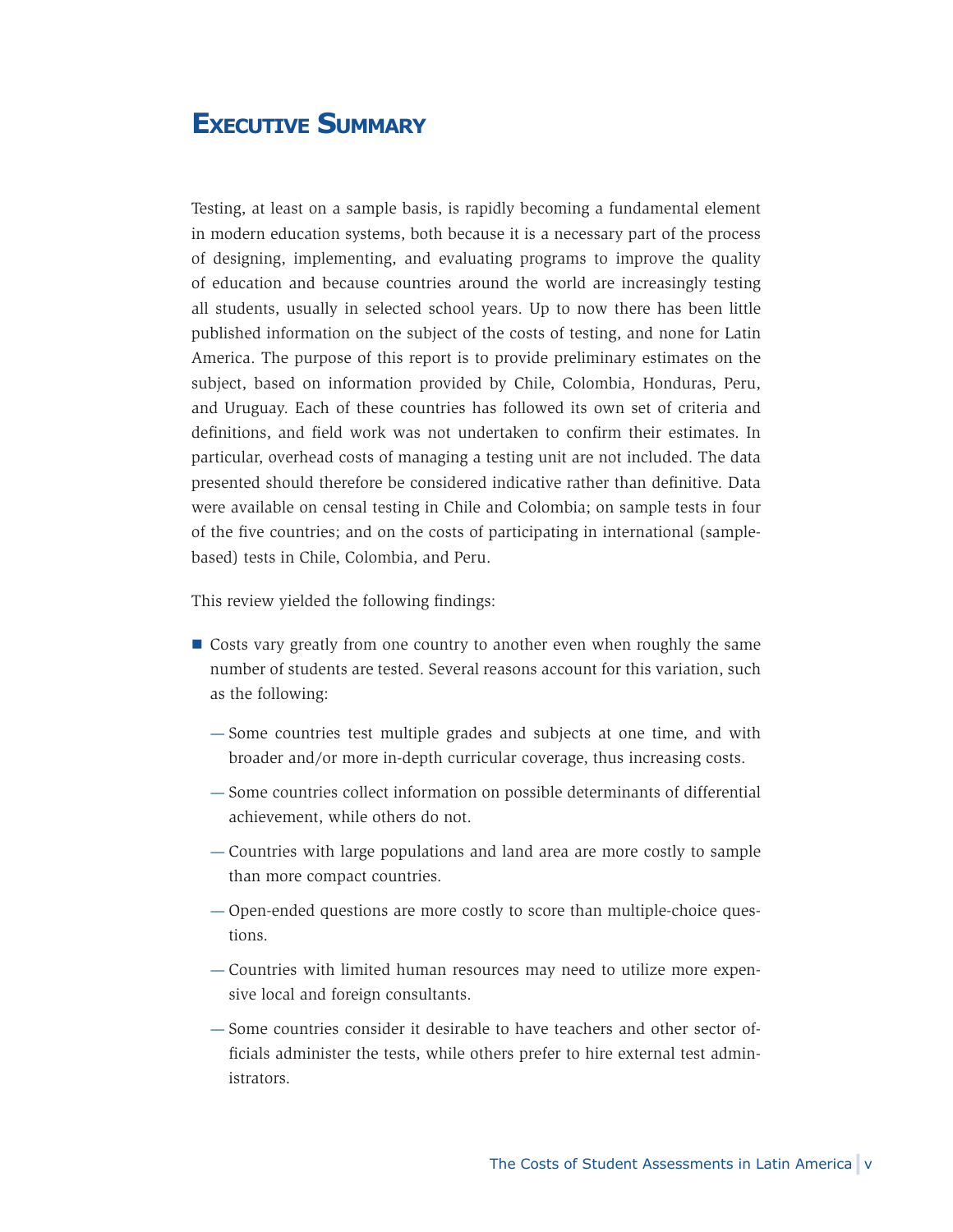Wage scales may vary from country to country even after accounting for purchasing power parity (PPP).

Cost comparisons—which are not the main thrust of this study—should take these differences into account.<sup>1</sup>

- The absolute costs of testing vary from US\$111,000 (PPP) in Uruguay for a sample test to \$6.5 million in Chile for a test of all eighth graders.<sup>2</sup> Understandably, censal testing is more expensive than sample testing. The costs of participating in international testing programs such as the Programme for International Student Assessment and the Trends in International Mathematics and Science Study ranged from \$311,000 to \$599,000 across three countries.
- Per student costs obviously vary greatly depending on the number of students tested. They range from \$2.50 per student in testing over a million students in Colombia to around \$100 per student in Peru and Colombia for testing a sample of 5,000 for an international test.

These many differences notwithstanding, the costs of testing, as currently practiced in the region (e.g., sample surveys or censal tests of selected grades), *are not an overly heavy burden on education budgets*. In none of the countries studied does testing involve more than 0.3 percent of the national education budget at the level (primary or secondary) tested.

On the basis of the cost data provided, as well as a review of the literature on the impact of testing on learning achievement, the following conclusions may be drawn:

- **Testing is among the least expensive innovations in primary education reform,** costing far less than increasing teachers' salaries, reducing class size, and reforming teacher training.
- Costs play an important but not defining role in decisions about testing. Each country has a different set of conditions, and decision makers and technicians need to make their own trade-offs regarding breadth and depth of testing based on their objectives and capacities. Given current capacities, it is not advisable to test all students in all grades, as is now mandated in the United States.

<sup>1</sup> The tables in the appendix are provided to facilitate such comparisons.

<sup>2</sup> All monetary values in this report are expressed in equivalent U.S. dollars, converted using PPPs.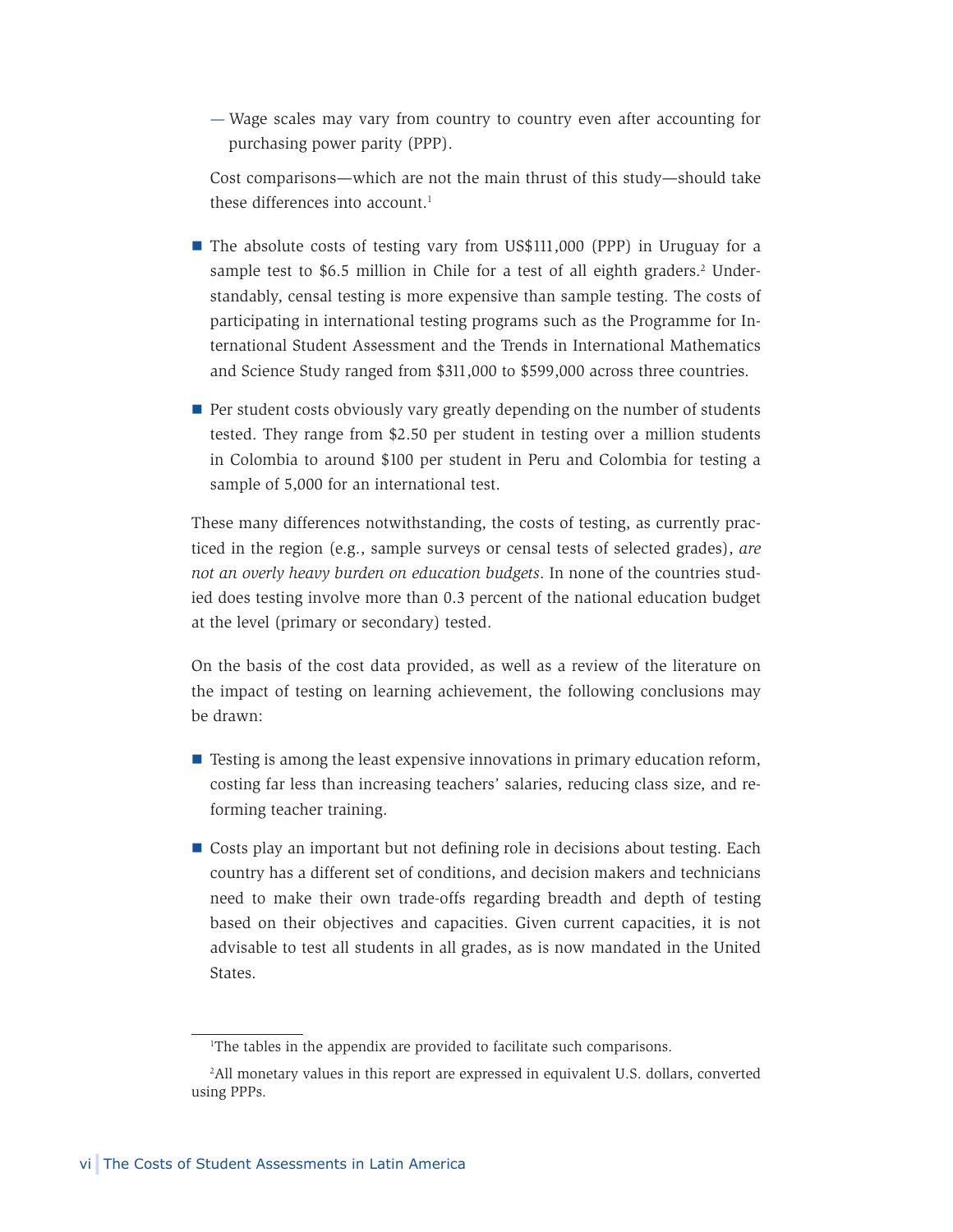- The only situations in which testing can be considered a poor use of public funds is when the technical quality of the tests is so low as to preclude drawing any valid conclusions about learning, or when the information gathered from the tests is neither disseminated nor used. Decision makers should not underestimate the complexity and technical challenges of measuring learning achievement and should make every effort to ensure high technical quality. Additionally, a fully funded dissemination plan should be in place before starting any testing program.
- There is increasing evidence around the world that "high-stakes testing," or curriculum-based external exit exams designed to certify that students have successfully completed a level of education (usually secondary education), can increase the level of learning achievement. Countries may wish to look at this option as a means of increasing learning achievement in secondary education.
- **Participating in international tests is not expensive, and it can pay off many** times over if the results are used to reform curricula and teacher training.
- More money should be spent on measuring what "works" in education, including, but not restricted to, the possible impact of testing on learning achievement.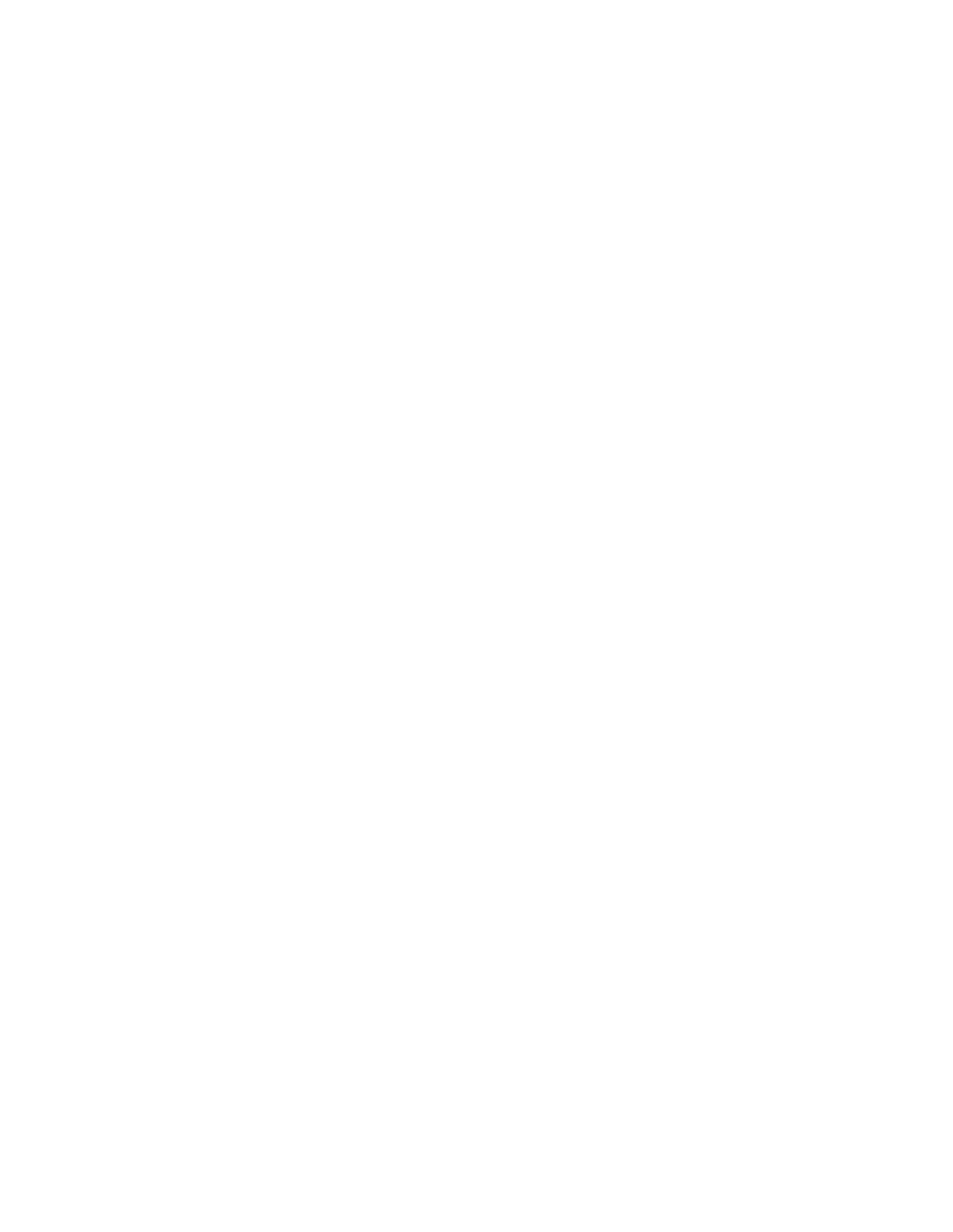## **I. Why Estimate the Costs of Testing?**

The main purpose of this report is to provide information on the costs of testing in Latin America. Until now, there has been no published information on this topic. There have been anecdotal complaints about the high costs of testing, especially as compared to the limited discretionary funds available to ministries as well as the extensive time demands on small numbers of qualified personnel. The debate on the costs of testing appears to be "under the radar," and not yet within public awareness. This may change as testing becomes more widespread, and as the external agencies currently financing testing in a number of countries insist that these costs be integrated into regular budgets.

### **Testing Is Fundamental**

This report assumes that testing, at least on a sample basis, is a fundamental element in any modern education system, since it is a necessary part of the process of designing, implementing, and evaluating programs to improve the quality of education. It is based on data graciously made available by officials from five countries in Latin America—Chile, Colombia, Honduras, Peru, and Uruguay—on three types of tests:

- universal or censal testing (that is, tests applied to all students in selected grades) in Chile and Colombia;
- national sample testing (that is, tests applied to random samples of students so as to generalize results for the nontested universe) in Colombia, Honduras, Peru, and Uruguay; and
- **participation in international programs of sample** testing in Colombia, Peru, and Uruguay.

Those who are in charge of their national testing programs or their designated colleagues provided the information for this study. Costs are compared with the costs of educating students at the level in which the test was given and as a percentage of overall per student costs in each country. Costs are presented in local currencies and in U.S. dollars, as estimated in "purchasing power parity" (PPP) in the year in which a test was given.<sup>1</sup> Each country reporting this information followed its own set of criteria and definitions; no field work was undertaken to confirm their estimates. The data presented should therefore be considered indicative rather than definitive. It is expected that future studies will more finely gauge the overall costs of assessments in these and, hopefully, many other countries.

## **Three Basic Types of Tests**

In Latin America, 16 countries now test their students either on a census or sample basis. Chile regularly tests all students in selected grades. Other entities in the region that test all students in selected grades and years include Mexico, Colombia, and several states in Brazil. El Salvador has recently begun testing all students in selected grades, while Guatemala is planning to do so in the near future. These countries use censal testing for a variety of purposes, but especially for diagnosis and feedback to stakeholders. Chile uses the data to identify schools and localities that need

<sup>1</sup> This ratio, used by the World Bank, the Organisation for Economic Co-operation and Development, and other international agencies, is designed to bypass issues of over- or undervaluation of currencies based on official exchange rates by taking into account the purchasing power of local currencies and thus making the numbers more nearly comparable. Since currencies in most developing countries are undervalued, PPP estimates usually show higher U.S. dollar estimates compared with estimates based on official exchange rates. For example, per capita income in Chile and Peru is over twice as high using PPP exchange rates compared to official exchange rates; per capita income in Colombia is three times higher; and in Honduras, it is 2.5 times higher. PPP and official exchange rates for 2002 can be found at the World Bank Web site at http://siteresources.worldbank.org/ICPINT/Resources/ Table5 7.pdf. All monetary values in this report are expressed in equivalent U.S. dollars converted using PPPs.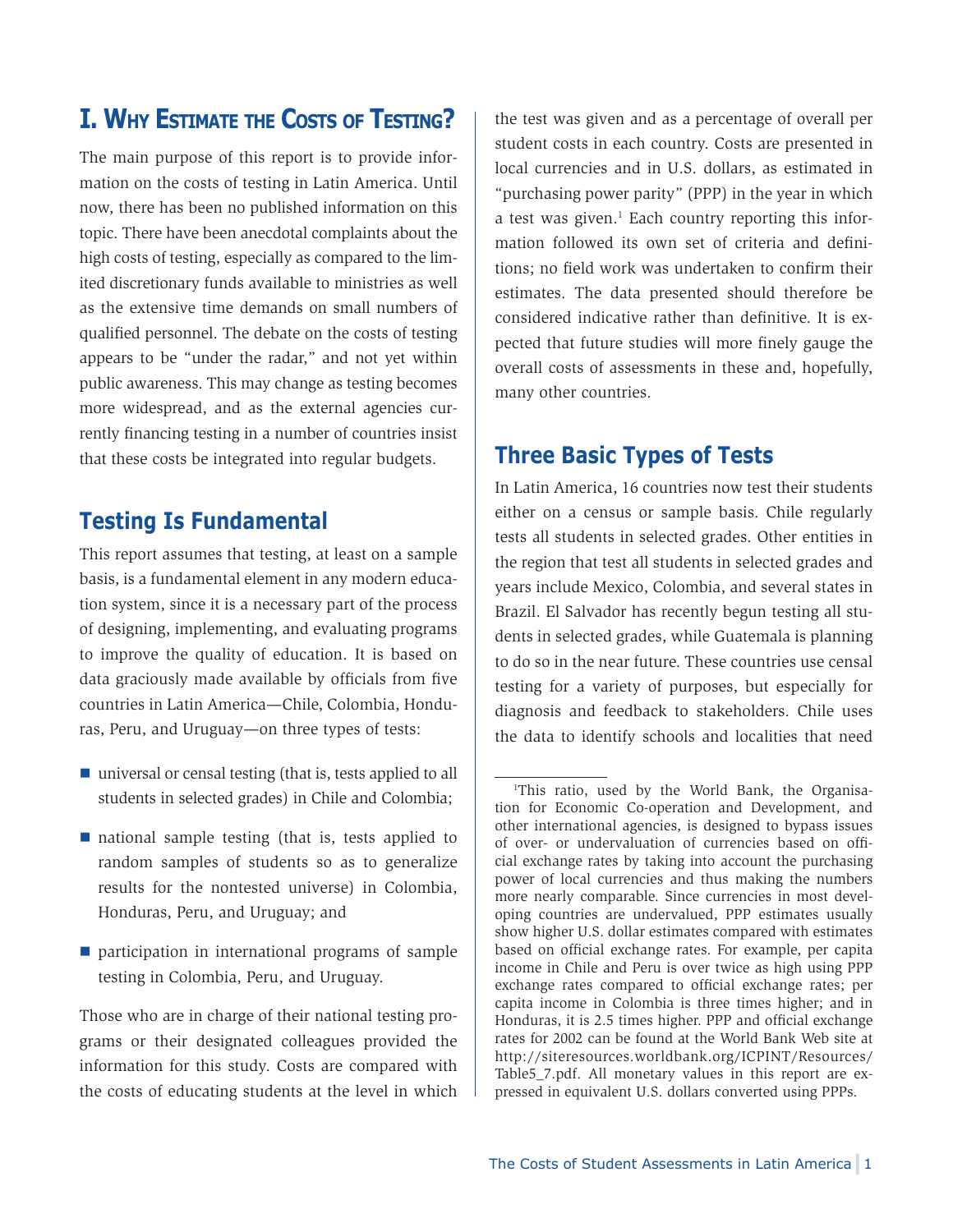help, reward well-performing teachers, study causes of failure or success, and inform parents about their children's progress. In Chile and Mexico, relative scores of students on tests have an impact on teachers' salaries or promotion possibilities.

Censal testing can be used to determine whether students will be able to receive a diploma and/or move on to the next level of education. These "high-stakes" tests are normally given to all students at the end of a cycle, usually secondary education. They are common in Europe, the Far East, and former Anglophone and Francophone countries, including the Englishspeaking Caribbean, as well as in a few states in the United States. In Latin America, Costa Rica, the Dominican Republic, and El Salvador now require a secondary school test that accounts for between 20 and 25 percent of a student's grades at the end of secondary school. English-speaking Caribbean countries test all students in a high-stakes context (usually, but not solely, upon secondary school completion).

Tests may also be regularly given to samples of students, as is the practice of most of the countries in the region that have testing programs. Sample testing (as well as censal testing) may be used to determine the extent to which the national curriculum and agreedupon standards are being successfully implemented in the classroom, as well as to study what factors are contributing to differential results of various student populations. They may help in designing training programs and materials for teachers in areas where large percentages of students do poorly, and the data can be used to assess the impact of various programs and policies. However, with sampling, it is not possible to identify, reward, or sanction individual schools or teachers for their relative performance. In Peru, relatively large samples have sometimes been tested to get an idea of progress in subnational territorial units; in Colombia, results are available that allow

finer analysis of what is happening within a metropolitan area. Uruguay used sampling to evaluate the impact of a teacher training reform, introduction of full-day schooling, and programs directed at children from poorer families. In Honduras, sampling has been used to get an overall idea of learning in the country, to compare learning by region and town, and to identify factors associated with learning. The federal government of Brazil regularly samples students to compare progress in states and municipalities.

A variation on sample testing occurs when countries participate in international testing programs, as is increasingly happening in Latin America (see box). Since the purpose of these tests is to place a country in the context of other countries, a relatively small

#### *Recent Latin American Participation in International Tests*

- Latin American Laboratory for the Measurement of Quality in Education (Laboratorio Latinoamericano de Evaluación de la Calidad de la Educación—LLECE): 13 countries in 1997; 16 countries plus one state in Mexico in the second round in 2006
- **The Organisation for Economic Co-opera**tion and Development's Programme for International Student Assessment (PISA): Argentina, Brazil, Chile, Mexico, Peru, and Uruguay in 2002 and/or 2003; Argentina, Brazil, Chile, Colombia, Mexico, and Uruguay in 2006
- **Tends in International Mathematics and** Science Study (TIMSS) of the International Association for the Evaluation of Educational Achievement (IEA): Argentina, Chile, Colombia, and Mexico in 2003
- **Progress in Reading and Literacy Study** (PIRLS), another IEA-supported initiative: Argentina, Belize, and Colombia in 2001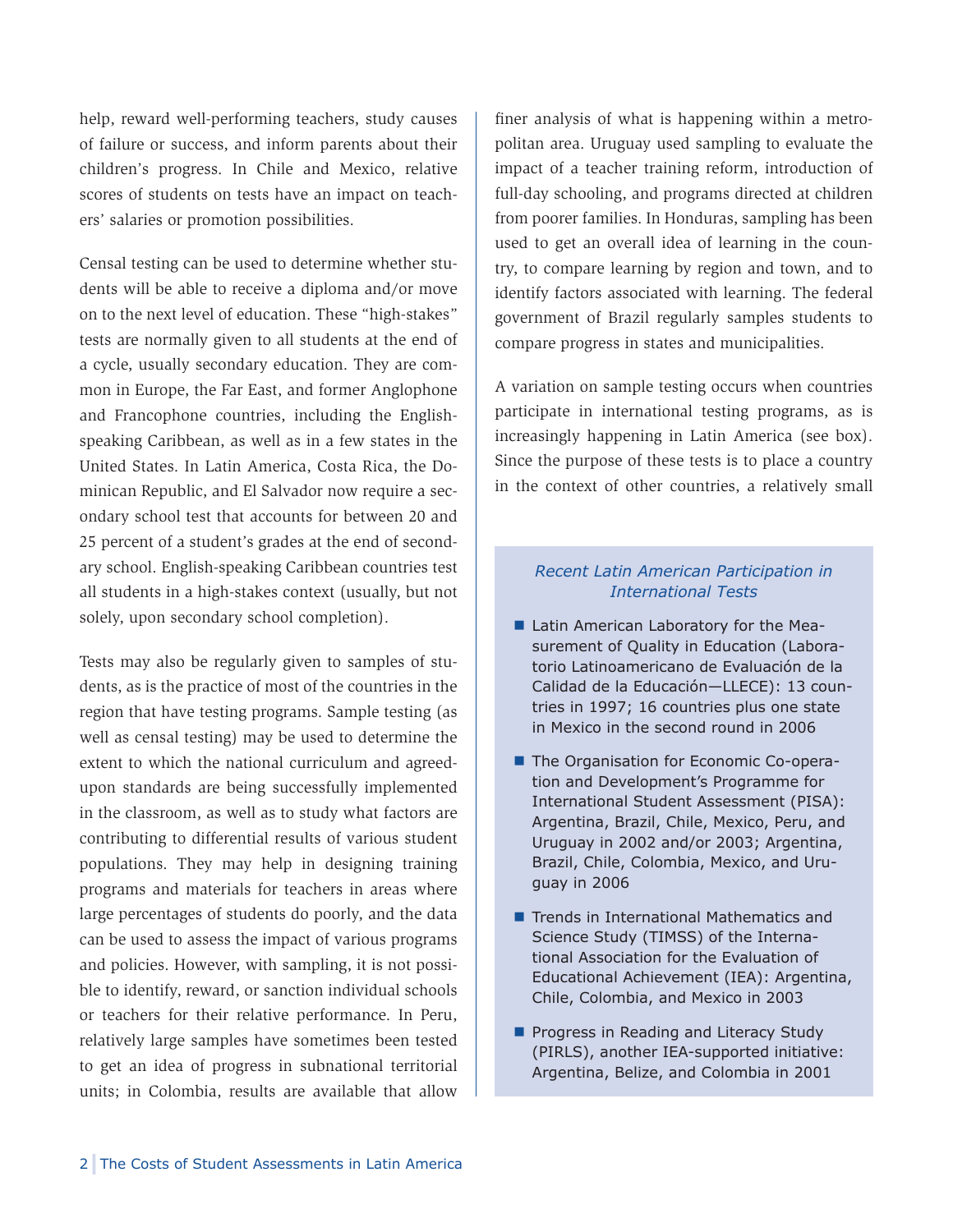random sample—around 5,000 to 7,000 students—is usually required. This is the minimum to ensure a reasonable confidence interval for the results. In some cases, samples of this size are taken in each of several provinces so that each one is in effect considered as a country. In PISA 2003 and 2006, Mexico implemented a sample of more than 30,000 students in order to get reliable data for each state. Helping establish new national goals for learning achievement, or reforming curriculum and/or teacher training so as to achieve such goals, are possible objectives for participating in international tests. A full summary of the testing situation in Latin America is provided by Ferrer (2006).

The choice of whether to apply censal or sample testing needs to be made on the basis of carefully thoughtout and planned uses of test results—something that has been frequently overlooked in Latin America (see Ravela 2001, "Introduction"). Table 1 provides a summary of the potential objectives of testing, organized by type of test.

### **Study Overview**

As we shall see, the costs per student differ significantly from one country to another, but this should not be interpreted to mean that one country is spending "too much" per student on testing, but rather that the conditions for testing differ greatly from one country to another. It's far easier and less costly, for example, to undertake a random sample in Uruguay than in Peru: the latter's huge physical size and varied and difficult terrain significantly increase the costs (notably of transportation) of undertaking a random sample. Similarly, a test with only multiple-choice questions, as is used in Colombia, is far less expensive to correct

| Type of test                                    | Characteristic                                                                                                                                                           | Potential objective                                                                                                                                                                                                                                                                                                                                                                                                                                            |
|-------------------------------------------------|--------------------------------------------------------------------------------------------------------------------------------------------------------------------------|----------------------------------------------------------------------------------------------------------------------------------------------------------------------------------------------------------------------------------------------------------------------------------------------------------------------------------------------------------------------------------------------------------------------------------------------------------------|
| Participation<br>in internation-<br>al testing  | Sample, usually<br>of about 5,000 to<br>7,000 students                                                                                                                   | 1. Catalyze national debate on improving learning and education reform<br>2. Assess adequacy of intended and implemented curriculum in the<br>classroom in terms of its relative emphasis on higher order learning,<br>reading comprehension, etc.<br>3. Assess adequacy of in-service and preservice teacher training and<br>other educational inputs, including school organization and teaching<br>practices                                                |
| National<br>sample                              | Sample, rang-<br>ing from 5,000 to<br>100,000 students                                                                                                                   | All of the above, as well as<br>4. Track progress over time of country, regions, and specific populations<br>toward specified learning goals<br>5. Compare performance of regions and various population groups (ur-<br>ban/rural, male/female, ethnic identity, socioeconomic status) in an<br>effort to find explanations for differences in achievement<br>6. Target districts or population groups for improvement efforts, re-<br>wards, and/or sanctions |
| Censal testing<br>of all students<br>in a grade | Universal, usually<br>of selected grades<br>and undertaken in<br>selected years, of<br>up to 1 million or<br>more students, de-<br>pending on the size<br>of the country | All of the above, as well as<br>7. Provide feedback to students and parents on individual student prog-<br>ress in learning<br>8. Provide feedback to teachers, schools, and parents on school and<br>teacher performance and offer rewards and sanctions to stimulate<br>improvement efforts<br>9. For high-stakes exams, certify that students have completed a level<br>of education and/or are eligible for higher levels                                  |

#### *Table 1: Potential objectives of tests conducted in Latin America*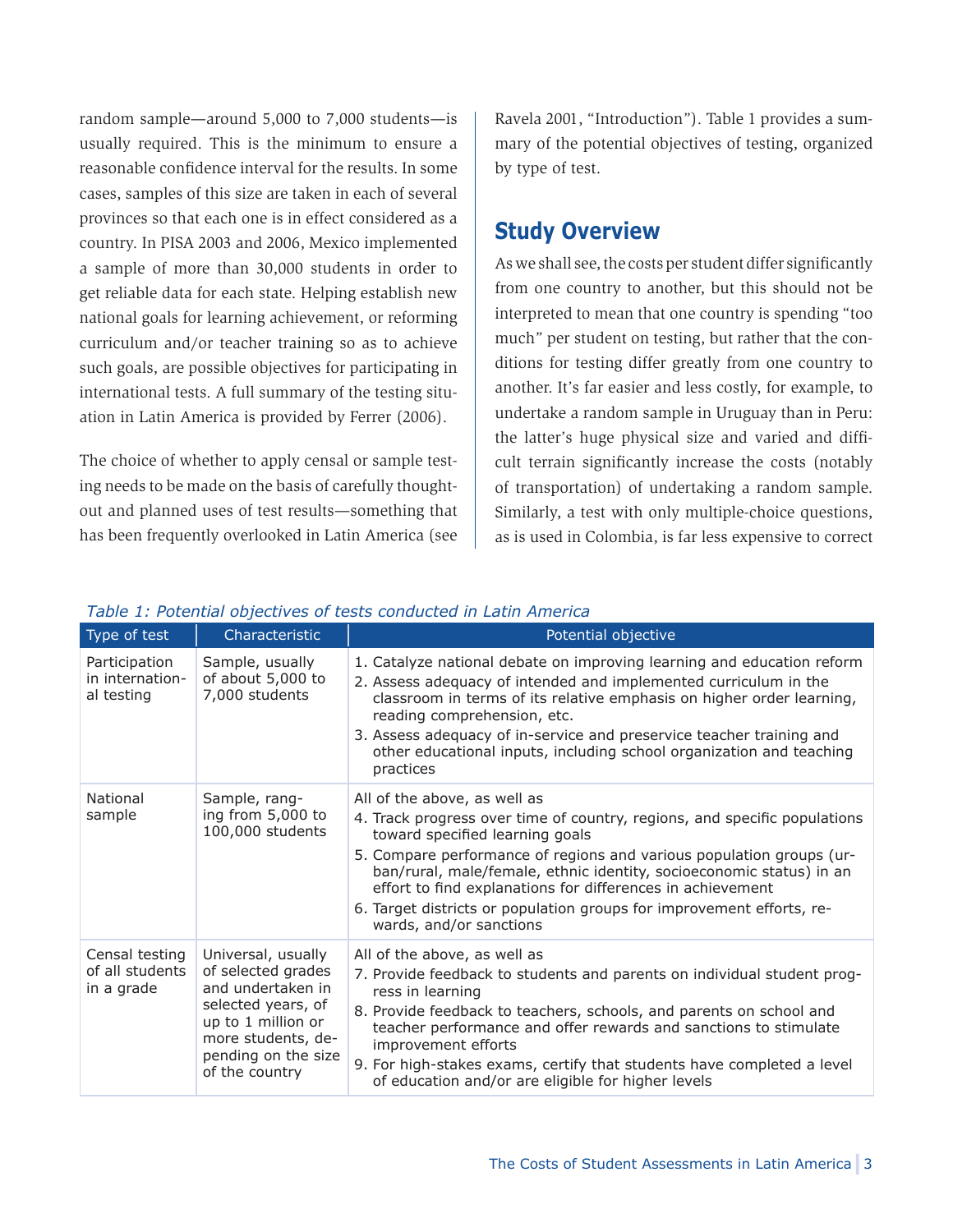than one with many open-ended questions. The purpose of this report is not to compare high or low costs among countries but rather to give an overview of the range of costs of testing in the region and to identify situations on the ground, options, and trade-offs that affect costs. A more rigorous determination of costs to allow for more precision and comparability among countries is a challenge that lies ahead and will entail the tracking of costs by countries, beginning with the first stages of testing.

For this report, officials from five countries took the time to retrieve and organize data on costs using a standard spreadsheet provided to them. In some cases, countries did not provide all the data requested, or they collapsed them into several categories. Overhead costs were available in some cases and not in others. Furthermore, some hidden costs, such as the time teachers and supervisors spend administering tests, were not estimated.

Countries provided data in four general categories:

- **Test preparation:** analysis of curriculum and determination of the education objectives to be tested, preparation of items and the first draft of the test, pilot testing and feedback, and preparation of the final version of the test.
- **Test application:** distribution of material; preparation of the team to supervise the test, including contracting of supervisors, testers, and proctors; and data collection.
- **Processing and analysis:** training personnel; processing of multiple-choice questions, usually by automatic data processing; correction of openended questions; analysis of results; and preparation of reports.
- **Dissemination:** printing and dissemination of documents and reports.

The estimates provided usually do not include training of teachers, curriculum development, or textbook revision based on test results, but may include the costs of short-term seminars.

The next section of this report summarizes the available information on costs from the five countries providing data—namely, Chile, Colombia, Honduras, Peru, and Uruguay. As noted earlier, costs depend fundamentally on the characteristics of the populations being sampled and the breadth and depth of the assessment being attempted. Thus, readers should review the appendix, which summarizes the characteristics of the five national cases used in this study.

Section III draws tentative conclusions regarding testing in the region, with a focus on the three types of tests—national censal tests, sample-based tests, and international tests. The final section discusses the potential impact of testing on learning compared to its costs.

## **II. Costs of Testing in Latin America**

## **Censal Testing**

Data were made available from two countries that test all students in particular grades. Chile provided data on eighth grade tests given in 2004 for four academic subjects. Colombia provided data on tests given in 2003 and 2004 for grades 5 (language and math) and 9 (science and citizenship).

### *Chile*

Chile has been administering SIMCE—the National System for the Assessment of Educational Quality (Sistema de Medición de la Calidad de la Educación) for over 15 years, and so has developed expertise and a cadre of experts both within and outside govern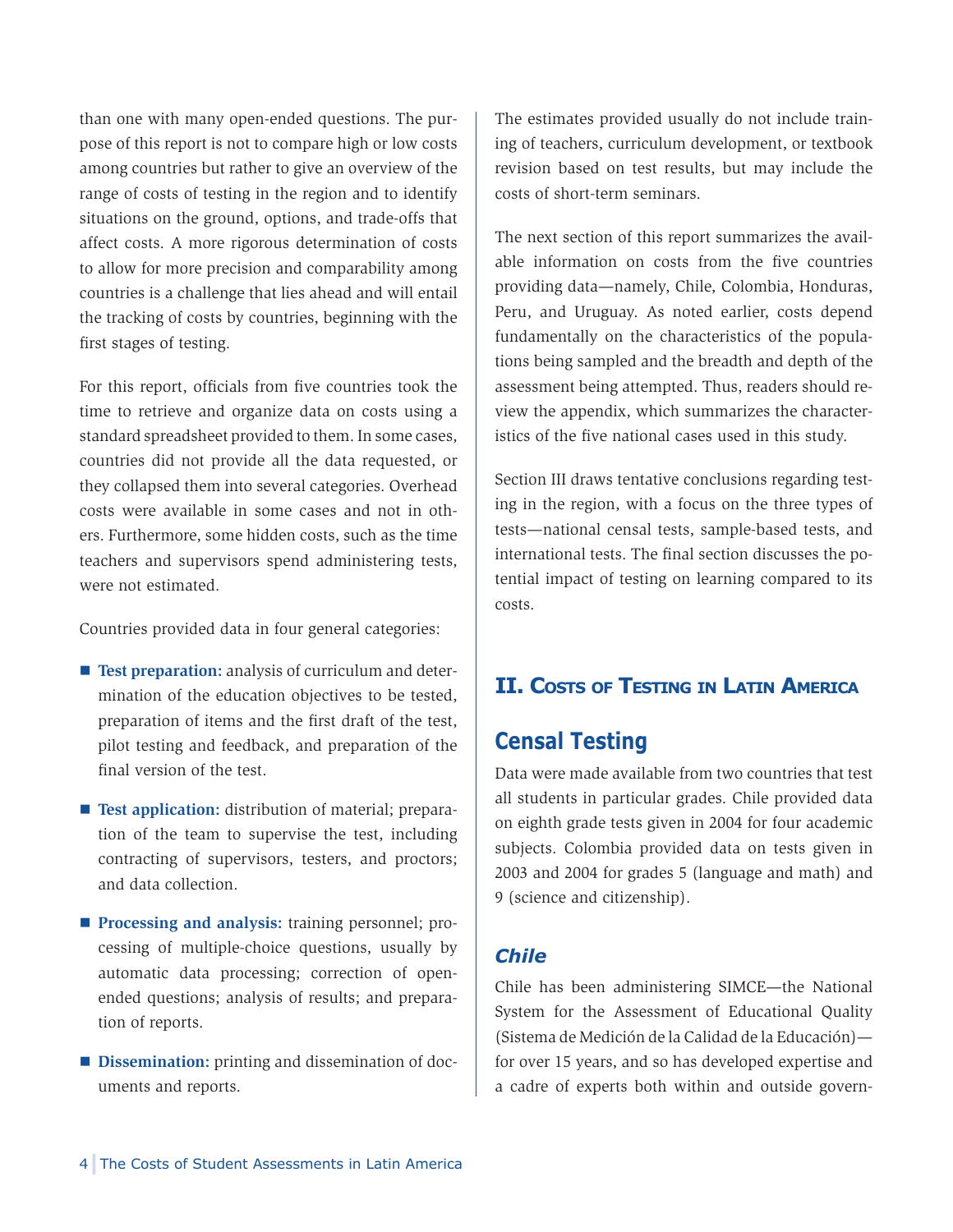ment. The SIMCE tests are given approximately every four years to grades  $4, 8,$  and  $10.<sup>2</sup>$  The 2004 test was given to 300,000 eighth grade students in 6,500 schools and 11,000 classrooms in the subject areas of Spanish, mathematics, the natural sciences, and the social sciences. The test included a combination of multiple-choice and open-ended questions.

The data provided by Chile are much more detailed than those provided by other countries in the sample. Notably, Chile was able to break down the activities in test preparation, application, and analysis. Chile was able to separate out the costs of correction of multiple-choice questions (57 percent of the total cost of processing and analysis) from correction of openended questions (43 percent). Also, Chile (like a few other countries) provided some information on overhead costs—specifically, the cost of salaries for those in the assessment unit who oversee all testing activities. Table 2 shows costs by category in Chilean pesos as well as in U.S. dollars using PPP exchange rates.

SIMCE prepared a detailed description of how costs were calculated for each line item, as follows:

- **Elaboration of items:** contracted with a university, 200 validated items, including guidelines for marking open-ended questions.
- **Initial piloting:** a sample seeking 300 valid stu dent responses per item.
- Pilot testing: a sample seeking 3,000 valid student responses per item, including design, printing, and distribution.
- **Design and editing:** design of all materials, in cluding test booklets, list of homerooms, questionnaires, forms, etc.
- **Test printing:** 300,000 test books for four learning areas, for a total of 1.2 million test books.
- **Printing of other materials:** homeroom lists, survey of parents and teachers, for a total of 400,000 documents.
- **Distribution**: to approximately 6,000 schools, of which about 25 percent were rural.
- Field testing: contracting of 10,000 examiners.
- **Control and supervision:** undertaken by departmental staff; costs include only travel and per diem.
- **Coding and digital input:** coding using mark sense scanners of all items and questionnaires.
- **Marking open-ended questions:** marking of all of two sections and 10 percent of two other sections, with double marking for 10 percent of answers.
- **Report to schools:** personalized results to each school; does not include other forms of communication.
- **Overhead—personnel:** salaries of 60 staff members.
- **Overhead—infrastructure:** physical space for SIMCE personnel.
- Overhead—equipment: computers.
- **Overhead—other:** general costs, including phone, electricity, etc.

The total cost for this particular test administration was about \$6.5 million, or \$14.90 per student tested in grade eight. If the full overhead costs of running the SIMCE program—mainly salary expenses for SIMCE staff involved with management and oversight—were added, then the cost per student would increase by 45 percent to \$21.65. However, because SIMCE staff are regularly involved in managing and planning for several tests at one time, this figure may be lower.

<sup>2</sup> Detailed explanations and results for SIMCE are available at www.simce.cl.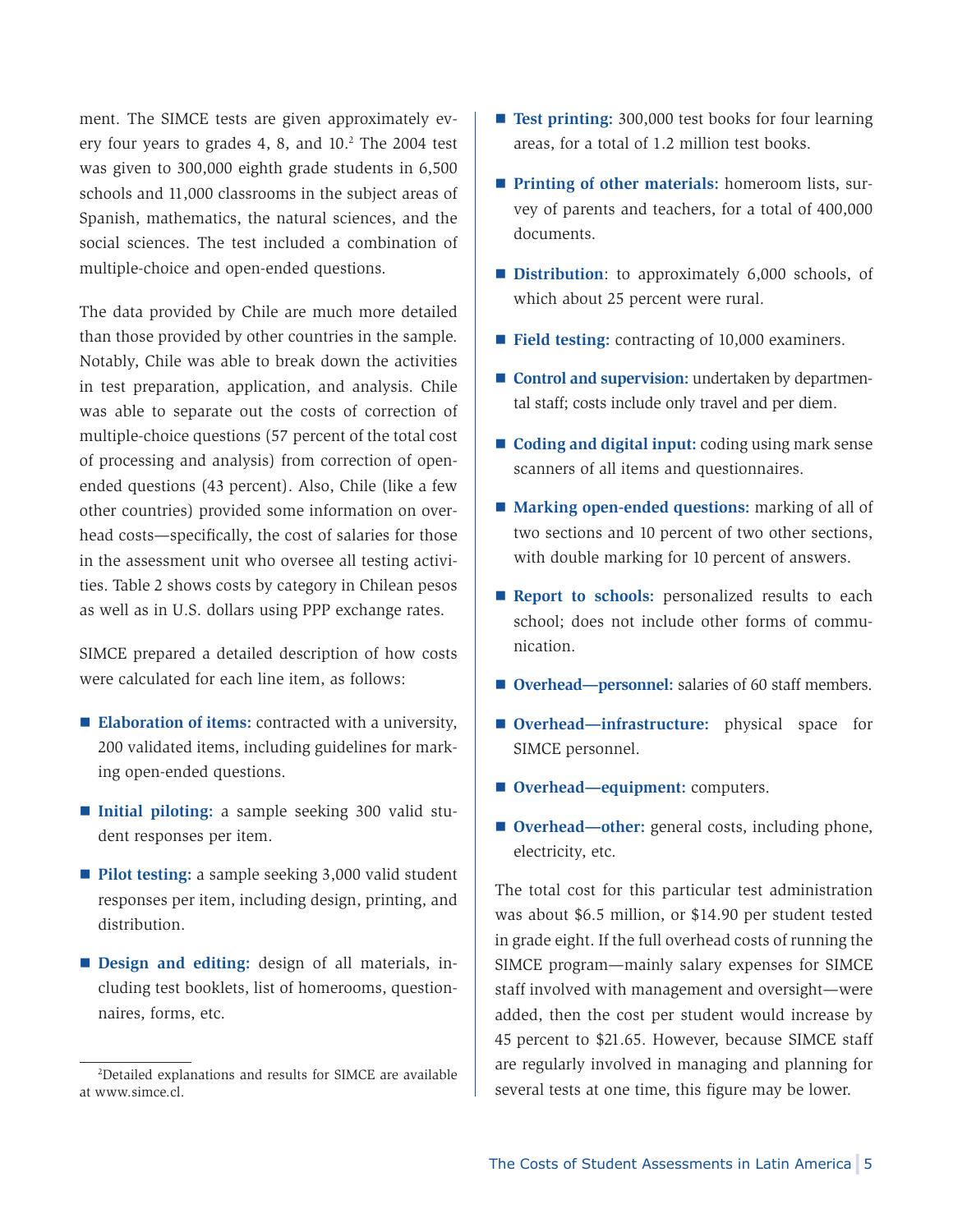#### *Table 2: Chile—SIMCE tests*

| Test parameters                                          |                 |                                                 |  |
|----------------------------------------------------------|-----------------|-------------------------------------------------|--|
| Year                                                     | 2004            |                                                 |  |
| Subject                                                  | sciences        | Language, mathematics, natural sciences, social |  |
| Type of school                                           | Public, private |                                                 |  |
| Grade                                                    | 8               |                                                 |  |
| Number of students tested                                | 300,000         |                                                 |  |
| Test costs                                               | Pesos           | <b>US\$ (PPP)</b>                               |  |
| <b>Test preparation</b>                                  | 175,200,000     | 607,000                                         |  |
| Elaboration of items                                     | 76,000,000      | 263,000                                         |  |
| Initial piloting                                         | 20,000,000      | 69,000                                          |  |
| Pilot testing                                            | 30,000,000      | 104,000                                         |  |
| Guidelines for marking open-ended questions              | 49,200,000      | 170,000                                         |  |
| <b>Test application</b>                                  | 788,700,000     | 2,732,000                                       |  |
| Test design and editing                                  | 20,000,000      | 69,000                                          |  |
| Test printing                                            | 220,000,000     | 762,000                                         |  |
| Printing of other materials                              | 160,000,000     | 554,000                                         |  |
| Distribution                                             | 70,000,000      | 242,000                                         |  |
| Field work                                               | 275,000,000     | 953,000                                         |  |
| Control and supervision                                  | 43,700,000      | 151,000                                         |  |
| <b>Processing and analysis</b>                           | 258,900,000     | 897,000                                         |  |
| Coding and digital input                                 | 146,400,000     | 507,000                                         |  |
| Marking open-ended questions                             | 112,500,000     | 390,000                                         |  |
| <b>Dissemination</b>                                     | 68,250,000      | 236,000                                         |  |
| Report to each school <sup>a</sup>                       | 68,250,000      | 236,000                                         |  |
| <b>Subtotal</b>                                          | 1,291,050,000   | 4,472,000                                       |  |
| <b>Overhead costs</b>                                    | 584,700,000     | 2,025,000                                       |  |
| Personnel                                                | 540,000,000     | 1,870,000                                       |  |
| Infrastructure                                           | 24,000,000      | 83,000                                          |  |
| Equipment                                                | 7,200,000       | 25,000                                          |  |
| Other                                                    | 13,500,000      | 47,000                                          |  |
| <b>TOTAL</b>                                             | 1,875,750,000   | 6,497,000                                       |  |
| Cost per student <sup>b</sup>                            | 4,304           | 14.90                                           |  |
| Cost of educating a student <sup>c</sup>                 | 519,371         | 1,799                                           |  |
| Cost of testing as % of total budget for one grade       |                 | 0.83                                            |  |
| Cost of testing as % of total secondary education budget | 0.17            |                                                 |  |

Source: SIMCE.

Notes: 2002 PPP exchange rate: 288.7 pesos = US\$1.

aCosts for other documents, publications, and meetings were not available.

**bNot including overhead.** 

c Cost per student at the secondary level in 2000. See Wolff and Gurría (2005).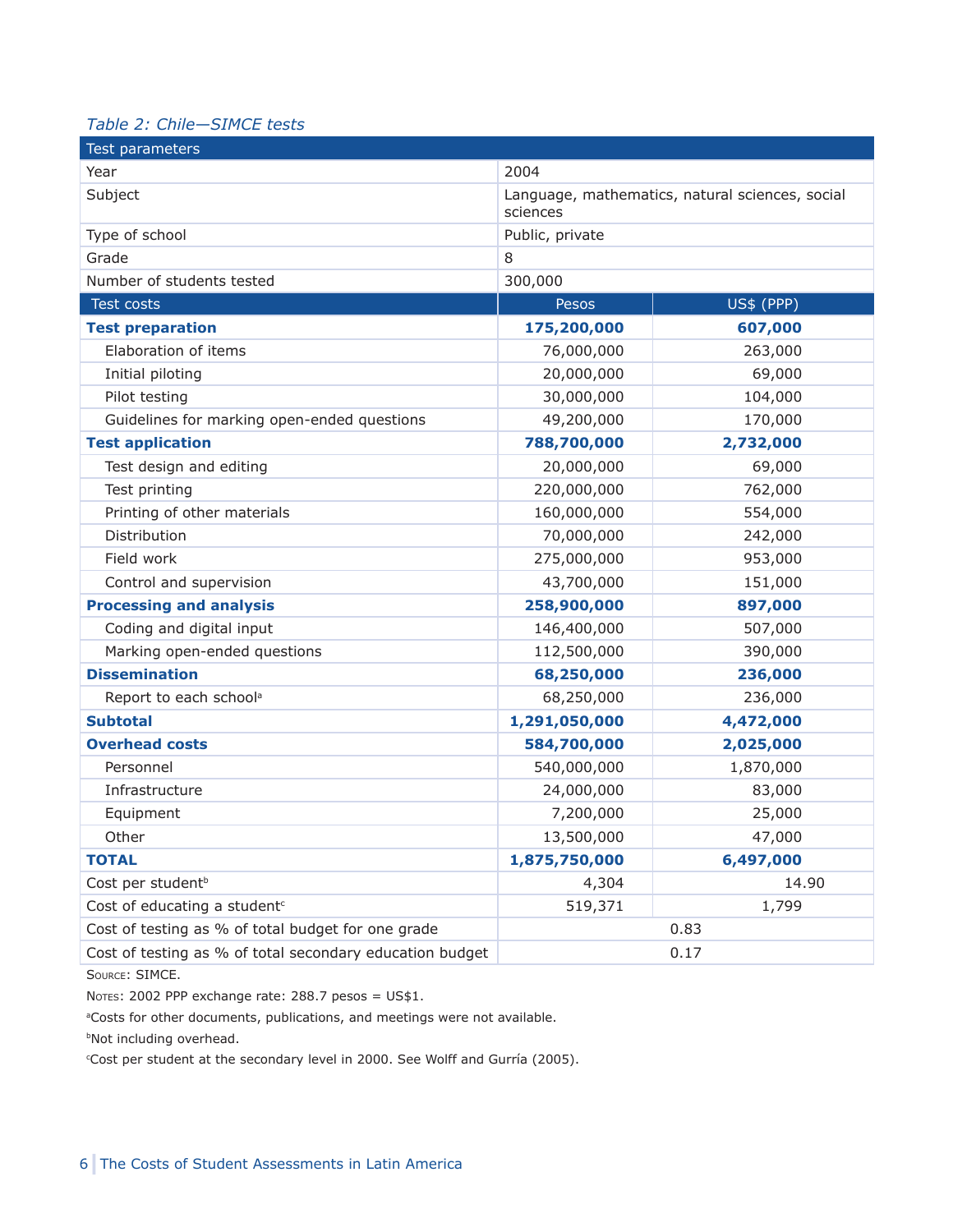Not counting overhead, the proportional breakdown of costs by activity is as follows: test preparation, 10.1 percent; test application, 63.5 percent; processing and analysis, 20.9 percent; dissemination, 5.5 percent. Within the category of test preparation, preparing and writing items (e.g., defining the domains to be tested and then writing items) accounted for 60 percent of costs. For the second category, test application, printing accounted for 26 percent of costs and field testing for 36 percent. Chile's inclusion of a background questionnaire for students, teachers, and some parents is the likely explanation for the relatively high costs of "other materials."

According to the United Nations Educational, Scientific, and Cultural Organization (UNESCO), the estimated cost of educating one student in the eighth grade in 2000 in Chile was \$1,799.<sup>3</sup> Therefore, Chile's per student testing cost of \$14.90 (not including overhead) would be equivalent to 0.8 percent of the cost of educating one eighth grader. Since secondary school consists of four grades and only one grade is tested in any given year, it could be said that the cost of secondary school testing is equivalent to one-quarter that amount, or 0.17 percent of total public expenditures on secondary education.

### *Colombia*

Since 1980, Colombia's Institute for the Development of Higher Education (Instituto Colombiano Para el Fomento de la Educación Superior—ICFES), a public autonomous agency, has been testing all students who complete secondary education as a means of determining entrance to higher education institutions in the country; these assessments are similar to the entrance examinations of the Educational Testing Service of the United States.<sup>4</sup> Until recently, the national government of Colombia administered only sample surveys of learning in primary and lower secondary education.<sup>5</sup> In 2002 and 2003, it began testing all students in grades 5 and 9 every three years through its National System for Evaluating Educational Quality (Sistema Nacional de Evaluación de la Calidad de la Educación—SABER) program, which is also entrusted to ICFES. ICFES, which has been active in large-scale testing since the 1960s, has professional competencies and economies of scale often lacking in other countries.

Table 3 shows the estimated costs of universal student testing in Colombia, as reported by ICFES staff, for the testing of all students in fifth and ninth grades in 2002 and 2003. In 2002, students were tested in language and mathematics; and in 2003, in science and citizenship. For purposes of comparison, the costs of administering the higher education entrance examination (which is not an evaluation) are also included.

The data provided by Colombia are incomplete. For 2002, the costs of test processing and analysis and of dissemination were not estimated. For 2003, the costs of test processing and analysis were not estimated. Overhead costs were not estimated for either year.

In 2002, tests in mathematics and language were given to over 1 million students in grades 5 and 9 at a total cost of \$2.5 million, or a per student cost (for students in these grades) of \$2.47. This is substantially lower than Chile's \$14.90 per student cost. As noted above, these figures do not include correction

<sup>3</sup> Most recent year available from international sources as of this writing.

<sup>4</sup> Information about Colombian tests can be found at www.colombiaaprende.edu.co/html/investigadores/1609/ find-results.html and www.icfes.gov.co.

<sup>5</sup> The city of Bogotá has been testing all students in selected grades (third, fifth, seventh, and ninth) since 1998.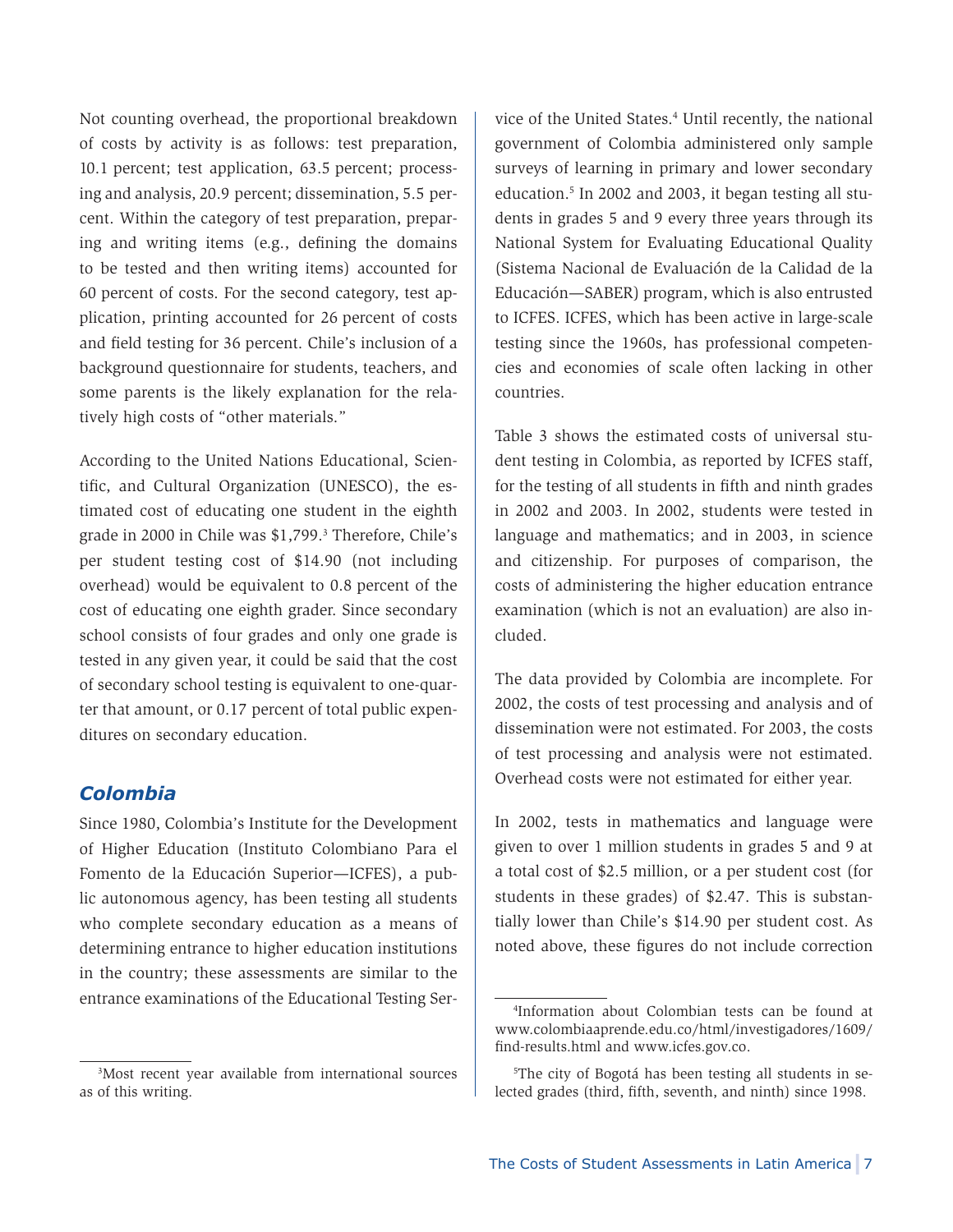| Test parameters                                                                                      | 2002                  |            | 2003                 |            | 2004                           |            |
|------------------------------------------------------------------------------------------------------|-----------------------|------------|----------------------|------------|--------------------------------|------------|
| Subject                                                                                              | Language, mathematics |            | Science, citizenship |            | Higher education entrance exam |            |
| Type of school                                                                                       | Public, private       |            | Public, private      |            | Public, private                |            |
| Grade                                                                                                | $\circ$<br>ທັ         |            | 5, a                 |            | $\overline{1}$                 |            |
| Number of students tested                                                                            | ,030,626              |            | 1,034,049            |            | 540,716                        |            |
| Test costs                                                                                           | <b>Pesos</b>          | US\$ (PPP) | Pesos                | US\$ (PPP) | Pesos                          | US\$ (PPP) |
| Test preparation                                                                                     | 113,081,000           | 157,000    | 29,039,000           | 38,000     | 795,127,000                    | 1,002,000  |
| Test application                                                                                     | 1,710,842,000         | 2,380,000  | 4,009,667,000        | 5,298,000  | 5,878,419,000                  | 7,408,000  |
| Correction and analysis                                                                              | 8,133,000             | 11,000     | œ                    | æ          | ā                              |            |
| Dissemination                                                                                        | ≸                     | ≸          | 121,850,000          | 161,000    | 800,126,000                    | 1,008,000  |
| <b>TOTAL</b>                                                                                         | 832,057,000           | 2,548,000  | 4,160,555,000        | 5,497,000  | 7,473,672,000                  | 9,418,000  |
| Cost per student                                                                                     | 1,778                 | 2.47       | 4,024                | 5.32       | 13,822                         | 17.42      |
| Cost of educating a student <sup>b</sup>                                                             | 1,089,948             | 1,365      | 1,147,364            | 1,365      | 1,203,704                      | 1,516      |
| of educating students in one grade <sup>c</sup><br>Cost of testing as % of total cost                | $0.\overline{2}$      |            | 0.4                  |            |                                |            |
| Cost of testing primary students<br>as % of total primary education<br><b>budget<sup>d</sup></b>     | 0.02                  |            | 0.04                 |            |                                |            |
| Cost of testing secondary students<br>as % of total secondary education<br><b>budget<sup>d</sup></b> | 0.02                  |            | 0.05                 |            | 0.17                           |            |
| SOURCE' ICFFS                                                                                        |                       |            |                      |            |                                |            |

Table 3: Colombia-National evaluation of basic education and higher education entrance exam *Table 3: Colombia—National evaluation of basic education and higher education entrance exam*

Source: ICFES. KUE.ILLIJ.

Notes: NA = not available. Overhead costs are not included. 2002 PPP exchange rate: 719 pesos= US\$1; 2003: 757 pesos = 1 US\$1; 2004: Nores: NA = not available. Overhead costs are not included. 2002 PPP exchange rate: 719 pesos= US\$1; 2003: 757 pesos = 1 US\$1; 2004: 794  $pessos = US$1.$ 794 pesos = US\$1.

aIncluded in test application. aIncluded in test application.

**"Weighted average of the cost per student at the primary and secondary levels in 2000, based on the number of students enrolled at each level. See Wolff<br>and Gurría (2005).** bWeighted average of the cost per student at the primary and secondary levels in 2000, based on the number of students enrolled at each level. See Wolff and Gurría (2005).

Total costs of testing in one grade as a percentage of total expenditures for that grade. cTotal costs of testing in one grade as a percentage of total expenditures for that grade.

"Assumes that the number of students tested at each level correlates to the distribution of students in the respective level; data are for 2000. dAssumes that the number of students tested at each level correlates to the distribution of students in the respective level; data are for 2000.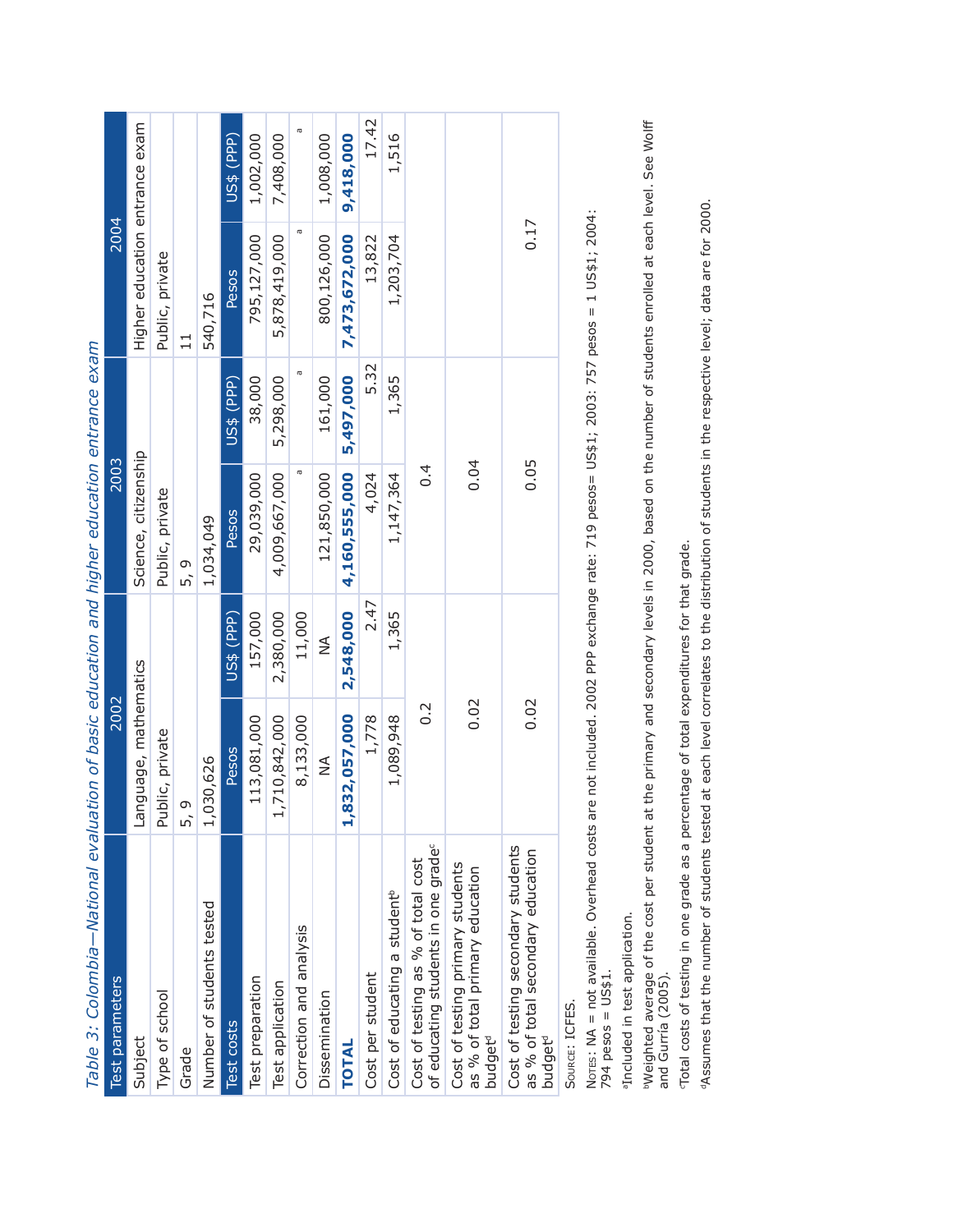and dissemination, which would likely increase the cost of testing by 25 percent. The impact of the costs of ICFES overhead cannot be estimated. Since Colombia spends an average of \$1,365 to educate each of its students, its reported costs in 2002 are equivalent to 0.2 percent of the cost per student in each grade tested; and 0.02 percent of total expenditures in both primary and secondary education.

In 2003, Colombia tested all children in the areas of science and citizenship. The costs of implementing these tests was \$5.32 per student tested, or more than double that of the tests in language and mathematics. Surprisingly, less than 1 percent of costs went to preparation and 3 percent to dissemination.

As noted above, Colombia has had a long-standing program of testing students in the last year of secondary education; this originally applied only to those who wish to continue in higher education. Up to nine subjects are tested, and about 500,000 students take these tests annually. The estimated cost is around \$17.42 per student, which is significantly higher than the tests in primary and lower secondary education. The secondary school exit exams are 100 percent multiple choice.

There are a number of possible reasons that the reported costs of testing in Colombia are less than half those of Chile. Because ICFES staff code and analyze responses themselves—unlike what happens in Chile, where reliance on consultants is greater—it is difficult to determine this cost. Also, ICFES exclusively uses multiple-choice items rather than a combination of open-ended and multiple-choice items. ICFES tests do not include detailed background questionnaires. It is also possible that PPP exchange rates do not fully capture relative differences in salaries between the countries. The large number of students tested may give Colombia economies of scale not available to Chile. In addition, in 2002, ICFES implemented a system of rationalization of costs which included training, computerization of all processes, decentralization, and printing of most materials in it own printing facilities. Further review and information would be needed to confirm the relative weight of each of these factors.

### **Sample Testing**

Data on sample testing were available for Colombia, Honduras, Peru, and Uruguay; the results are described below. In reviewing this material, note that Peru is similar in size and population to Colombia; while Honduras, although similar in size to Uruguay, is a much poorer country.

### *Colombia*

In 2004, Colombia undertook a national sample test of progress in mathematics and language for grades 5 and 9. Table 4 provides a summary of costs provided by ICFES. Information on analysis costs was not available from Colombia.

A total of 96,000 students were tested in grades 5 and 9, or less than 10 percent of the total number of students in these grades. Colombia sampled a relatively large number of students so that it could compare learning across cities and regions. The total costs for this sample were equivalent to 40 percent of the costs of censal testing undertaken only two years earlier— \$1.4 million, compared to \$2.5 million two years earlier to test 1 million students. To test each student, it cost \$14.20 in the sample assessment, compared with \$2.47 per student in the censal assessment. On the other hand, since only a sample of students were tested, the cost of the testing program as a percentage of the overall budget was 0.01 percent, or less than half that of the censal testing undertaken two years earlier. The proportional breakdown of costs on the sample test administration was as follows: test prep-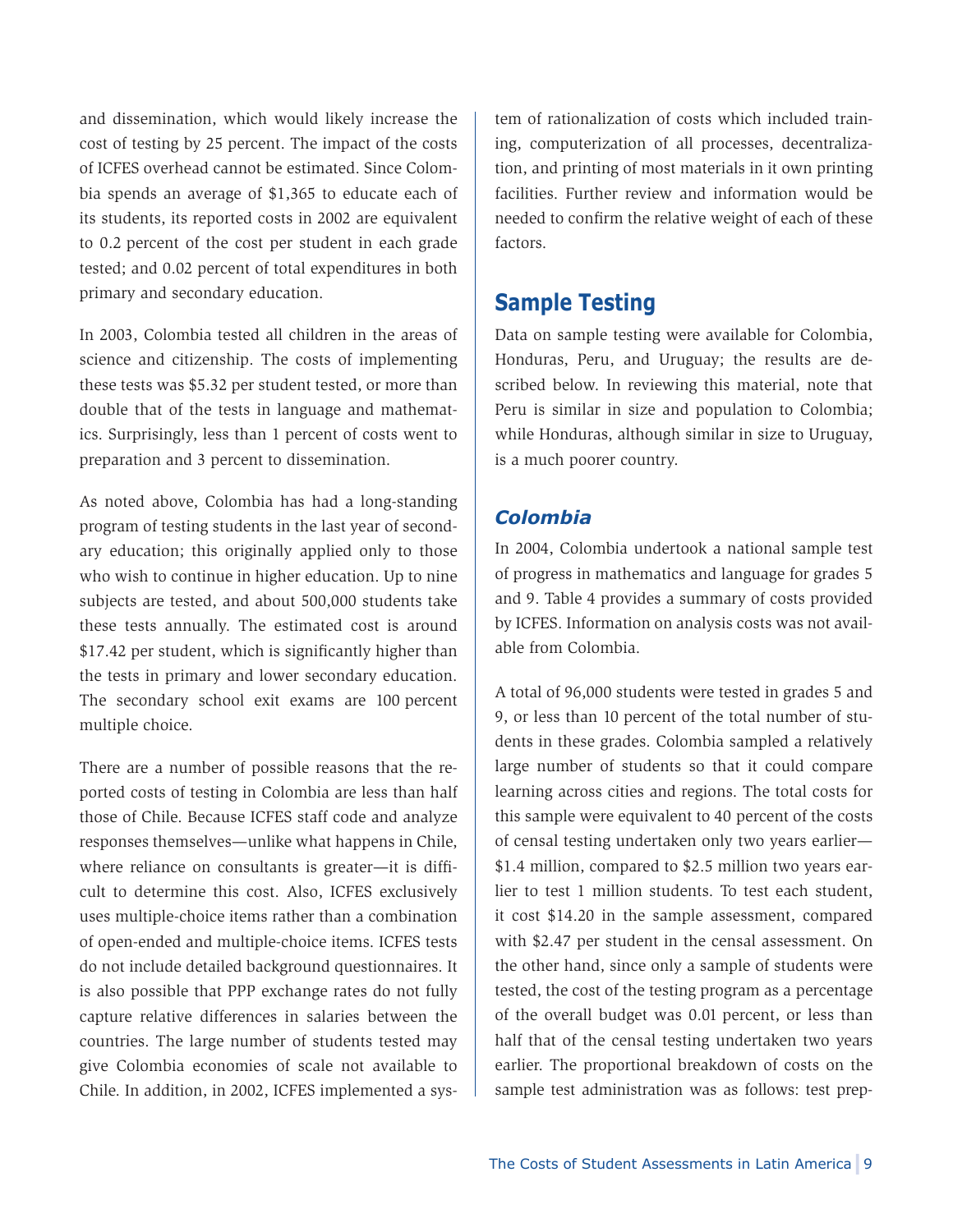#### *Table 4: Colombia—Sample testing of basic education*

| Test parameters                                                                             |                       |            |  |
|---------------------------------------------------------------------------------------------|-----------------------|------------|--|
| Year                                                                                        | 2004                  |            |  |
| Subject                                                                                     | Language, mathematics |            |  |
| Type of school                                                                              | Public, private       |            |  |
| Grade                                                                                       | 5, 9                  |            |  |
| Number of students tested                                                                   | 96,242                |            |  |
| Test costs                                                                                  | Pesos                 | US\$ (PPP) |  |
| Test preparation                                                                            | 100,000,000           | 126,000    |  |
| Test application                                                                            | 838,318,000           | 1,056,000  |  |
| Processing and analysis                                                                     | NA.                   | NA.        |  |
| <b>Dissemination</b>                                                                        | 159,414,000           | 181,000    |  |
| <b>TOTAL</b>                                                                                | 1,097,732,000         | 1,363,000  |  |
| Cost per student                                                                            | 11,405                | 14.20      |  |
| Cost of educating a student <sup>a</sup>                                                    | 1,203,019             | 1,365      |  |
| Cost of testing primary students as % of total primary education budget <sup>b,c</sup>      | 0.01                  |            |  |
| Cost of testing secondary students as % of total secondary education<br>budget <sup>c</sup> | 0.01                  |            |  |
|                                                                                             |                       |            |  |

Source: ICFES.

Notes: NA = not available. Overhead costs are not included. 2004 PPP exchange rate: 794 pesos = US\$1.

aWeighted average of the cost per student at the primary and secondary levels in 2000, based on the number of students enrolled at each level. See Wolff and Gurría (2005).

**DCalculated based on total costs of testing in one grade as a percentage of total expenditures on primary education, and not** on the per student cost of testing, since only a sample of students were tested.

c Assumes that the number of students tested at each level correlates to the distribution of students in the respective level; data are for 2000.

aration, 9 percent; test application, 78 percent; test analysis, not provided; and dissemination, 13 percent.

### *Uruguay*

Data are available from Uruguay's Administración Nacional de la Educación Pública (ANEP) on sample testing in 2001, 2002, and 2003 of preschool and 1st, 2nd, 6th, and 12th grade students. In 2002, Uruguay tested all those schools operating a new program of full-day schooling, as well as a random sample of other schools, in the areas of language and mathematics; a total of 9,171 students were tested. In 2003, it tested 12,993 students in "diversified" or upper secondary school—a sample of general schools and all students in technical schools—in the areas of language, math-

ematics, the social sciences, and the natural sciences. It also administered background questionnaires to students, teachers, school principals, and parents.<sup>6</sup> The reported costs are shown in table 5.

Uruguay's total costs for testing were \$111,000 in 2002 and \$266,000 in 2003. The per student cost in 2002 for sixth graders taking tests in two subjects was \$12. The cost per student in 2003 was higher, \$20; this is perhaps because four, rather than two, subjects were tested, and because testing 12th graders requires complex measures of higher order skills compared to sixth graders. The per student cost for the 2001 test was

<sup>6</sup> Information about Uruguay's testing program can be found at www.anep.edu.uy/.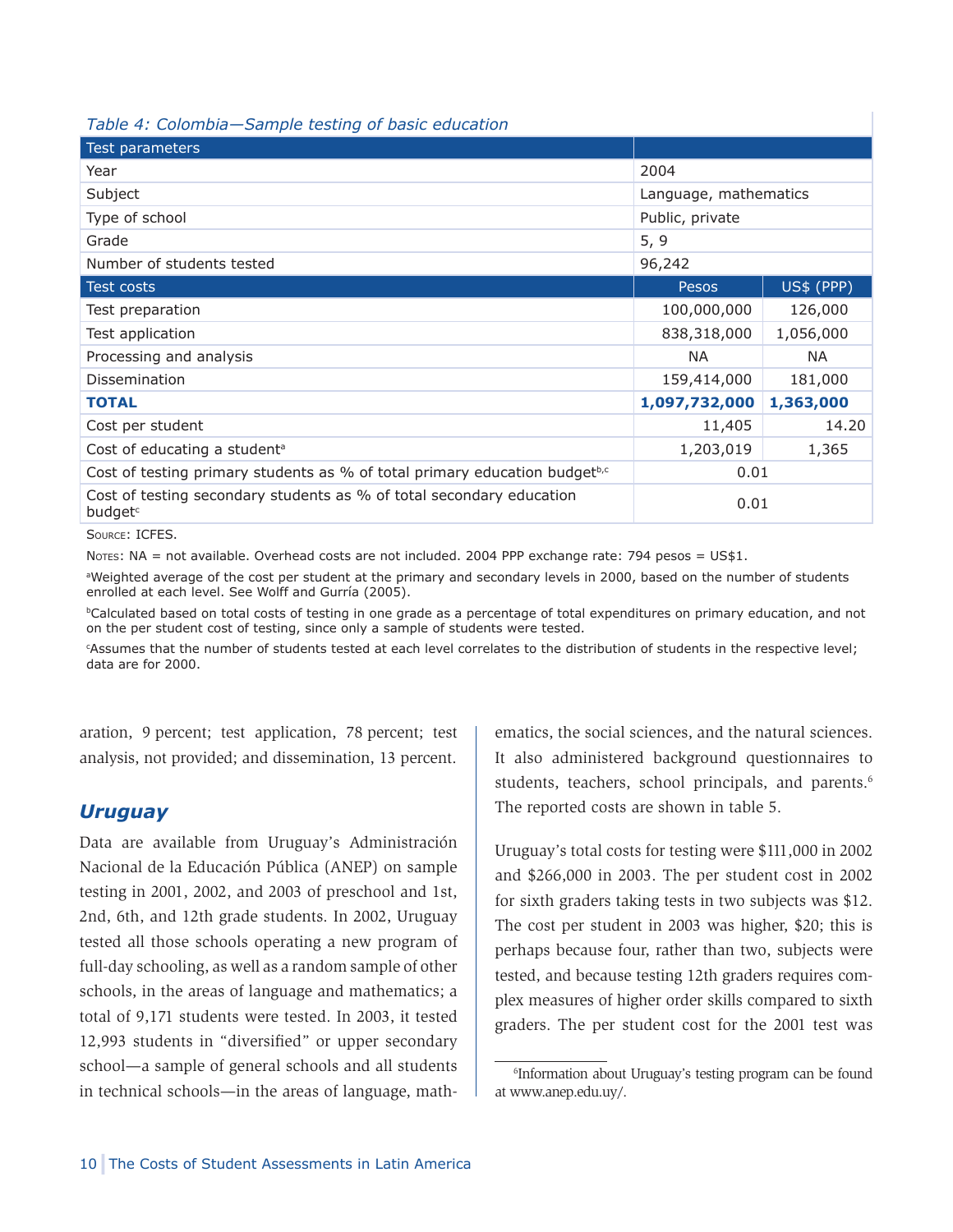| Test parameters                                                                      | 2001                                                            |            | 2002                  |            | 2003                                                         |            |
|--------------------------------------------------------------------------------------|-----------------------------------------------------------------|------------|-----------------------|------------|--------------------------------------------------------------|------------|
| Subject                                                                              | Cognitive and affective<br>development language,<br>mathematics |            | Language, mathematics |            | Language, mathematics,<br>natural science, social<br>science |            |
| Type of school                                                                       | Public, private                                                 |            | Public, private       |            | Public, private                                              |            |
| Grade                                                                                | Preschool, 1, 2                                                 |            | 6                     |            | 12                                                           |            |
| Number of students tested                                                            | 2,387                                                           |            | 9,171                 |            | 12,993                                                       |            |
| Test costs                                                                           | <b>Pesos</b>                                                    | US\$ (PPP) | Pesos                 | US\$ (PPP) | Pesos                                                        | US\$ (PPP) |
| Test preparation                                                                     | 299,000                                                         | 35,000     | 229,000               | 23,000     | 608,000                                                      | 54,000     |
| Test application                                                                     | 464,000                                                         | 55,000     | 524,000               | 52,000     | 1,618,000                                                    | 144,000    |
| Correction and test analysis                                                         | 36,000                                                          | 4,000      | 134,000               | 13,000     | 742,000                                                      | 66,000     |
| Dissemination                                                                        | 64,000                                                          | 8,000      | 226,000<br>23,000     |            | 15,000                                                       | 2,000      |
| <b>TOTAL</b>                                                                         | 863,000                                                         | 102,000    | 1,113,000             | 111,000    | 2,983,000                                                    | 266,000    |
| Cost per student                                                                     | 362                                                             | 43         | 121                   | 12         | 230                                                          | 20         |
| Cost of educating a student                                                          | 8,592                                                           | 1,016      | 10,104                | 1,011      | 13,657                                                       | 1,219      |
| Cost of testing as % of total<br>expenditures on primary edu-<br>cation <sup>a</sup> | 0.03                                                            |            | 0.03                  |            |                                                              |            |
| Cost of testing as % of total<br>expenditures on secondary<br>education              |                                                                 |            |                       |            | 0.07                                                         |            |

#### *Table 5: Uruguay—Sample testing of basic and secondary education*

Source: ANEP.

Notes: PPP exchange rates varied for each year; in 2003, the rate was 11.21 pesos = US\$1. Costs for the small number of full-time staff working on all studies were not included, nor were the costs of various dissemination activities undertaken by the staff and other institutions.

aCalculated based on total costs of testing in one grade as a percentage of total expenditures on primary education, and not on the per student cost of testing, since only a sample of students were tested.

even higher because of the small sample and the fact that three grades were tested. Since Uruguay has a far smaller education system and budget than Colombia and was testing a higher percentage of its students, Uruguay's cost as a percentage of its national budget was much higher than that of Colombia—0.03 percent in 2001 and 2002 and 0.07 percent in 2003, compared to 0.01 percent. The 2002 breakdown of costs by type of activity was as follows: preparation, 10.1 percent; application, 46.9 percent; processing and analysis, 11.7 percent; and dissemination, 20.7 percent. Uruguay paid a great deal of attention to dissemination of its 2002 test.

#### *Peru*

In 2001, Peru administered tests in mathematics and communication (reading and writing assessment) to 34,000 students in the fourth and sixth grades of primary school and the fourth grade of secondary school. In 2004, it undertook a very ambitious regimen, testing a total of 70,000 students in primary school grades 2 and 6 and secondary school grades 3 and 5, or about 17,500 students in each grade. The subjects tested in 2004 were mathematics and communication in all grades, and citizenship in primary school grade 6 and secondary school grade 5. The sixth grade language test was administered in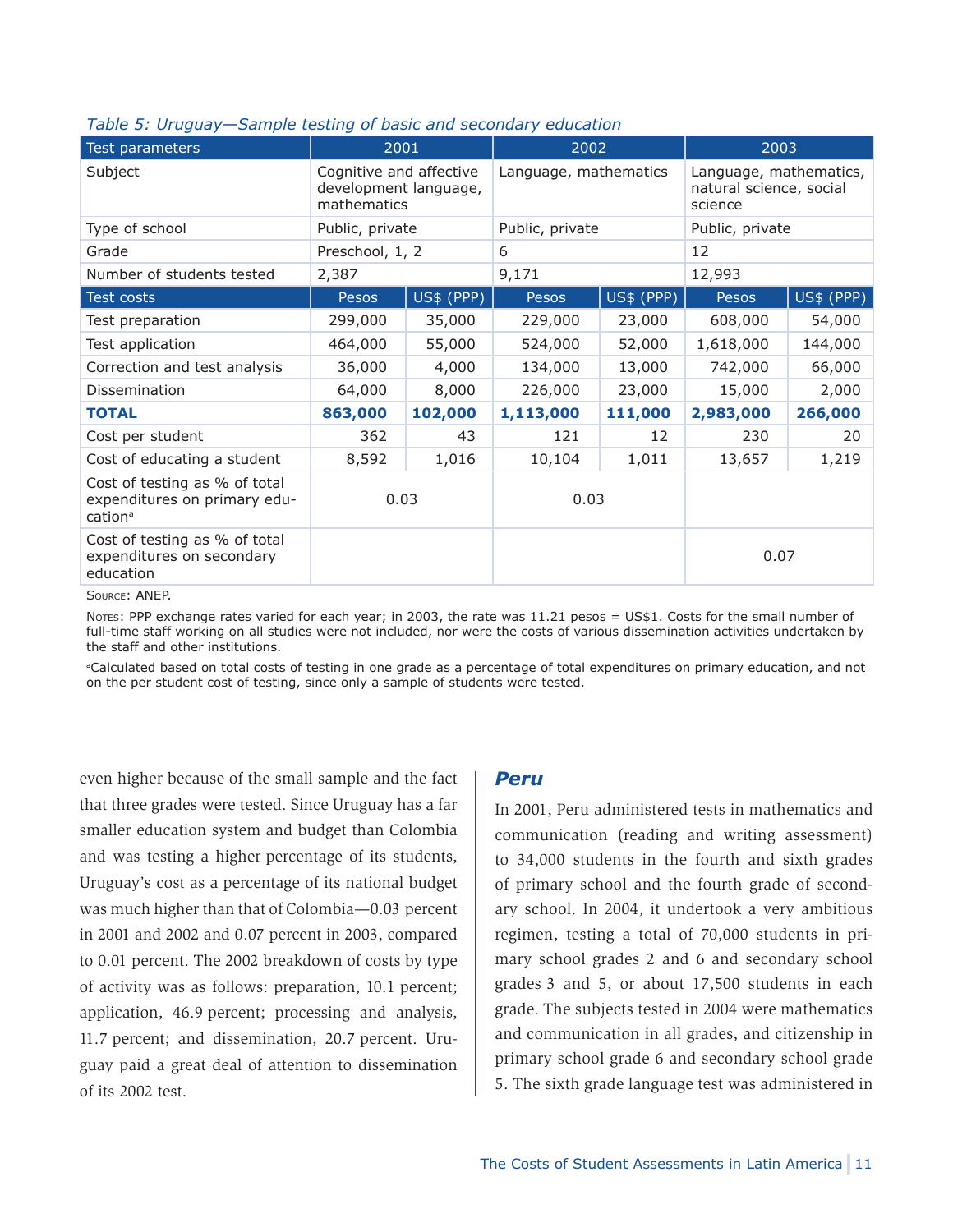two indigenous languages as well as Spanish. Table 6 summarizes the test program costs.

The total costs of testing in 2001 were \$1.7 million; Peru's 2004 costs were more than twice that amount: \$4.9 million. In 2004, a third subject—citizenship—was included, more than twice the number of students were tested, and field control to ensure adequate and reliable testing conditions was reported to be much more rigorous. The average cost of testing per student was \$52 in 2001 and \$70 in 2004.

Peru's tests, especially those given in 2004, were comprehensive and complex. Four grades and three subjects were tested, compared to one or two grades in the case of the other countries providing data. Tests were also given in indigenous languages, with a special sample drawn from bilingual schools. Background questionnaires were given to students, parents, and teachers. Teachers were also given questionnaires on "opportunity to learn," which asked them what areas in language and mathematics they were actually teaching, and were tested on their own knowledge in these subjects. Test application and correction were contracted out. On the

| Test parameters                                                                    | 2001                                                                                                                                                                  |           | 2004                                                                                                                                                                                                                                              |            |  |
|------------------------------------------------------------------------------------|-----------------------------------------------------------------------------------------------------------------------------------------------------------------------|-----------|---------------------------------------------------------------------------------------------------------------------------------------------------------------------------------------------------------------------------------------------------|------------|--|
| Subject                                                                            | reading comprehension, writing<br>Bilingual schools sample: read-<br>ing comprehension and writing in<br>first (Aymara and Quechua) and<br>second (Spanish) languages |           | National sample: citizenship, mathematics,<br>National sample: mathematics,<br>reading comprehension, writing<br>Bilingual schools sample: reading compre-<br>hension and writing in first (Aymara and<br>Quechua) and second (Spanish) languages |            |  |
| Type of school                                                                     | Public, private                                                                                                                                                       |           | Public, private                                                                                                                                                                                                                                   |            |  |
| Grade                                                                              | 4, 6, 10                                                                                                                                                              |           | 2, 6, 9, 11                                                                                                                                                                                                                                       |            |  |
| Number of students tested                                                          | 34,000                                                                                                                                                                |           | 70,000                                                                                                                                                                                                                                            |            |  |
| <b>Test costs</b>                                                                  | US\$ (PPP)<br><b>Soles</b>                                                                                                                                            |           | <b>Soles</b>                                                                                                                                                                                                                                      | US\$ (PPP) |  |
| Test preparation                                                                   | 250,000                                                                                                                                                               | 166,000   | 1,142,000                                                                                                                                                                                                                                         | 760,000    |  |
| Test application                                                                   | 1,474,000                                                                                                                                                             | 980,000   | 5,083,000                                                                                                                                                                                                                                         | 3,384,000  |  |
| Processing and analysis                                                            | 587,000<br>390,000                                                                                                                                                    |           | 899,000                                                                                                                                                                                                                                           | 598,000    |  |
| Dissemination                                                                      | 331,000<br>220,000                                                                                                                                                    |           | 214,000                                                                                                                                                                                                                                           | 142,000    |  |
| <b>TOTAL</b>                                                                       | 2,642,000                                                                                                                                                             | 1,757,000 | 7,338,000                                                                                                                                                                                                                                         | 4,885,000  |  |
| Cost per student                                                                   | 78                                                                                                                                                                    | 52        | 105                                                                                                                                                                                                                                               | 70         |  |
| Cost of educating a student <sup>a</sup>                                           | 751                                                                                                                                                                   | 500       | 751                                                                                                                                                                                                                                               | 500        |  |
| Cost of testing as % of total<br>expenditures on primary<br>education <sup>b</sup> | 0.06                                                                                                                                                                  |           | 0.15                                                                                                                                                                                                                                              |            |  |
| Cost of testing as % of total<br>expenditures on secondary<br>education            | 0.05                                                                                                                                                                  |           | 0.13                                                                                                                                                                                                                                              |            |  |

Source: UMC.

NOTES: Overhead costs are not included. 2001/2004 PPP exchange rate: 1.5 soles =  $US$1$ .

aWeighted average of the cost per student at the primary and secondary levels in 2000, based on the number of students enrolled at each level. See Wolff and Gurría (2005).

bCalculated based on total costs of testing in one grade as a percentage of total expenditures on primary education, and not on the per student cost of testing, since only a sample of students were tested.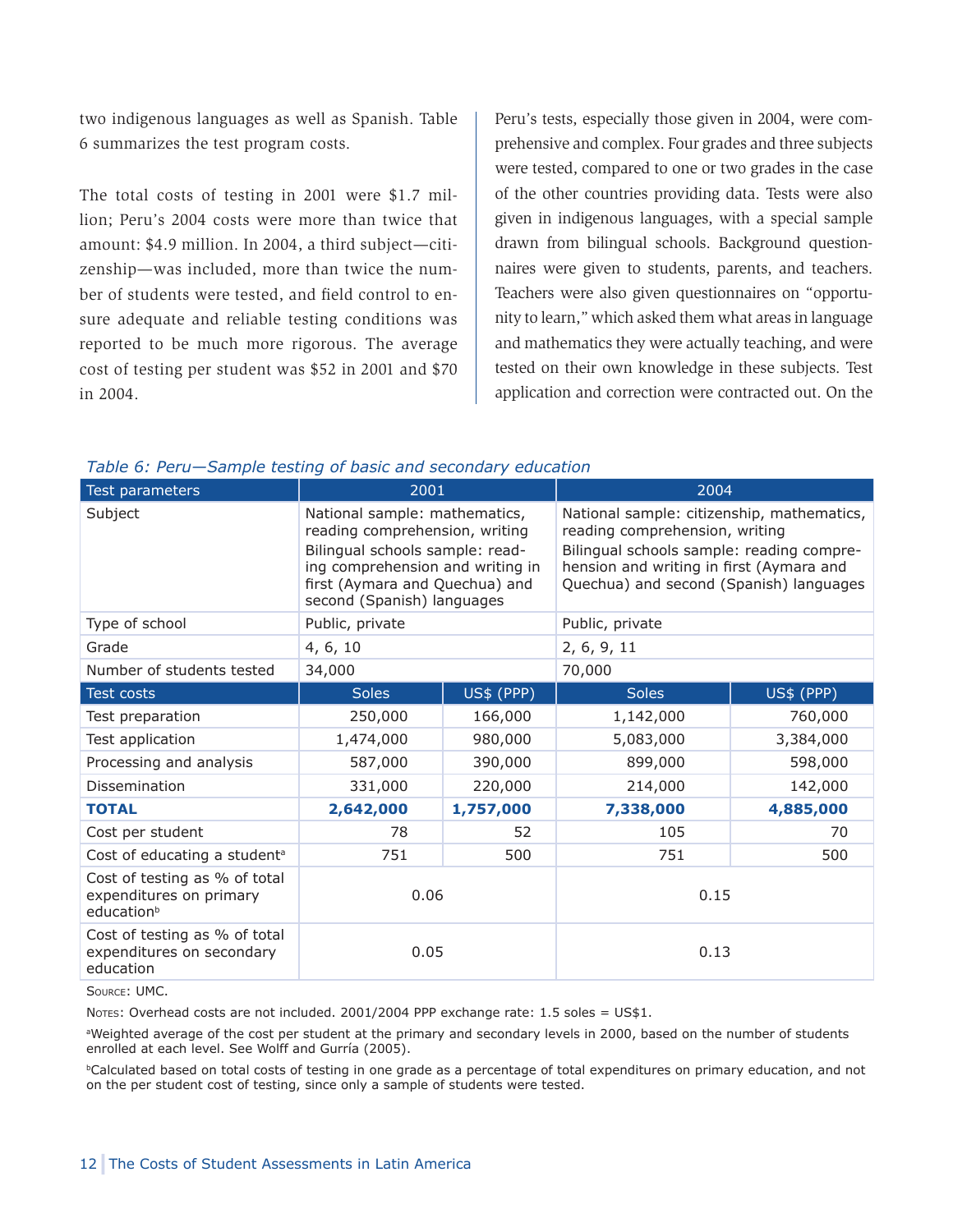tests, open-ended questions accounted for between 30 and 100 percent of the items, and were scored twice to ensure reliability. The test given to the teachers was 100 percent open ended. Test administration lasted five days. Four- or five-day training courses for test administrators were provided. Peru's Educational Quality Measurement Unit (Unidad de Medición de la Calidad Educativa—UMC) managed test administration as its main activity. The World Bank and the Inter-American Development Bank (IDB) provided partial financing to the initiative. The total cost of testing in 2004—\$4.9 million—was equivalent to 0.15 percent of the country's total expenditures on primary education and 0.13 percent of its expenditures on secondary education.

### *Honduras*

Honduras tested over 40,000 third and sixth graders in 2002 and 2004 in language, mathematics, and science achievement.<sup>7</sup> Table 7 provides a summary of the costs, as provided by consultants in the Unit for Measuring Educational Quality (Unidad de Medición de la Calidad Educativa—UMCE) located at the Pedagogical University of Honduras.

Honduras tested between 24,000 and 25,000 students in grade 3 and between 18,000 and 20,000 students in grade 6 of the estimated 140,000 students in each grade. The total costs were \$1.9 million in 2002 and \$2.3 million in 2003. The costs per student tested were about \$46 in 2002 and just over \$50 in 2004. The total testing costs were equivalent to between 0.28 percent and 0.33 percent of the national budget expended on primary education. This is a significant amount, considering that over 90 percent of this budget goes to

#### 7 Information about Honduran testing can be found at www.upnfm.edu.hn/proyectos/umce.htm.

|  | Table 7: Honduras-Sample evaluation |
|--|-------------------------------------|
|  |                                     |

| rabic 7. Hondards Sample Craftacton |            |                                                                                           |                                        |  |  |  |  |
|-------------------------------------|------------|-------------------------------------------------------------------------------------------|----------------------------------------|--|--|--|--|
| 2002                                |            |                                                                                           | 2004                                   |  |  |  |  |
|                                     |            |                                                                                           | Language, mathematics, natural science |  |  |  |  |
| Public, private                     |            | Public, private                                                                           |                                        |  |  |  |  |
| 3, 6                                |            | 3, 6                                                                                      |                                        |  |  |  |  |
| 42,572                              |            | 45,657                                                                                    |                                        |  |  |  |  |
| Lempira                             | US\$ (PPP) | Lempira                                                                                   | US\$ (PPP)                             |  |  |  |  |
| 2,377,000                           | 391,000    | 3,081,000                                                                                 | 458,000                                |  |  |  |  |
| 5,942,000                           | 977,000    | 7,703,000                                                                                 | 1,146,000                              |  |  |  |  |
| 1,783,000                           | 293,000    | 2,311,000                                                                                 | 344,000                                |  |  |  |  |
| 1,783,000<br>293,000                |            | 2,311,000                                                                                 | 344,000                                |  |  |  |  |
| 11,885,000                          | 1,953,000  | 15,406,000                                                                                | 2,292,000                              |  |  |  |  |
| 279                                 | 45.88      | 337                                                                                       | 50.20                                  |  |  |  |  |
| 2,080                               | 342        | 2,299                                                                                     | 342                                    |  |  |  |  |
| 0.28                                |            | Cost of testing as % of total ex-<br>0.33<br>penditures on primary education <sup>b</sup> |                                        |  |  |  |  |
|                                     |            | Language, mathematics, natural science                                                    |                                        |  |  |  |  |

Source: UMC.

Notes: Overhead costs are not included. 2002 PPP exchange rate: 6.1 lempiras = US\$1; 2004: 6.6 lempiras = US\$1. aWeighted average of the cost per student at the primary and secondary levels in 2000, based on the number of students enrolled at each level. See Wolff and Gurría (2005).

**Calculated based on total costs of testing in one grade as a percentage of total expenditures on primary education, and not** on the per student cost of testing, since only a sample of students were tested.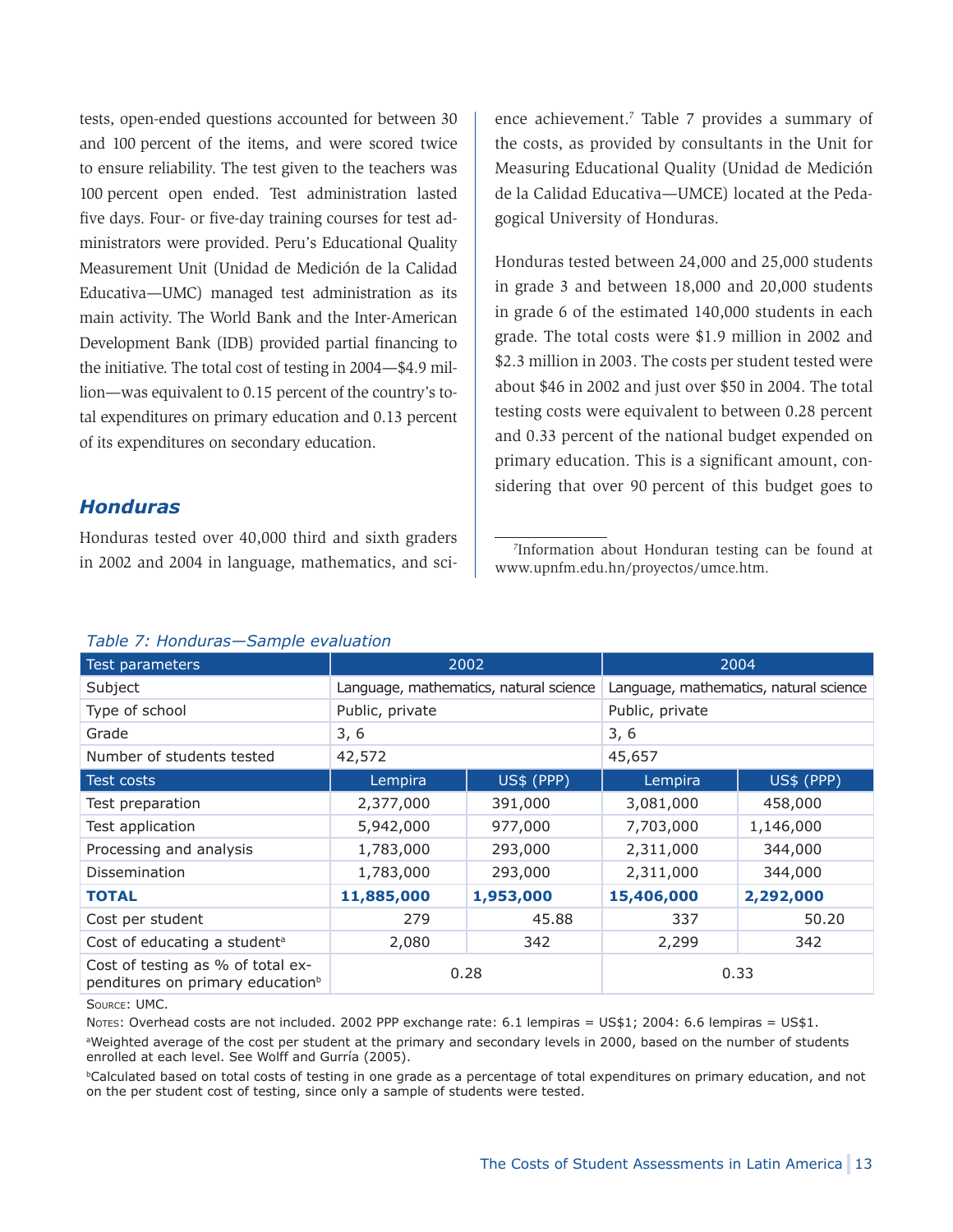teachers' salaries, and given the relatively small numbers of students tested. The proportional breakdown of expenditures by activity in 2004 was as follows: preparation, 20 percent; application, 50 percent; processing and analysis, 15 percent; and dissemination, 15 percent. Honduras has a very small cadre of qualified testing experts; this shortage probably led to a heavier reliance on external consultants, thus driving up costs. Other elements of the Honduras program that had an effect on costs were the testing of multiple grades (two) and subjects (three), a more careful sampling and data analysis compared to that undertaken in the past, the procedural regulations dictated by the external funders, and the location of the assessment unit in the Pedagogical University rather than within the Ministry of Education, which was done, in part, to procure higher technical quality.

### **Participation in International Tests**

Latin American countries are increasingly participating in international testing programs. Six countries (Argentina, Brazil, Chile, Mexico, Peru, and Uruguay) have participated in the PISA international testing effort, which measures reading and mathematical and science reasoning of 15-year-olds. The test includes a combination of open-ended and multiple-choice questions as well as a background questionnaire. PISA requires a minimum of at least 5,000 students randomly selected from an entire country to ensure statistically valid results. In 2003, it required each country to pay over \$100,000 to be part of the program. Cost data on PISA were available from Uruguay for 2003 and for Peru for 2000. Cost data are also available from Colombia's participation in PIRLS, which measures the reading abilities of fourth graders, and which normally requires payment of \$20,000 per year over three years from participating countries.

### *Uruguay*

The costs of Uruguay's participation in the 2003 PISA are summarized in table 8.

#### *Table 8: Uruguay—Participation in PISA*

| Test parameters                                                  |                                                   |                   |  |
|------------------------------------------------------------------|---------------------------------------------------|-------------------|--|
| Year                                                             | 2003                                              |                   |  |
| Subject                                                          | Mathematics, problem<br>solving, reading, science |                   |  |
| Type of school                                                   | Public, private                                   |                   |  |
| Grade                                                            | 15-year-olds (mainly 10th<br>graders)             |                   |  |
| Number of students<br>tested                                     | 5,797                                             |                   |  |
| <b>Test costs</b>                                                | Pesos                                             | <b>US\$ (PPP)</b> |  |
| Cost of participation                                            | 1,220,000                                         | 110,000           |  |
| Test preparation                                                 | 349,000                                           | 35,000            |  |
| Test application                                                 | 75,000<br>839,000                                 |                   |  |
| Processing and analysis                                          | 645,000                                           | 58,000            |  |
| Dissemination                                                    | 398,000                                           | 34,000            |  |
| <b>TOTAL</b>                                                     | 3,451,000                                         | 311,000           |  |
| Cost per student                                                 | 595                                               | 53.64             |  |
| Cost of educating a<br>student <sup>a</sup>                      | 13,530                                            | 1,219             |  |
| Cost of testing as % of<br>total secondary educa-<br>tion budget | 0.08                                              |                   |  |

Source: ANEP.

Notes: 2003 PPP exchange rate: 11.21 pesos = US\$1. Costs for the small number of full-time staff working on all studies were not included, nor were the costs of various dissemination activities undertaken by the staff and other institutions.

<sup>a</sup>Cost per student at the secondary level in 2000. See Wolff and Gurría (2005).

Uruguay's total costs for participation amounted to \$311,000. The largest share of total expenditures was payment of \$110,000 to PISA headquarters for central management, which included services in test preparation, guidance in field testing, international trips, and analysis. Uruguay tested a total of 5,797 students. Since the time of testing, Uruguay has published a number of analyses based on PISA; these may not have been included in the original dissemination costs. The pro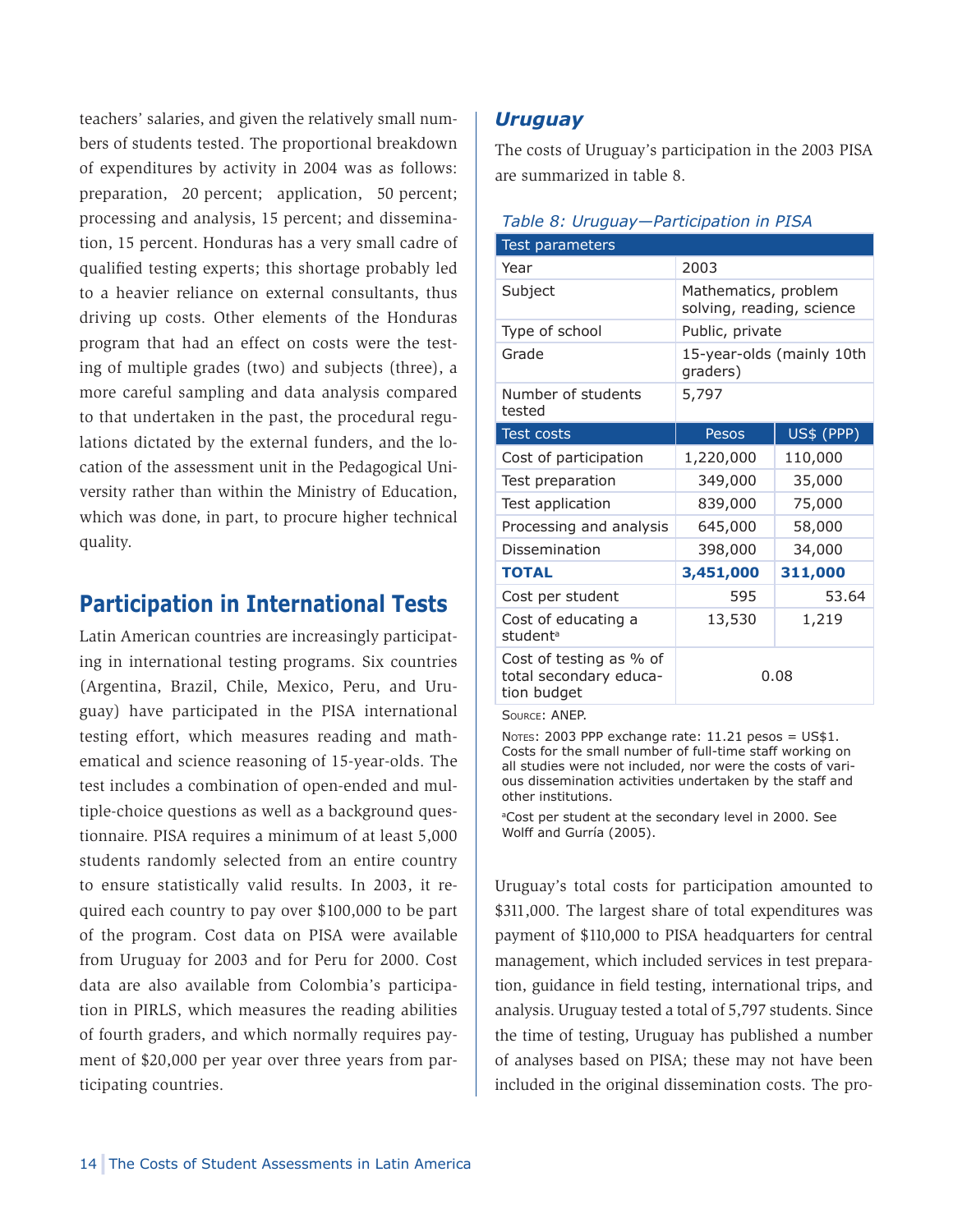portional breakdown of costs by testing activity was: participation in PISA, 35 percent; test preparation, 11 percent; test application, 24 percent; processing and analysis, 19 percent; and dissemination, 11 percent.

### *Peru*

Table 9 summarizes the costs of Peru's participation in PISA 2000.

#### *Table 9: Peru—Participation in PISA*

| 2000                                          |            |  |
|-----------------------------------------------|------------|--|
|                                               |            |  |
| Mathematics, reading,<br>science              |            |  |
| Public, private                               |            |  |
| 15-year-olds (mainly<br>9th and 10th graders) |            |  |
| 5,190                                         |            |  |
| <b>Soles</b>                                  | US\$ (PPP) |  |
| 150,000                                       | 100,000    |  |
| 257,000                                       | 171,000    |  |
| 193,000<br>128,000                            |            |  |
| 73,000                                        | 49,000     |  |
| 49,000                                        | 33,000     |  |
| 722,000                                       | 480,000    |  |
| 139                                           | 92         |  |
| 832                                           | 553        |  |
| 0.04                                          |            |  |
|                                               |            |  |

Source: UMC.

NOTES: 2000 PPP exchange rate: 1.5 soles = US\$1. Costs of UMC staff were not included in test preparation and processing and analysis.

<sup>a</sup>Cost per student at the secondary level in 2000. See Wolff and Gurría (2005).

Preparation of the test cost \$171,000. This included designing the sample and test items, traveling to PISA meetings around the world, and reviewing Spanish translations. Peru's higher costs relative to Uruguay are in part due to the difficulties of undertaking a nationally representative sample in a much larger and mountainous country. Peru spent only \$33,000 on dissemination. In any event, the total cost for PISA participation was \$480,000, which represented only 0.04 percent of Peru's annual expenditures on secondary education. Breakdown of costs by activity was as follows: PISA membership, 21 percent; preparation, 36 percent; application, 27 percent; processing and analysis, 10 percent; and dissemination, 7 percent.

### *Colombia*

The costs of Colombia's participation in PIRLS to test reading competency in the fourth grade in 2001 are similar to those of Peru for PISA participation, as can be seen in table 10—notwithstanding the fact that Colombia did not report its costs for analysis and dissemination. Its reported costs of test application were higher than Peru's.

#### *Table 10: Colombia—Participation in PIRLS*

| Test parameters                                                       |                 |               |  |
|-----------------------------------------------------------------------|-----------------|---------------|--|
| Year                                                                  | 2001            |               |  |
| Subject                                                               | Reading         |               |  |
| Type of school                                                        | Public, private |               |  |
| Grade                                                                 | 4               |               |  |
| Number of students tested                                             | 5,131           |               |  |
| <b>Test costs</b>                                                     | Pesos           | US\$<br>(PPP) |  |
| Cost of participation                                                 | 41,220,000      | 60,000        |  |
| Test preparation                                                      | 93,986,000      | 137,000       |  |
| Test application                                                      | 276,582,000     | 402,000       |  |
| Processing and analysis                                               | NA.             | ΝA            |  |
| Dissemination                                                         | NА              | ΝA            |  |
| <b>TOTAL</b>                                                          | 411,788,000     | 599,000       |  |
| Cost per student                                                      | 80,255          | 117           |  |
| Cost of educating a student <sup>a</sup>                              | 840,228         | 1,223         |  |
| Cost of testing as % of<br>total expenditures on<br>primary education | 0.01            |               |  |

Source: ICFES.

Notes: NA = not available. Overhead costs are not included. 2001 PPP exchange rate:  $688$  pesos =  $$US1.$ 

<sup>a</sup>Cost per student at the primary level in 2000. See Wolff and Gurría (2005).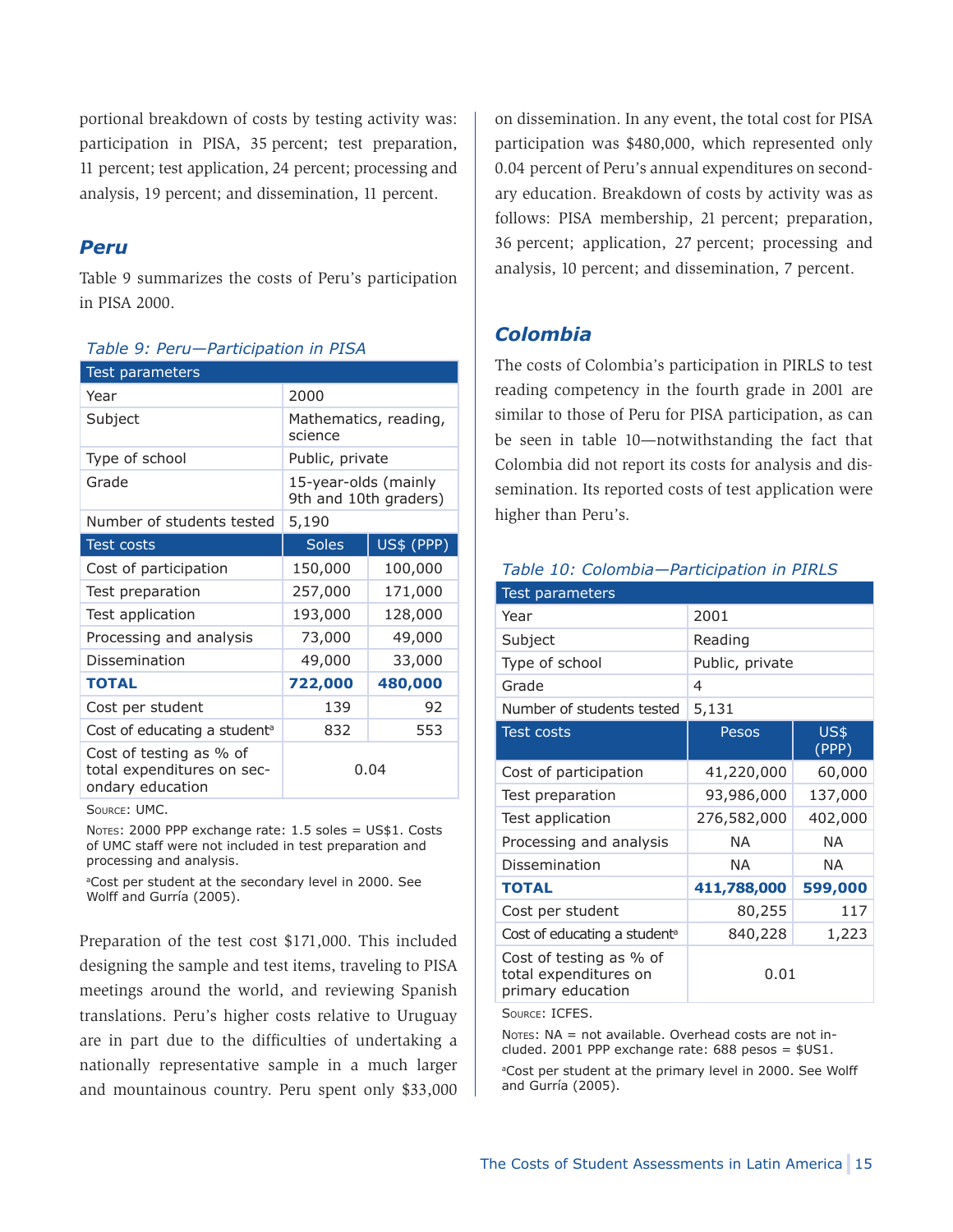### *Costs of Participating in UNESCO's Regional Test*

Costs for participating in UNESCO's regional testing program, LLECE, are also available. This program tested third and fourth graders in 1997 and 1998 in language and mathematics in 13 countries. Table 11 provides an estimate of costs for central management as well as for the 13 participating countries.

#### *Table 11: Estimated regional costs of LLECE test, 1997–99*

| <b>Funding sources</b>        | <b>US\$</b> |
|-------------------------------|-------------|
| Direct support from countries | 269,000     |
| UNESCO support                | 80,000      |
| Ford Foundation               | 50,000      |
| <b>TDB</b>                    | 500,000     |
| <b>Subtotal</b>               | 899,000     |
| In-country costs <sup>a</sup> | 1,100,000   |
| <b>TOTAL</b>                  | 1,999,000   |

Source: IDB estimates based on documentation provided by UNESCO.

aCosts are estimated for 12 countries.

The total cost for the entire program was just under \$2 million, or about \$154,000 per country—far lower than participating in PISA or PIRLS. These lower costs are a result, in part, of the fact that each country had to contribute only \$10,000 per year to UNESCO, compared to \$30,000 to \$50,000 per year to participate in PISA, TIMSS, or PIRLS. Travel for expert meetings was much less costly for a regional study than for an international study. On the LLECE test, all but one of the items were multiple choice. Sample size was around 5,000 students in each country. This round of testing was criticized for having a number of technical inconsistencies, which may have been a result, in part, of inadequate funding of specialists. The costs for the current round of testing by LLECE are expected to be significantly higher than the first round. LLECE is keeping its costs down by using Latin American experts within country testing institutions to undertake much of the preparatory work; it has established an international oversight committee to ensure technical quality. A preliminary estimate of the total costs, as reported by LLECE staff, is about \$5.2 million for 17 countries and one state, or around \$307,000 per participant.

### **III. Conclusions about the Costs of Testing in Latin America**

Table 12 and figures 1, 2, and 3 summarize the information collected on the costs of testing. This section highlights some conclusions that can be drawn about the costs of testing in Latin America.

## **Testing Costs as a Percentage of Education Costs**

As depicted in figure 1, testing as currently practiced in the region is not a significant financial burden constituting well below 1 percent of the total budget of the level of education (primary or secondary) tested.

The costs of participation in international programs, which usually require samples of around 5,000, range in the countries studied from \$300,000 to \$600,000. In Colombia, testing is 0.02 percent or less of the national budget of primary or secondary education. In most other countries, the costs of testing varies between 0.02 percent and 0.17 percent of the national budget. Honduras, probably because of its need to rely on external consultants and because of its decision to outsource all aspects of the testing process, shows the highest relative cost, which is still only 0.3 percent of the national primary public schooling budget. Of course, more expenditures are necessary to implement a test of all students in a grade rather than a sample, as is discussed further below. For example, Colombia spent \$2.5 million to test all students in one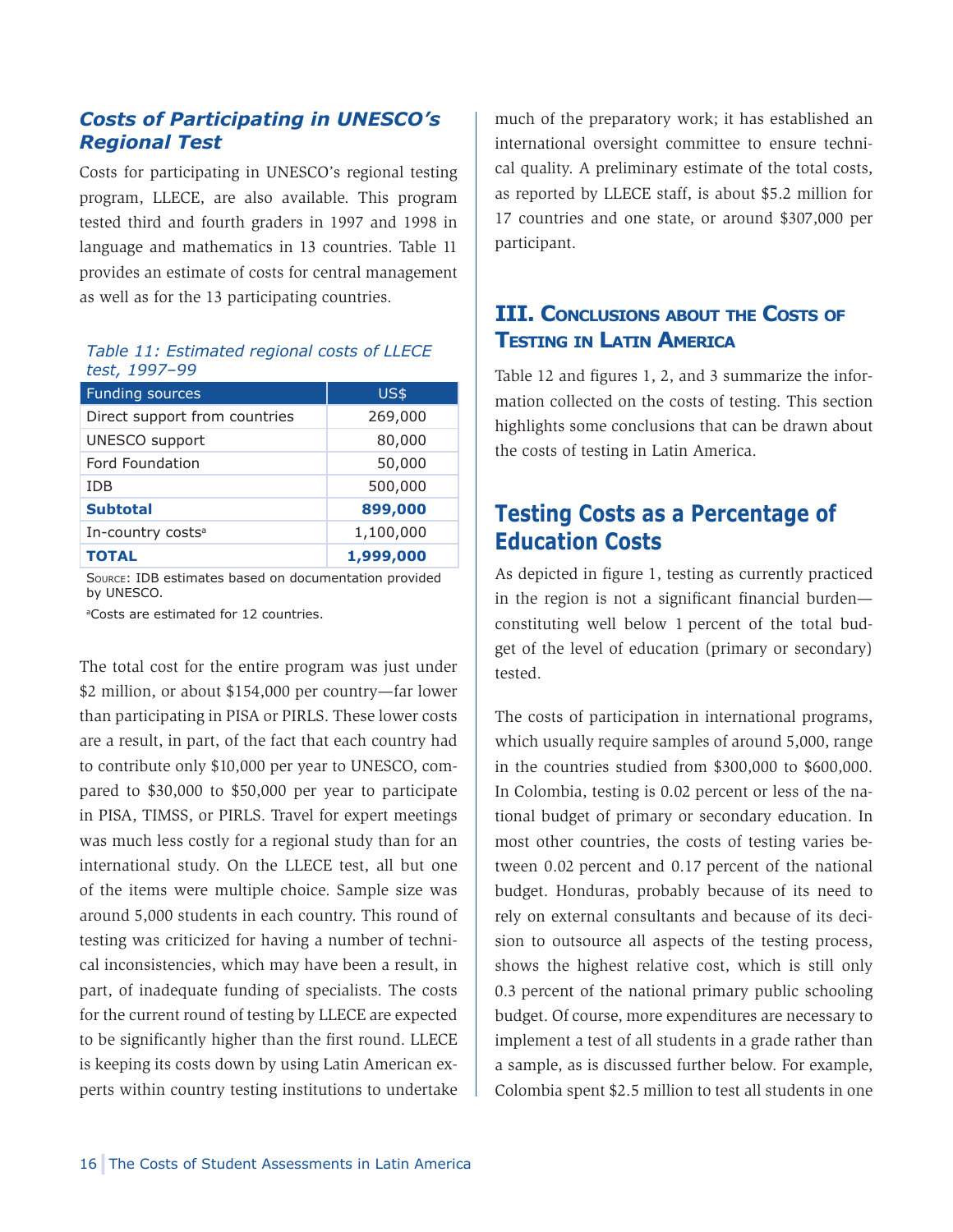| educational level tested <sup>ª</sup><br>Cost of testing as %<br>of total budget for | Secondary  | 0.17                                                            |         | 0.02                     | 0.05                 | 0.17                                | 0.01                     |                                              |                                                   | 0.04                                 | 0.05                                | 0.13                                              | 0.08                                              |                                                                     |                          | 0.07                                                            |
|--------------------------------------------------------------------------------------|------------|-----------------------------------------------------------------|---------|--------------------------|----------------------|-------------------------------------|--------------------------|----------------------------------------------|---------------------------------------------------|--------------------------------------|-------------------------------------|---------------------------------------------------|---------------------------------------------------|---------------------------------------------------------------------|--------------------------|-----------------------------------------------------------------|
|                                                                                      | Primary    |                                                                 | 0.01    | 0.02                     | 0.04                 |                                     | 0.01                     | 0.28                                         | 0.33                                              |                                      | 0.06                                | 0.15                                              |                                                   | 0.03                                                                | 0.03                     |                                                                 |
| Cost per<br>student                                                                  | (US\$ PPP) | 15                                                              | 117     | $\sim$                   | 5                    | 17                                  | $\overline{4}$           | 46                                           | 50                                                | 92                                   | 52                                  | 20                                                | 54                                                | 43                                                                  | $\overline{12}$          | 20                                                              |
| Number of<br>students                                                                | tested     | 300,000                                                         | 5,131   | 1,030,626                | 1,034,049            | 540,716                             | 96,242                   | 42,572                                       | 45,657                                            | 5,190                                | 34,000                              | 70,000                                            | 5,797                                             | 2,387                                                               | 9,171                    | 12,993                                                          |
| <b>Total cost</b>                                                                    | (US\$ PPP) | 4,472,000                                                       | 599,000 | 2,548,000                | 5,497,000            | 9,418,000                           | 1,363,000                | 1,953,000                                    | 2,292,000                                         | 480,000                              | 1,757,000                           | 4,885,000                                         | 311,000                                           | 102,000                                                             | 111,000                  | 266,000                                                         |
|                                                                                      | Grade      | ∞                                                               | 4       | 5, 9                     | 5, 9                 | $\overline{1}$                      | 9<br>5                   | $\circ$<br>$\tilde{5}$                       | 3, 6                                              | grade 7 or higher<br>15-year-olds in | 4, 6, 10                            | 2, 6, 9, 11                                       | grade 7 or higher<br>15-year-olds in              | Preschool, 1, 2                                                     | 9                        | 12                                                              |
|                                                                                      | Subject    | mathematics,<br>natural science, social<br>Language,<br>science | Reading | mathematics<br>Language, | Citizenship, science | Higher education en-<br>trance exam | mathematics<br>Language, | mathematics,<br>natural science<br>Language, | mathematics,<br>Language, matl<br>natural science | Mathematics, reading,<br>science     | Mathematics, reading<br>and writing | cs, reading and writing<br>Citizenship, mathemat- | solving, reading, science<br>Mathematics, problem | development, language,<br>and affective<br>mathematics<br>Cognitive | mathematics<br>Language, | mathematics,<br>natural science, social<br>Language,<br>science |
|                                                                                      | Year       | 2004                                                            | 2001    | 2002                     | 2003                 | 2004                                | 2004                     | 2002                                         | 2004                                              | 2000                                 | 2001                                | 2004                                              | 2003                                              | 2001                                                                | 2002                     | 2003                                                            |
| Type of                                                                              | test       | Censal                                                          | Int'l   | Censal                   | Censal               | Censal                              | Sample                   | Sample                                       | Sample                                            | Int'l                                | Sample                              | Sample                                            | Int1                                              | Sample                                                              | Sample                   | Sample                                                          |
|                                                                                      | Country    | Chile                                                           |         |                          | Colombia             |                                     |                          |                                              | Honduras                                          |                                      | Peru                                |                                                   |                                                   | Ven6nu                                                              |                          |                                                                 |

The coding product in equation by rever corresponds to their respective values in 2000, when a test is administered in primary as well as securitary equal cation it is assumed that each level bears half of the costs of tes cation it is assumed that each level bears half of the costs of testing. Overhead costs are not included. For possible explanations for some of the absolute aThe total budget for education by level corresponds to their respective values in 2000. When a test is administered in primary as well as secondary edutotal and unit cost differences found in this table, see section "Variability of Testing Costs" below.

<sup>b</sup>Total does not include overhead costs. bTotal does not include overhead costs.

Table 12: Summary of costs of testing in Latin America *Table 12: Summary of costs of testing in Latin America*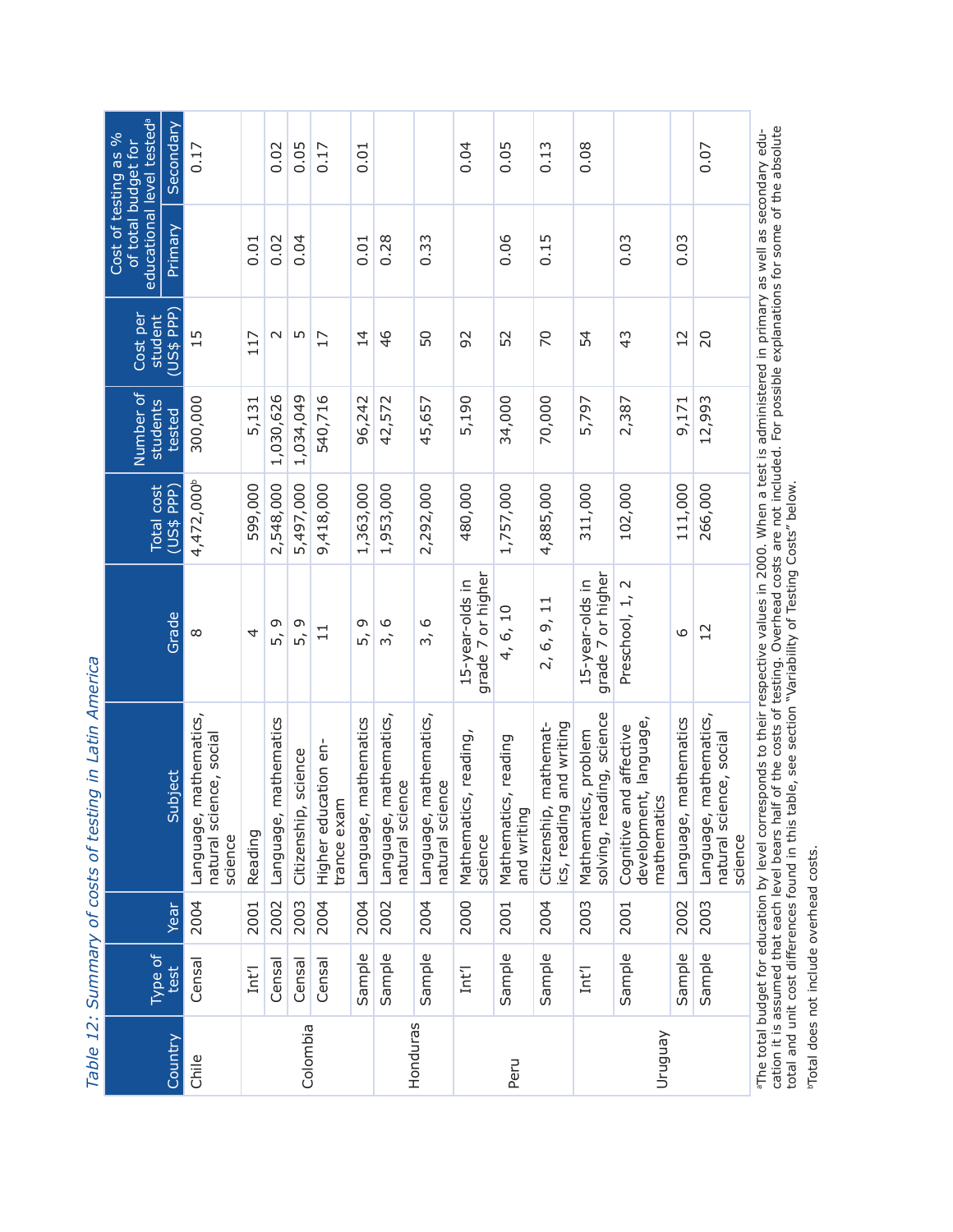#### *Figure 1: Testing costs as a % of the budget of the corresponding level of study*



grade but about \$1.2 million to test a large sample in 2004. Note too that no country in the region tests all students in all grades.

While none of these are extraordinarily large amounts, it must be remembered that educational and public sector budgets in Latin America are fairly small, due to low gross domestic product (GDP) and low tax revenues—not to mention unclear priorities. Teacher and administrative personnel salaries tend to absorb a lion's share of those resources—between 70 and 91 percent of total expenditures (Bruneforth, Motivans, and Zhang 2004), and "discretionary" budgets are fairly limited, a situation not easily resolved in the short term. It is likely that testing will be perceived as a greater burden for small, poor countries (e.g., those with a per capita GDP below \$5,000) with limited budgetary and human resource capacity, as seems to be the case in Honduras, as opposed to the larger, more economically advanced, countries.

On the other hand, testing seems to be inexpensive compared to most interventions proposed to improve learning**.** A recent estimate of costs of primary education gives an idea of the costs of testing compared with other interventions commonly discussed and implemented in Latin America (see table 13).

Testing is among the least expensive innovations in primary education reform, requiring as little as 1 percent of the cost of increasing teachers' salaries, reducing class size, and/or reforming teacher training. This suggests that testing can be a relatively inexpensive supplement to reform efforts—provided that results are technically adequate and used for decision making. Of course, tests whose technical quality is so low as to preclude drawing any valid conclusions about learning, or where the information is neither disseminated nor used, are very expensive indeed. At the same time, there are hidden costs in testing that have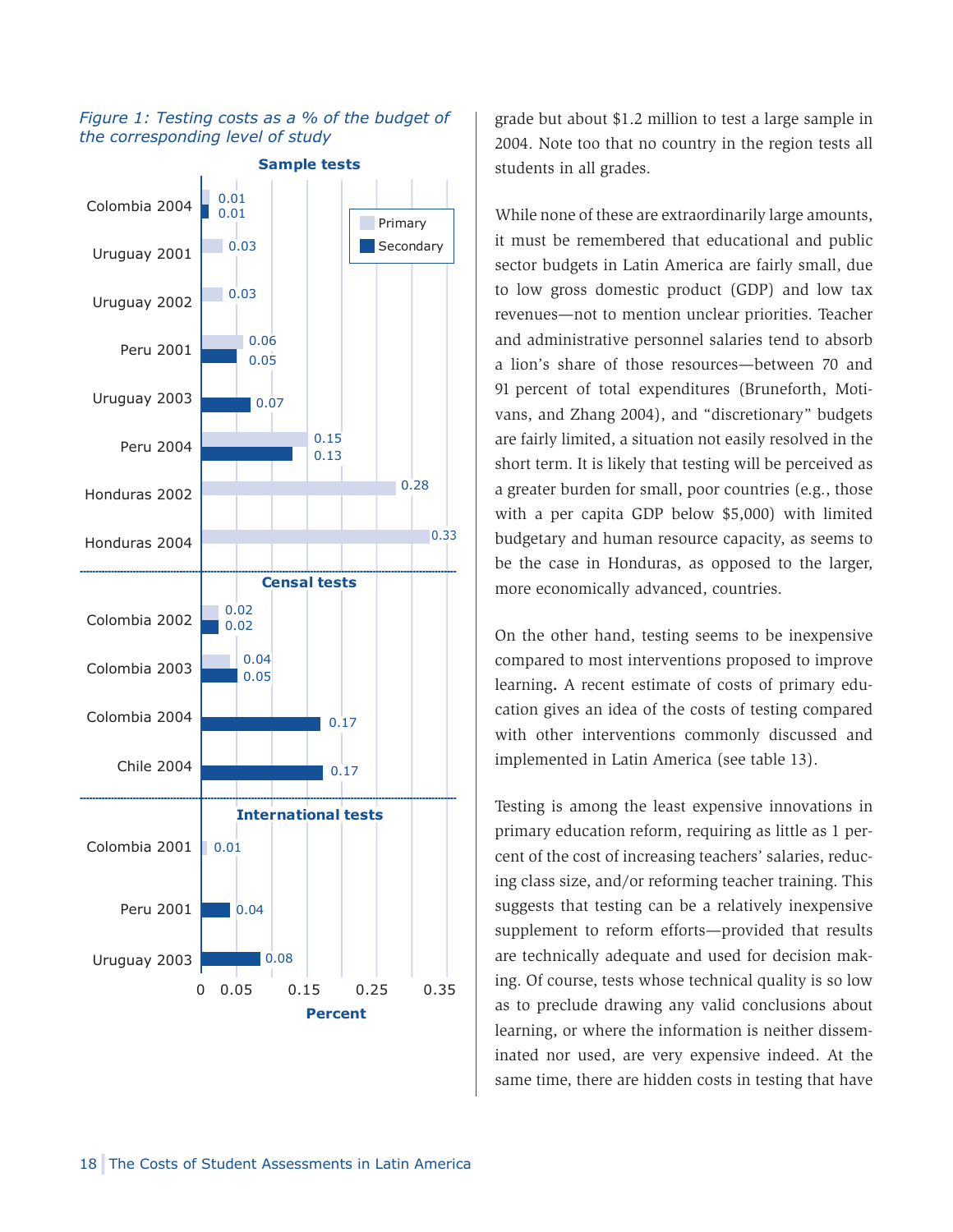| Type of intervention                                            | <b>Estimated increase</b><br>in unit costs $(% )$ |
|-----------------------------------------------------------------|---------------------------------------------------|
| Test sample of fourth graders                                   | $0.01 - 0.3$                                      |
| Test all fourth graders                                         | $0.04 - 0.2$                                      |
| Reduce class size by 10%                                        | q                                                 |
| Preschooling for all at-risk<br>children (50%)                  | 8.3                                               |
| Raise teacher salaries by 20%                                   | 18                                                |
| Targeted in-service training of<br>teachers (one week per year) | 2.3                                               |
| Interactive radio instruction                                   | 0. S                                              |

#### *Table 13: Estimated costs of potential interventions in primary education*

Source: Adapted from Schiefelbein, Wolff, and Schiefelbein (2000).

not been taken into account here. In addition to better estimates of overhead costs, a full cost accounting should take into consideration the time that teachers might, in some countries, take to administer tests, collect materials, and provide test results to supervisors, which could easily be the equivalent of an entire day of schooling. If all the students in a particular grade were tested, this would be about 0.55 percent of the total costs for that grade, assuming 180 days in the school year—greatly exceeding reported testing costs. It would also mean less time for teaching. In addition, school supervisors are likely to spend time preparing and implementing tests for which they are not directly reimbursed. And, as noted above, there are additional costs associated with changing curriculum, training teachers, and other programs that derive—or should derive—from testing.

## **Variability of Testing Costs**

The costs of testing vary greatly from one country to another, even when the countries are undertaking similar programs**.** For example, Colombia tested 96,000 students at a cost of \$1.4 million, while Honduras's cost for testing 46,000 students was \$2.3 million and Peru's for 70,000 students was \$4.9 mil-

lion. Participating in PISA cost \$480,000 in Peru and \$311,000 in Uruguay; and Colombia's participation in PIRLS cost \$599,000. The differences in total costs between countries can be explained in part by differences in the number of grades and subjects tested. Figure 2 shows (1) the total costs of testing for each country in a particular year and for a particular type of test (e.g., census, sample, or participation in an international test) and (2) what the cost of testing only one grade and one subject would be (adjusted cost).

Costs per student tested in national samples and censal applications also vary significantly, from Colombia's cost of about \$2 per student to Peru's \$70. As with total costs, however, relative costs vary when the number of grades and subjects being tested are considered, as shown in figure 3.

Thus, some possible explanations for absolute total and unit cost differences from one country to another include the following:

- Testing multiple subjects and grades is more costly than testing one or two subjects and one grade. Table 14 shows an estimate of costs on the basis of one subject per grade. With this approach, testing costs in Peru decline significantly in comparison with the other countries in the study, as was shown in figure 3. For example, Peru tested four grades and three subjects in 2004, for a total of 12 tests, compared with 4 or 6 for most other countries. Similarly, in 2001, Uruguay tested four subjects and three grades, also for a total of 12 tests.
- Countries with large populations and land area are more costly to sample than small, compact countries.
- **Open-ended questions are more costly to score** than multiple-choice questions. Colombia's exclu-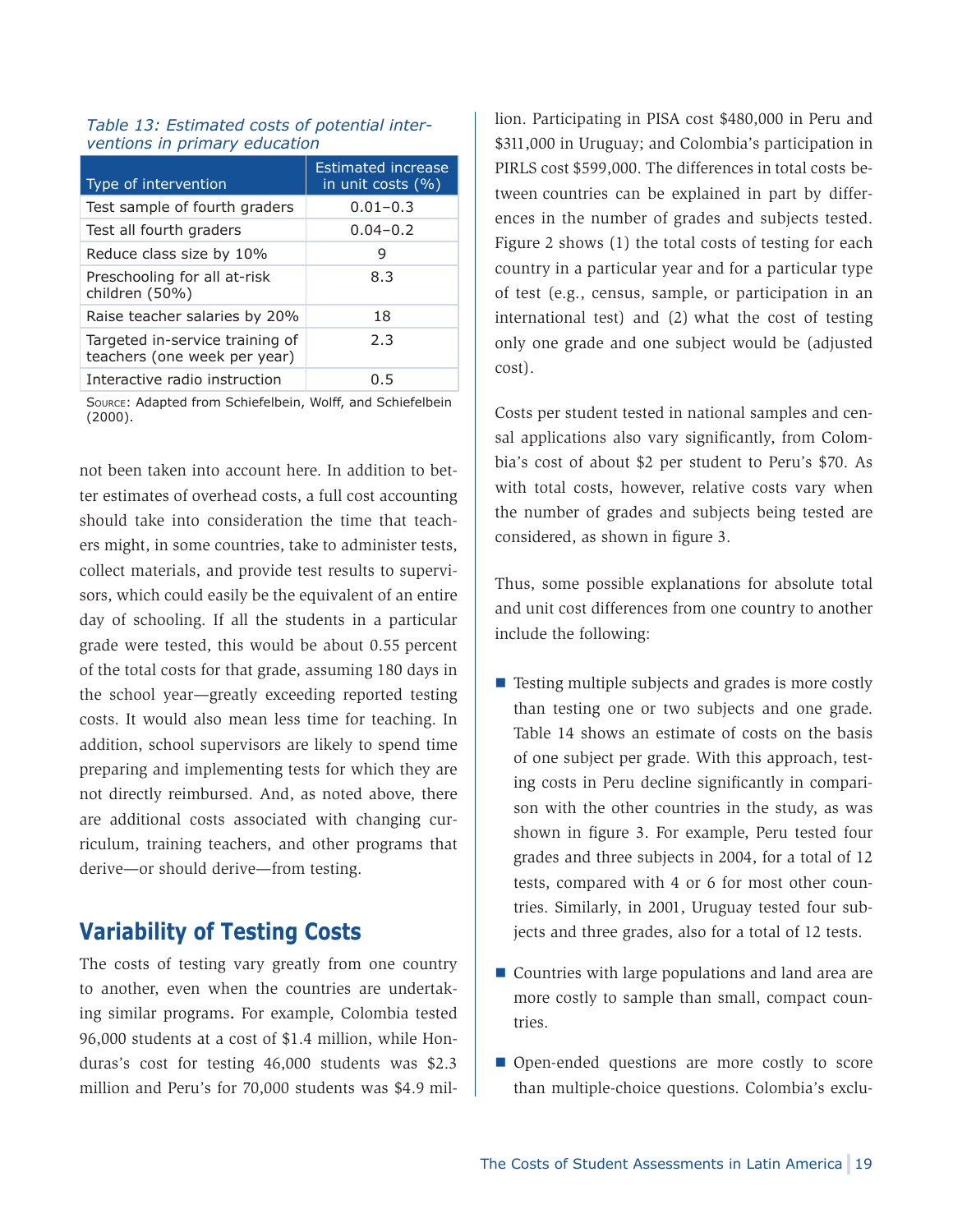

*Figure 2: Total and adjusted costs of testing*

*Figure 3: Cost and adjusted cost per student tested*



NOTE: The adjusted cost was obtained by dividing the total cost by the number of grades and subjects tested.

NOTE: The adjusted cost per student was obtained by dividing the cost per student by the number of grades and subjects tested.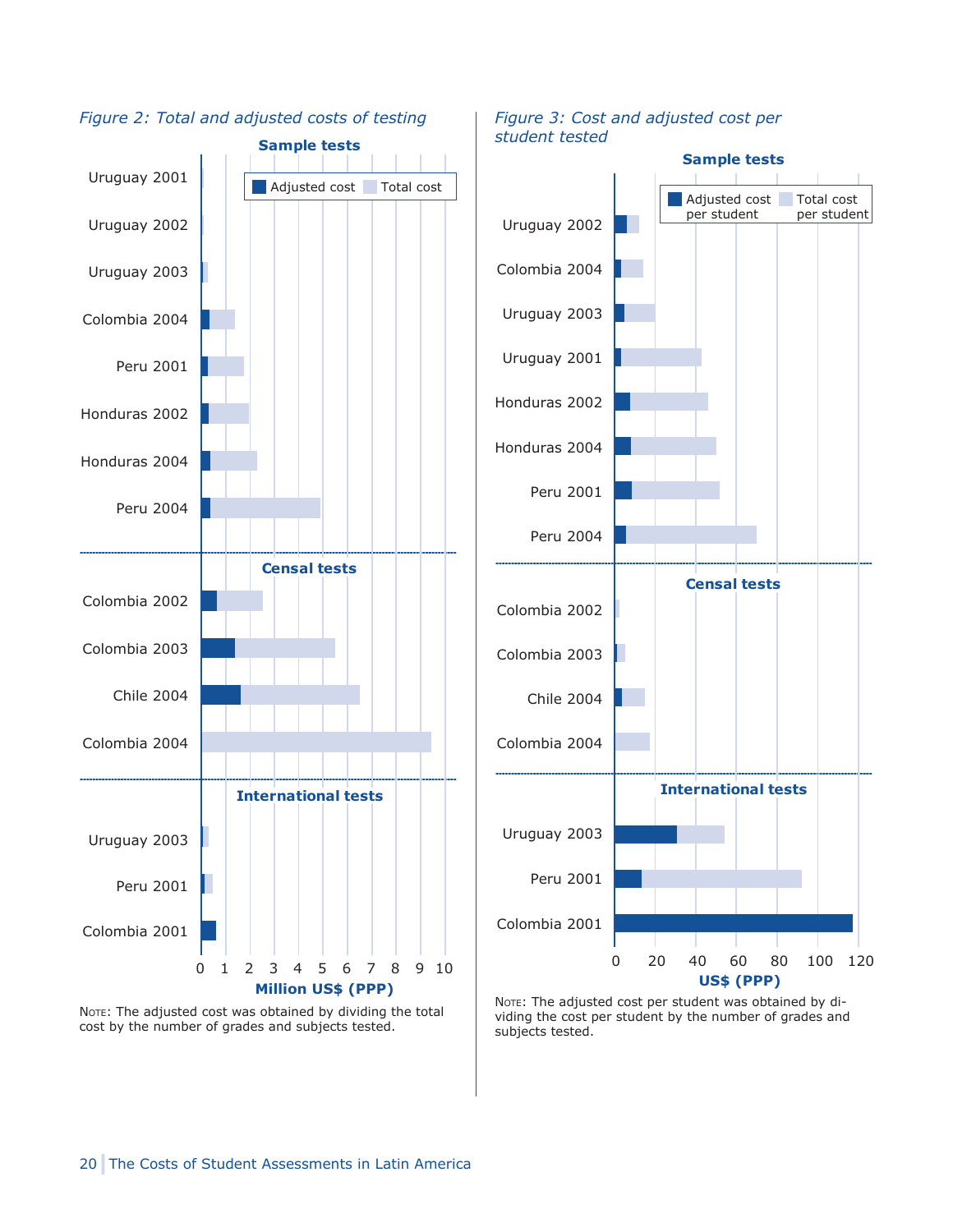| Country, year, and<br>type of test | Total unit cost<br>(US\$) | Number of<br>grades tested | Number of<br>subjects tested | Total number<br>of grades and<br>subjects tested | Unit cost per<br>grade/subject<br>tested (US\$) |
|------------------------------------|---------------------------|----------------------------|------------------------------|--------------------------------------------------|-------------------------------------------------|
| Chile 2004 C                       | 15                        |                            | 4                            | 4                                                | 3.75                                            |
| Colombia 2001 I                    | 117                       |                            |                              |                                                  | 117.00                                          |
| Colombia 2002 C                    | 2.5                       | 2                          | 2                            | 4                                                | 0.63                                            |
| Colombia 2003 C                    | 5.3                       | 2                          | 2                            | $\overline{4}$                                   | 1.25                                            |
| Colombia 2004 S                    | 14                        | 2                          | 2                            | $\overline{4}$                                   | 3.50                                            |
| Honduras 2002 S                    | 46                        | 2                          | 3                            | 6                                                | 7.70                                            |
| Honduras 2004 S                    | 50                        | 2                          | 3                            | 6                                                | 8.30                                            |
| Peru 2001 I                        | 92                        |                            | 3                            | 3                                                | 30.70                                           |
| Peru 2001 S                        | 52                        | 3                          | 2                            | 6                                                | 8.67                                            |
| Peru 2004 S                        | 70                        | 4                          | 3                            | 12                                               | 5.80                                            |
| Uruguay 2003 I                     | 54                        |                            | $\overline{4}$               | 4                                                | 13.50                                           |
| Uruguay 2001 S                     | 43                        | 3                          | 4                            | 12                                               | 3.60                                            |
| Uruguay 2002 S                     | 12                        |                            | 2                            | 2                                                | 6.00                                            |
| Uruguay 2003 S                     | 20                        |                            | 4                            | 4                                                | 5.00                                            |

*Table 14: Costs of testing by subject/grade*

Note:  $C = \text{censal}$ ;  $S = \text{sample}$ ;  $I = \text{international}$ .

sive use of multiple-choice questions is a factor in its relatively lower costs, whereas Peru's decision to explore the processes by which students arrive at a given response to a test item via the use of nearly 50 percent open-ended questions certainly contributed to the latter country's higher testing costs.

- Countries with limited human resources may need to draw on—and pay more for—local and foreign consultants, compared to countries with greater local human resource capacity.
- Careful and widespread pilot testing, security control, analysis, and dissemination increase costs.
- **Effective computerization and strong management** can reduce costs, as was reported by Colombian authorities.
- $\blacksquare$  Per student costs of testing small samples are much higher than costs of testing larger samples or all students.
- Support from international lending or grant agencies may lead to increased costs because of procurement regulations, as well as simply because of the availability of these funds.
- **There is uncertainty on how to account for over**head costs of public agencies administering a country's testing program. In this report, overhead costs have not been consistently and fully considered. Costs could increase by as much as 60 percent, as is the case in one of the countries studied, if overhead expenses are included. Chile calculated its overhead costs but was not able to allocate these to the various tests it was administering. Colombia did not estimate its overhead costs, which are likely to be significant. Peru estimated its costs with and without overhead; the former were significant. Honduras did not have government overhead costs since its testing unit was located in a university under contract with the government. Uruguay did not estimate overhead costs.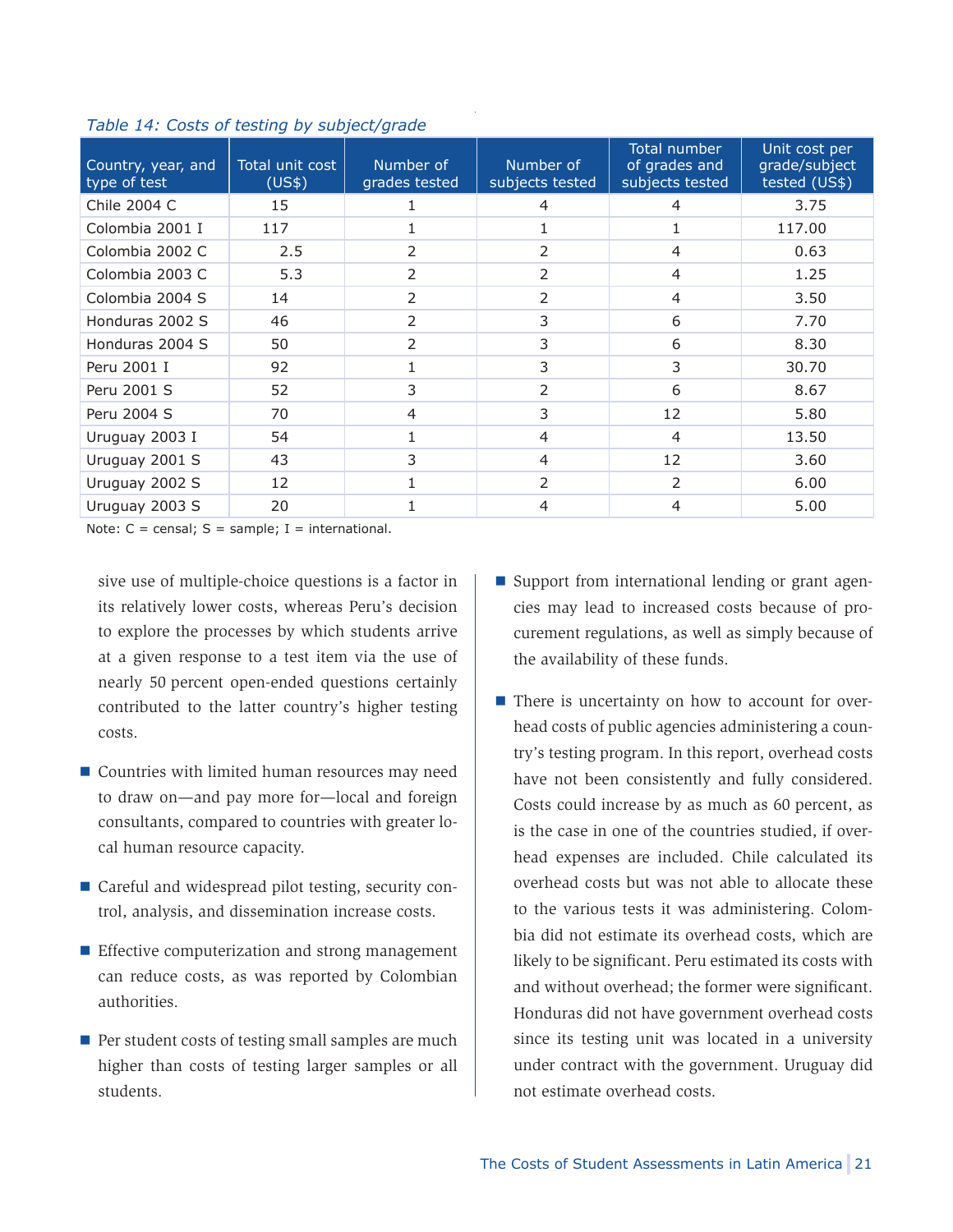- Wage scales may vary from one country to another even after correcting for PPP.
- **Staffing issues can have an impact on financing.** Most countries in the region have only a very small cadre of experts in testing, and they are often overcommitted. Inadequate staffing often leads to higher costs because of the need to contract for expensive external consultants, and/or problems in technical quality and dissemination. Over the long run, training more local experts will not only lead to better technical quality but also to lower costs.

In short, tracking testing costs is complex, given uncertainties in what is defined as overhead and/or dissemination, in considering overhead and hidden costs, and in trying to make costs comparable from one country to another.

### **IV. Costs and Decision Making about Testing**

Testing—at least on a sample basis—is a fundamental element in any modern education system, since it is a necessary step in the process of designing, implementing, and evaluating reform efforts.<sup>8</sup> Beyond this generalization, decision making about the kinds and scope of tests to be undertaken depends on a wide variety of factors, starting with the definition of feasible learning and other objectives and leading to considerations of technical and management capacity. Costs play an important, but not defining, role in these decisions. Each country has a different set of conditions, and decision makers and technicians need to make their own trade-offs in breadth and depth of testing based on their objectives. Below are a few suggestions that ought to be taken into consideration as country officials ponder what kinds of tests to administer.

## **Difficulty of Measuring Results in Education**

Countries must recognize that measuring results in education through testing is not a simple matter. A recent study (Crone 2004) tried to summarize major caveats regarding testing. To begin with, a test must accurately reflect what is proposed to be taught. This requires careful item development, pretesting, and analysis. Second, an individual score will vary each time a student takes a test not only because of particular test items included but the physical or emotional status of the student as well. Third, it is difficult to determine through testing whether a particular teacher, school, or system is more effective than another. The fundamental problem is that the raw material, the student, is not homogeneous—children and youths have various backgrounds, capacities, and experiences. Therefore, a teacher whose students score only at the mean in a standardized test, but whose students' parents are illiterate, could be considered more effective than one whose students score in the top 25 percent but whose parents are rich and college educated. It is also difficult to measure the value added of learning from one year to another unless there are unique student identification numbers. Some of the increases in test scores do not reflect increased learning per se but instead reflect increased experience and comfort with the test-taking process itself. Finally, states or countries can lower their standards. A number of U.S. states have reported improvements in scores on statewide tests, while at the same time, the National Assessment of Educational Progress has shown little or no progress in these same states. There is a suspicion that these states are lowering testing standards so as to report increased learning (Dillon 2005).

<sup>8</sup> Uruguay is the best example in the region of a country that has used testing programs as a baseline to measure whether a major reform has had an impact on learning, and with positive results.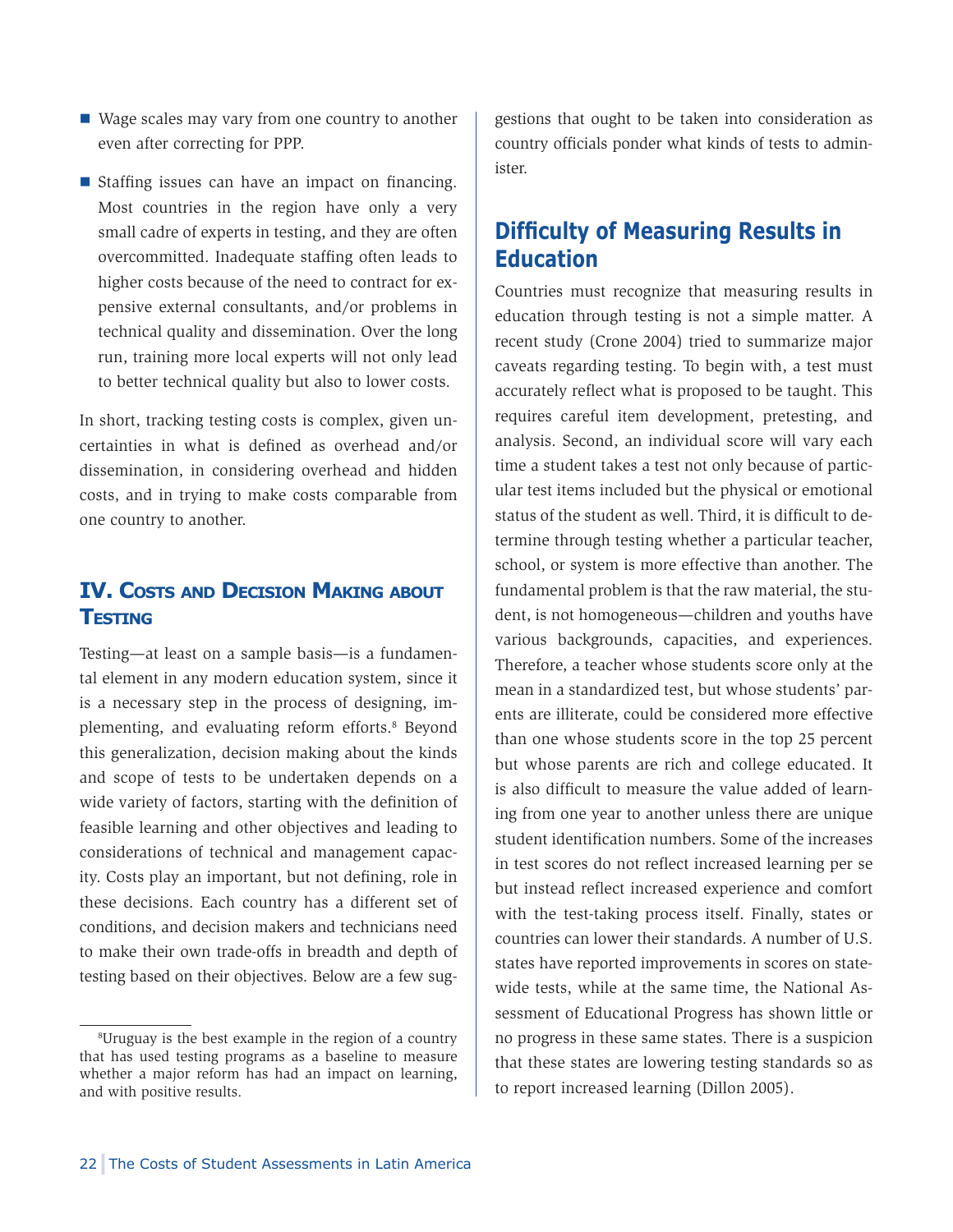## **Trade-Offs in Testing Goals, Complexity, Capacity, and Cost**

As noted above, decision making about testing starts with identifying and selecting relevant learning and other goals, identifying and procuring endorsement and support or interest of key stakeholders, and recognizing constraints in terms of human resources and costs. Taking all these issues together, decision makers will need to make and accept trade-offs on a wide variety of parameters.

*The most important rule of thumb in this process is never to be sparing with technical quality or dissemination*, since a technically inadequate test or one that is not used or disseminated is a real and unacceptable waste of money. Testing objectives must be kept simple and clear.

When in doubt, it might be better to test fewer grades and subjects and concentrate on dissemination of results. In fact, testing many grades and subjects at one time, while saving on staff, materials, and transportation costs, may overwhelm the ability of the testing agency to analyze, report and—most importantly—disseminate results effectively; this may well have been the case in Peru. On the other hand, when subjects are *not* tested, teachers and students may believe that they are not important.

Another critical issue to be dealt with is whether to undertake a sample or census. As illustrated in table 1, this decision should be made on the basis of a clear definition of objectives and form of utilization of the results. Sample size also has a strong impact on the cost per student tested. In Colombia, for example, a sample of around 5,000, for participation in international tests costs \$117 per student. In a larger sample (96,000 students), the cost per student tested is \$14; and in censal testing, the cost is between \$2 and \$5.

Fixed and variable costs need to be taken into account. The fixed costs of testing are those of preparing and validating items, including pilot testing in the field. The costs of preparing items can be reduced if only a small portion is made available to the public, therefore permitting reuse of already validated items. The variable costs are those of application in the field and dissemination of results. Analysis of results is a mix of fixed and variable costs. Powerful computers now permit analysis of large data sets at little additional cost, but correcting open-ended items is a variable cost. Correcting open-ended questions can also be time consuming and costly, even though openended items are usually more effective measures of higher order skills. When Colombia did a censal test, its fixed costs for test preparation were equal to only 6.6 percent of the total costs. When it did a sample, its fixed costs were equal to about 10.6 percent of total costs. In PIRLS, with less than 6,000 students, its test preparation costs were 25.4 percent of total costs. Small samples can be cost effective, but, at the same time, large samples can be expanded to censal testing at a low marginal cost, since the fixed costs of developing items and pilot testing can be amortized over a larger population.

Taking into account the current level of capacity, testing all children in every grade every year—as is done in many states in the United States—does not appear to be a good idea for countries in Latin America. Chile probably has the most extensive censal testing program, but, until recently, it had been testing no more than one grade a year for grades 1–8. Implementing full annual testing in Chile would increase expenditures close to eightfold, leading to costs that would be over 1 percent of national educational expenditures, even assuming some economies of scale. The proportional cost would be even higher in Peru and Honduras. In comparison, the cost in the United States is, on average, about 0.25 percent of total per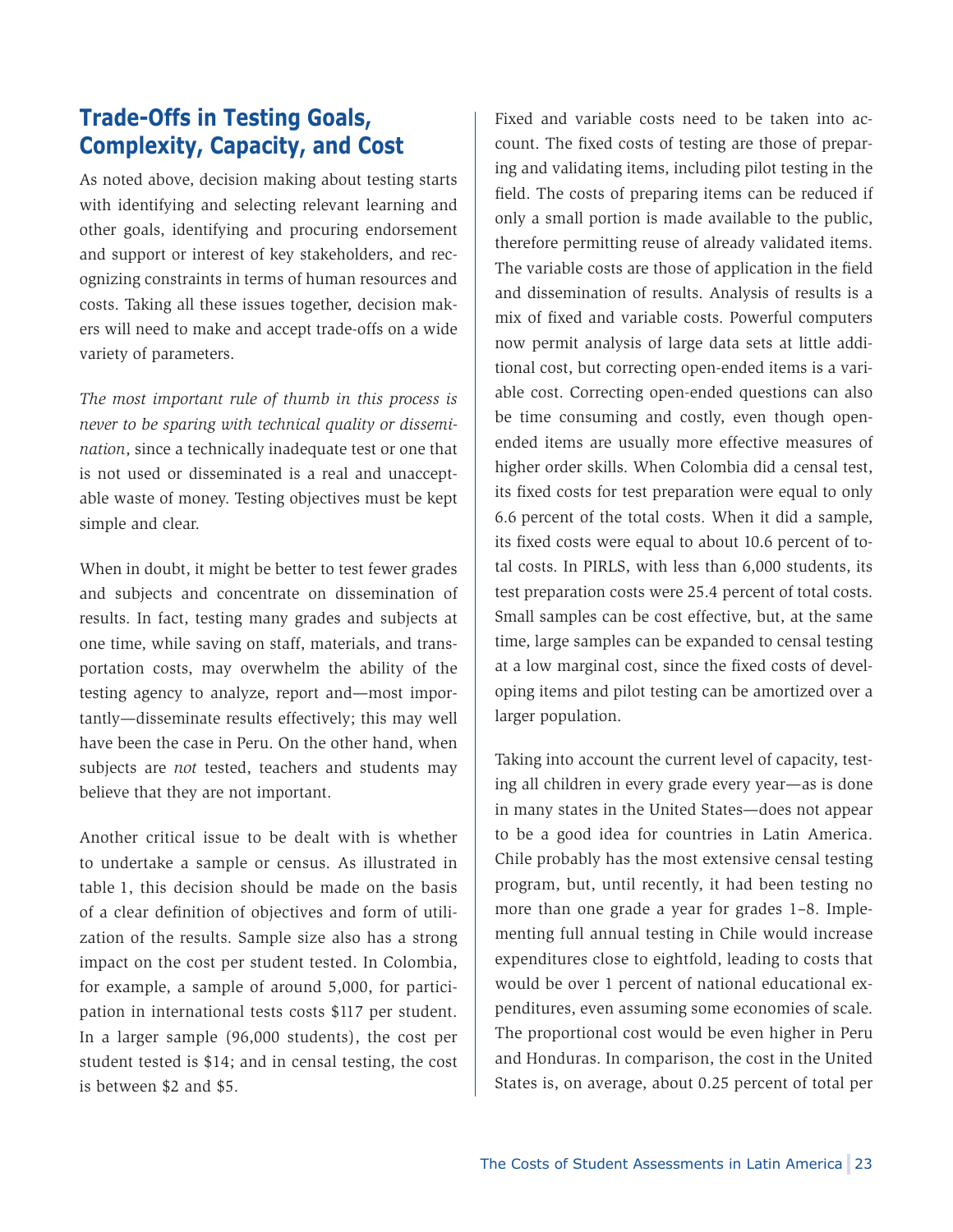student annual education costs. Of course, this lower ratio derives from the much higher expenditures for teaching and teachers in the United States.

Certainly, if spending 1 percent of education costs on testing could result in major increases in student achievement, then the result might be worth the expense. But massive testing would likely overwhelm the more important task of disseminating test results and designing teacher training and other interventions based on test results, without which there will be no improvement, and which will demand considerable additional public expenditures. Testing only some grades and subjects will reveal progress and challenges for schools, communities, provinces, and the country as a whole and will help parents to place their children in a larger context. Thus, testing one or two grades per year achieves nearly all of the goals of education testing except feedback to all parents. Testing everyone in every grade every year increases the negative aspects of this process, such as taking time from teaching; neglecting less frequently tested subjects such as history, art, and science; and discouraging innovation in the classroom.

## **Emphasizing Dissemination**

Without adequate dissemination of results, testing will have no impact on learning or achievement, since the results will not be used by teachers, parents, school principals, and decision makers. Therefore, expenditures on dissemination should never be skimped, and a dissemination plan should be in place before beginning any testing program. As currently practiced in Latin America, dissemination is not costly compared to the rest of the testing process. Reported dissemination costs, usually for publication of results, ranged between 5 and 15 percent of total testing costs. Fully costing dissemination should also include analysis by decision makers and changes in teacher training, curriculum, and textbooks. For a detailed discussion of the current state of dissemination of testing results in Latin America, see Ravela (2002) and Cueto (2005).

## **Potential Impact of High-Stakes Testing**

High-stakes tests at the secondary level, or curriculum-based external exit exams (CBEEEs), determine whether a student graduates from a particular level of education and can affect his/her options in higher education. Such CBEEEs are common to countries as varied as Britain, France, Denmark, Japan, South Korea, the Netherlands, and Germany. They differ from college entrance examinations in that they are universal, necessary for graduation, and curriculum based. There is increasing evidence around the world that high-stakes testing designed to certify that students have successfully completed secondary education can, in itself, increase the level of learning achievement. Two studies by Bishop (1997 and 2003) and another by Woessman (2000) concluded that high-stakes testing increased learning at the secondary level. Of the 40 countries involved in TIMSS, those with national high-stakes testing tended to score higher than those without such high-stakes tests.<sup>9</sup> Within the United States, states with CBEEEs, such as New York (the Regents exam at the end of high school), have better student achievement results than states that do not have high-stakes exams. These results are independent of per student expenditures.

Several developments in the United States build on these conclusions. For example, the Scholastic Aptitude Test (SAT) is becoming increasingly based on actual achievement rather than on "generalized" learn-

<sup>9</sup> The Bishop study also concluded that another reason for the low performance of U.S. students is that their teachers are grossly underpaid and overworked as compared to teachers in Europe and Japan.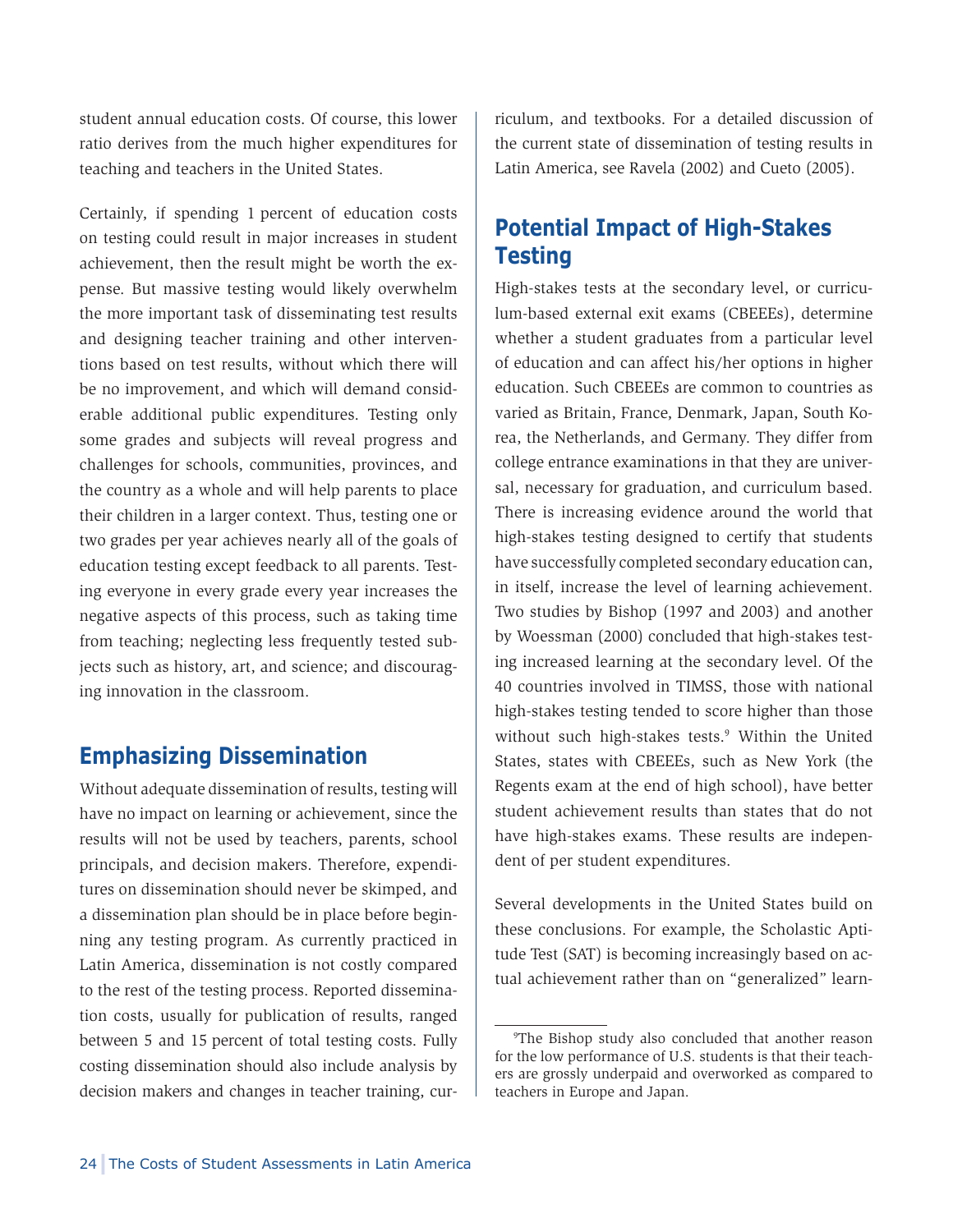ing skills, which is a way of increasing the "stakes" of high school learning. Furthermore, use in the United States of the Advanced Placement exams of the Educational Testing Service, which are also high-stakes exams for high school students seeking entrance to elite colleges and universities, is becoming increasingly widespread.

All English-speaking Caribbean countries have highstakes exams, but most of the Latin American countries in the region do not. The exceptions are Costa Rica and the Dominican Republic, where a test given at the end of secondary education counts for at least 25 percent of a student's final grade; and El Salvador, where the Learning and Aptitude Test for High School Students (Prueba de Aptitudes para Egresados de Educación Media) accounts for 20 percent of the final grade. There is as yet no evidence that students in these countries perform better than expected because of these exams. Chile has begun to consider high-stakes testing at the end of secondary education, and the Peruvian National Council of Education has proposed that serious consideration be given to this option. This report does not provide data on the costs of these tests, except for ICFES. The tests are likely to be relatively expensive, but the payoff in terms of learning achievement can be significant.

High-stakes testing has obvious risks. Care must be taken that tests are designed to emphasize higher order learning rather than memorization, and to ensure that students do not drop out in advance of taking a high-stakes exam. This last was the case in Texas a few years ago, although dropout rates are now reported to be stabilized (Carnoy and Loeb 2003). Dropout in advance of testing has also been anecdotally reported in the English-speaking Caribbean.

A variation of high-stakes testing used in the United States is "minimum competency" exams, where all students must achieve a "floor" of learning in order to graduate. The evidence to date (see Bishop 1997) is that minimum competency exams do not have an observable impact on learning and may lead to increases in the dropout rate.

## **Value of Participating in International Testing Programs**

Participation in international testing can launch a national debate and reform efforts, which can in turn lead to increased learning and create a much-valued forum for national assessment capacity development**.**  Around the world, low scores on international tests have led to such debates and a wide range of programs to improve learning in the various participating countries. For example, Germany scored much lower than expected on PISA and is now rethinking its policy of early streaming of many students into low-expectation programs (Ammermueller 2004). Some places (South Korea, Hong Kong, the United States, and Ontario, Canada, among others) have recently improved learning, as measured by scores on the TIMSS examinations of science and mathematics between 1995 and 2003. The reasons for these improvements require analysis beyond the scope of this paper. Within Latin America, the poor results of Chile, Mexico, Peru, and Brazil on both TIMSS and PISA have similarly triggered national debates, although positive outcomes of such discussions largely remain to be seen. It is quite possible that Latin American students do poorly in international tests because the opportunity to learn is lacking—e.g., what is measured in the test is not taught in the classroom. For example, while many international tests for language ask students to write essays, or for mathematics, to solve word problems, these skills reportedly are rarely taught in the typical Latin American classroom.

While participation in an international testing program is not a significant financial burden, and is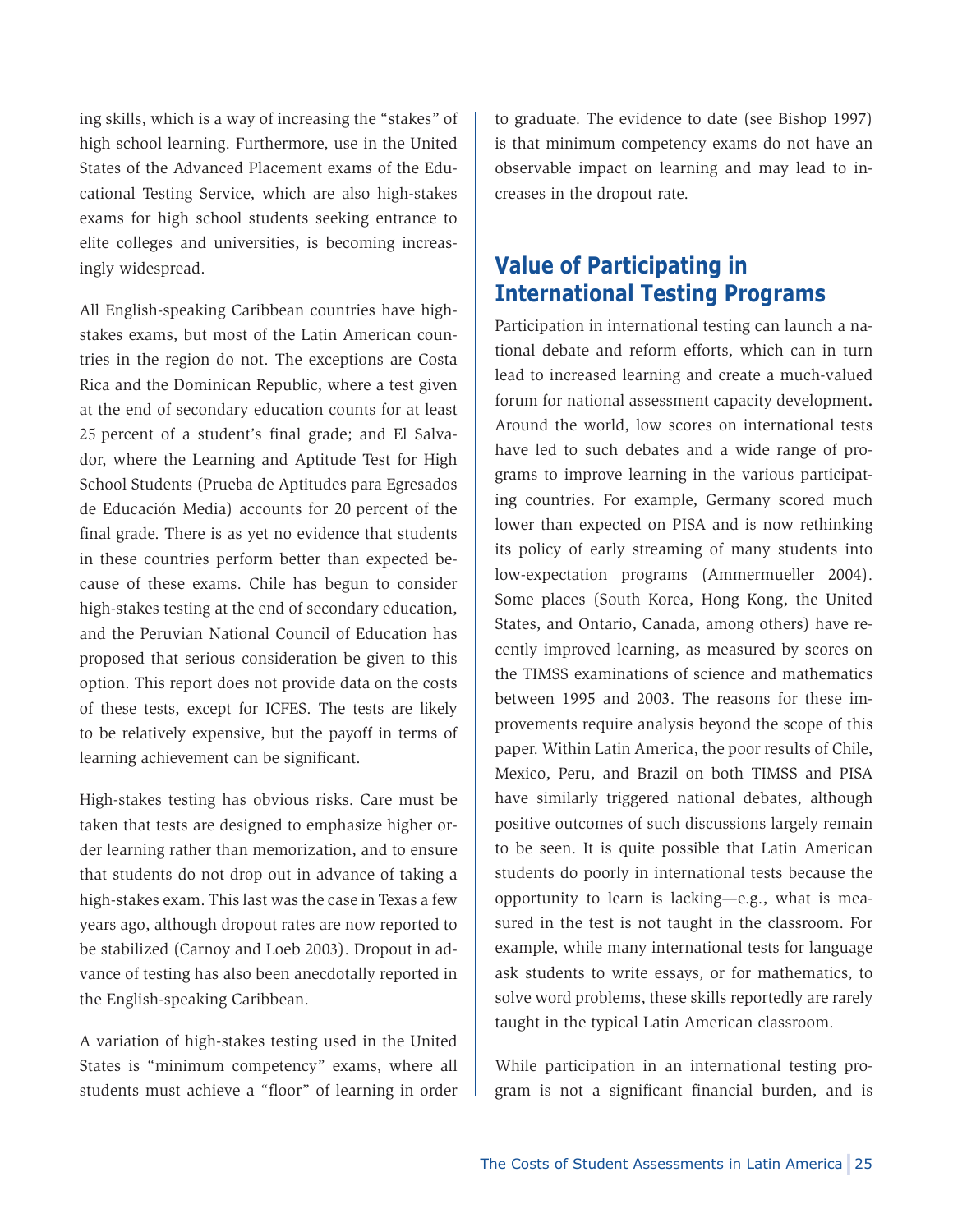much valued as a training ground by almost all Latin American participants, other problems frequently make it difficult for some countries to participate and must be taken into account by decision makers. For example, PISA and PIRLS meetings can be held anywhere in the world. Long-distance travel to, say, the Far East, often has to be cleared with top-level government officials, especially in smaller countries, and can be difficult when countries are implementing fiscal austerity measures. Education decision makers need to convince budget officials of the importance of these international initiatives.

In addition, participating in international programs can make for very high demands being placed on a small cadre of qualified in-country experts, who are usually simultaneously involved in national testing efforts. The long-term solution is to train more specialists in the area of testing.

Participation in the regional UNESCO tests seems to be more attractive to some countries—particularly in terms of viability of closer involvement, learning by doing, and lesser costs. The UNESCO tests could help achieve many of the goals of international tests if portions of the tests could be made equivalent to PISA, PIRLS, etc.

## **Importance of Identifying What Works in Education**

Standardized testing is not expensive compared to total education expenditures in Latin America. A more fundamental question is to identify what works in education. Unfortunately, education systems throughout the world are notorious for under-investing in research and development, and Latin America is no exception.

As noted above, research suggests that high-stakes testing can increase learning. There is evidence, albeit inconclusive, that feedback of test results that then lead to rewards/punishments for teachers and schools (i.e., accountability) for increased learning will positively affect learning. In the United States, the No Child Left Behind Act mandates action to improve test scores and includes a variety of rewards and punishments to schools and communities for increased scores. A recent study (Carnoy and Loeb 2003) concluded that, while promising, it was still too early to identify clearly whether teacher, school, and community accountability in the United States has had an impact on learning. Within Latin America, Chile has targeted poorly performing districts (the 900 Schools Program) for additional assistance. In the past, there has been improvement in test scores in these schools, but there was also evidence that some schools did not want to "graduate" to better performing levels since they would then lose the extra resources accorded them. Chile's system of encouraging teacher quality (the National System of School Performance Assessment—Sistema Nacional de Evaluación de Desempeños de los Establecimientos Educacionales) is well accepted by teachers, but it has not yet been demonstrated to have an impact on learning. Nor is there evidence that Mexico's incentives to teachers for higher student scores on tests have improved learning performance (see Mizala and Romaguera 2005 for a study of both countries' experiences). Feedback of test results to reform curriculum, revise textbooks, and improve teacher training ought to have an impact on learning, but there is little direct evidence of the impact, largely because of the complexity of the process. In short, much remains to be done to measure the impact of education policies and programs on learning.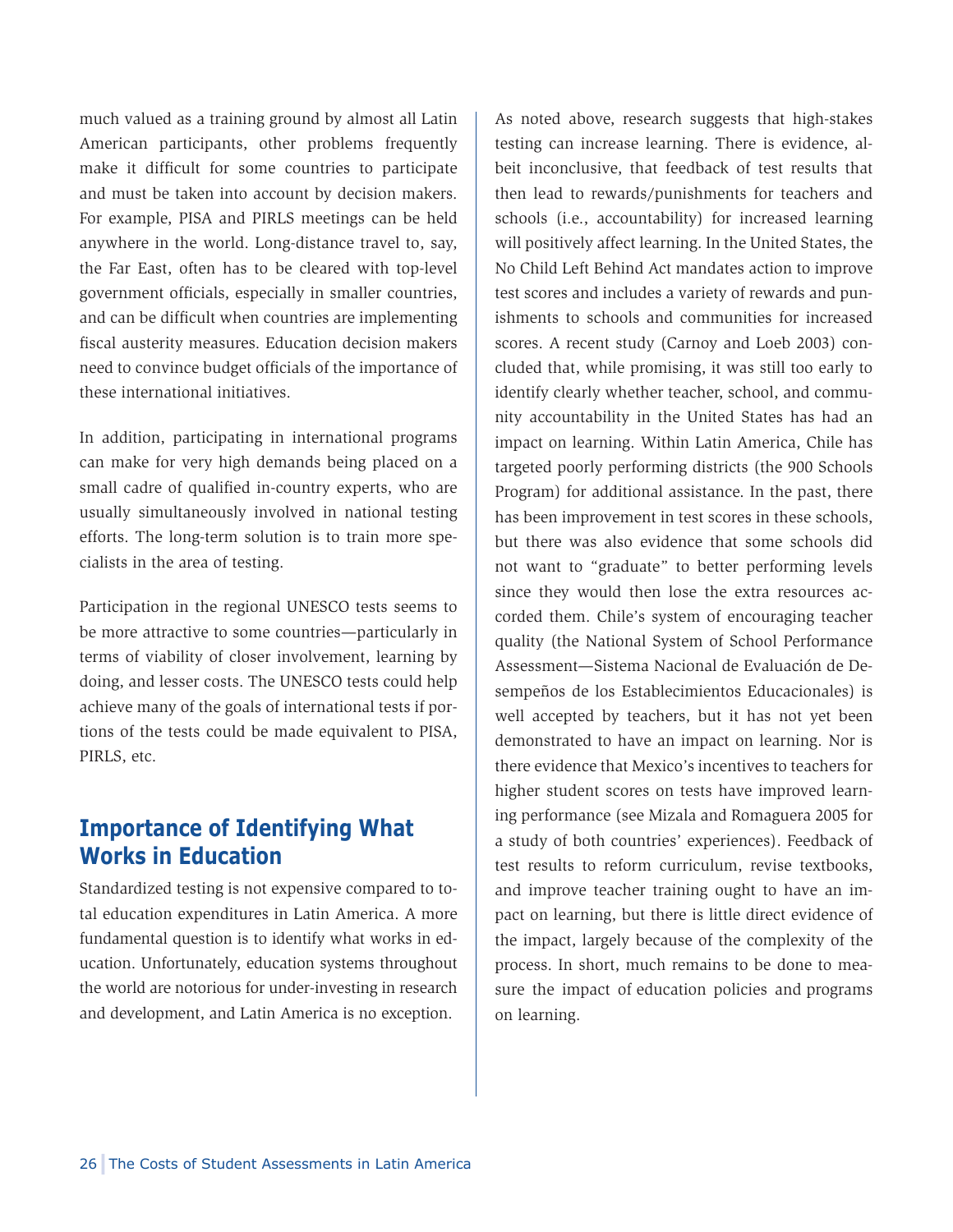## **Bibliography**

- Administración Nacional de la Educación Pública. 1998. *Evaluación de aprendizajes en tercer año de educación primaria.* Montevideo, Uruguay.
- Ammermuller, Andreas. 2004. *PISA: What Makes the Difference? Explaining the Gap in PISA Test Scores between Finland and Germany.* Discussion Paper No. 04-04. Munich: Center for European Economic Research.
- Bishop, John. 1997. "The Effect of National Standards and Curriculum-Based External Exams on Student Achievement." *American Economic Review* 87(2):260–64.
- —. 2003**. "**La Educación Secundaria en los Estados Unidos. ¿Qué pueden aprender otros de nuestros errores?" In G. Rama, ed., *Alternativas de Reforma de la Educación Secundaria*, pp. 63–108. Washington, DC: Inter-American Development Bank.
- Bruneforth, Michael, Albert Motivans, and Yanhong Zhang. 2004. *Investing in the Future: Financing the Expansion of Educational Opportunity in Latin America and the Caribbean.* Montreal: UNESCO Institute for Statistics.
- California Legislative Analyst's Office. 2003. "Analysis of the 2003–2004 Budget Bill, Education Table of Contents." Sacramento.
- Carnoy, Martin, and Susanna Loeb. 2003. "Does Accountability Affect Student Outcomes? A Cross State Analysis." *Education Evaluation and Policy Analysis*   $24(4)$ .
- —. 2004. *¿Tiene efecto la responsabilidad externa en los resultados educacionales de los alumnos?. Un análisis entre los estados de EE.UU.* Working Paper No. 26. Santiago: PREAL.
- Cohen, Joel, and David Bloom. 2005. "Cultivating Minds." *Finance and Development*  42(2).
- Connecticut State Department of Education. 2005. "Cost of Implementing the Federal No Child Left Behind Act in Connecticut." Hartford.
- Crone, Theodore. 2004. "What Test Scores Can and Cannot Tell Us about the Quality of Our Schools." *Business Review* Q3:5–21.
- Cueto, Santiago, ed. 2005. *Uso e impacto de la información educativa en América Latina.* Santiago: PREAL.
- Dillon, Sam. 2005. "Students Ace State Tests, but Earn D's from US." *New York Times*  November 26*.*
- Ferrer, Guillermo. 2006. *Educational Assessment Systems in Latin America: Current Practice and Future Challenges.* Washington, DC: PREAL.
- Ministerio de Educación de Chile. 2004. *Resultados nacionales de Octavo Básico.*  Santiago.
- Mizala, Alejandra, and Pilar Romaguera. 2005. "Rendimiento escolar y premios por desempeño: la experiencia latinoamericana y el SNED en Chile.**"** In Santiago Cueto, ed., *Uso e impacto de la información educativa en América Latina,*  pp. 23–60. Santiago: PREAL.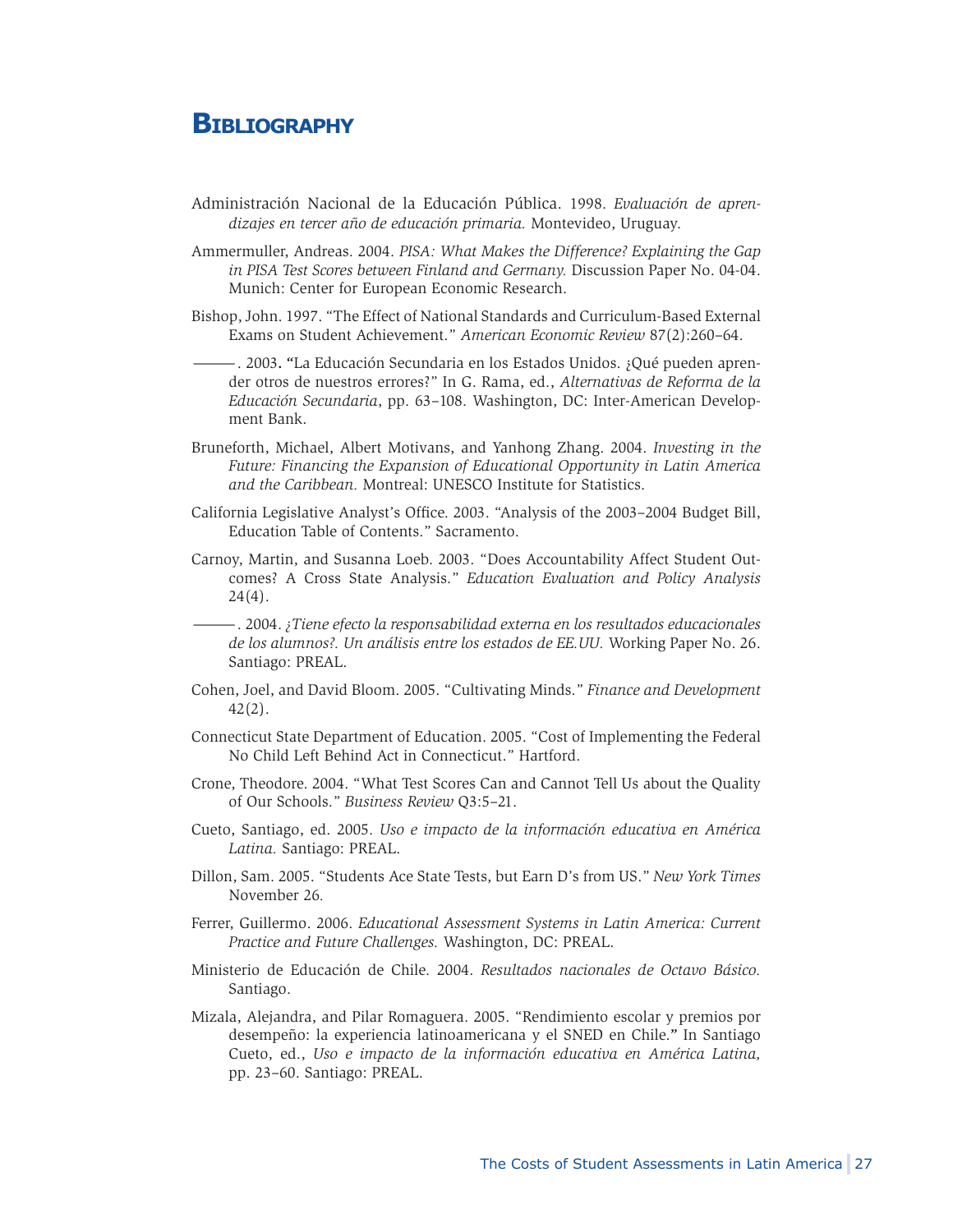- Peyser, James, and Robert Costrell. 2004. "Exploring the Costs of Accountability.**"**  *Education Next* Spring:23–29.
- Ravela, Pedro. 2002. *¿Como Presentan sus Resultados los Sistemas Nacionales de Evaluación Educativa en América Latina?* Working Paper No. 22. Santiago: PREAL.
- Ravela, Pedro, ed. 2001. *Los Próximos Pasos: ¿Cómo avanzar en la evaluación de aprendizajes en América Latina?* Working Paper No. 20. Santiago: PREAL.
- Schiefelbein, Ernesto, Laurence Wolff, and Paulina Schiefelbein. 2000. "La opinión de expertos como instrumento para evaluar la inversión en educación primaria." *Revista de la CEPAL* 72:147–63.
- Woessmann, Ludger. 2000. *Schooling Resources, Educational Institutions, and Student Performance: the International Evidence.* Working Paper No. 983. Kiel, Germany: Kiel Institute of World Economics.
- Wolff, Laurence, and Martin Gurría. 2005. "Money Counts: Projecting Education Expenditures in Latin America and the Caribbean to the Year 2015." UIS Working Paper.

### **Web Sites**

- Chile: National System for the Assessment of Educational Quality (Sistema de Medición de la Calidad de la Educación—SIMCE), www.simce.cl.
- Colombia: Institute for the Development of Higher Education (Instituto Colombiano de Fomento de la Educación Superior—ICFES), www.icfes.gov.co.
- Honduras: Unit for Measuring Educational Quality (Unidad de Medición de la Calidad Educativa—UMCE), www.se.gob.hn.
- Peru: Quality Measuring Unit (Unidad de Medición de la Calidad Educativa—UMC), www.minedu.gob.pe/umc.
- Uruguay: National Administration for Public Education (Administración Nacional de la Educación Pública—ANEP), www.anep.edu.uy.
- Latin American Laboratory for the Measurement of Quality in Education (Laboratorio Latinoamericano de Medición de la Calidad de la Educación), www. llece.unesco.cl.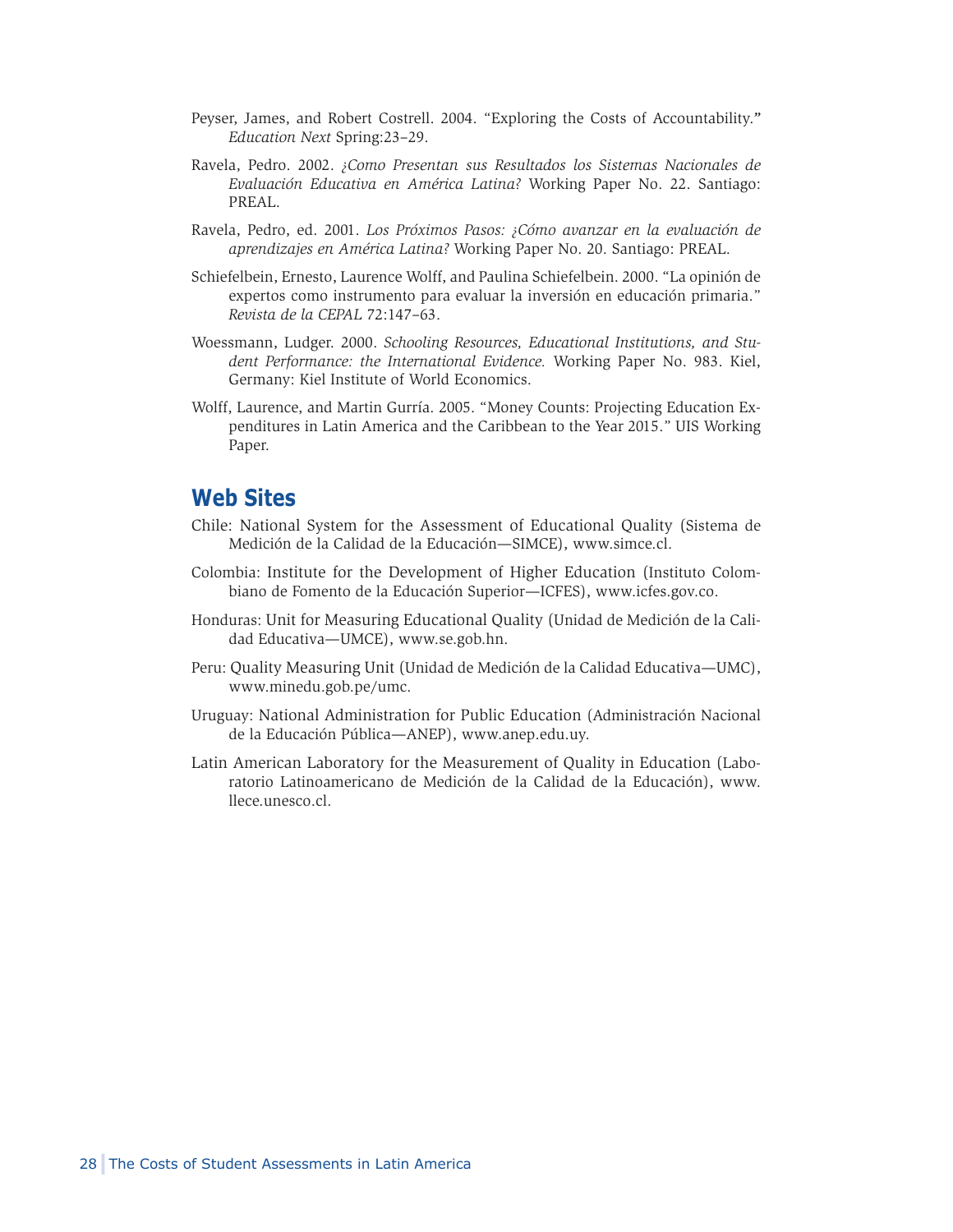# **Appendix: SUMMARY OF NATIONAL EDUCATIONAL ASSESSment Systems**

The following text and tables are excerpted from Ferrer (2006) and include some basic information about the characteristics of the national educational assessment systems of the Latin American countries discussed here—Chile, Colombia, Honduras, Peru, and Uruguay—that should be taken into account when comparing costs.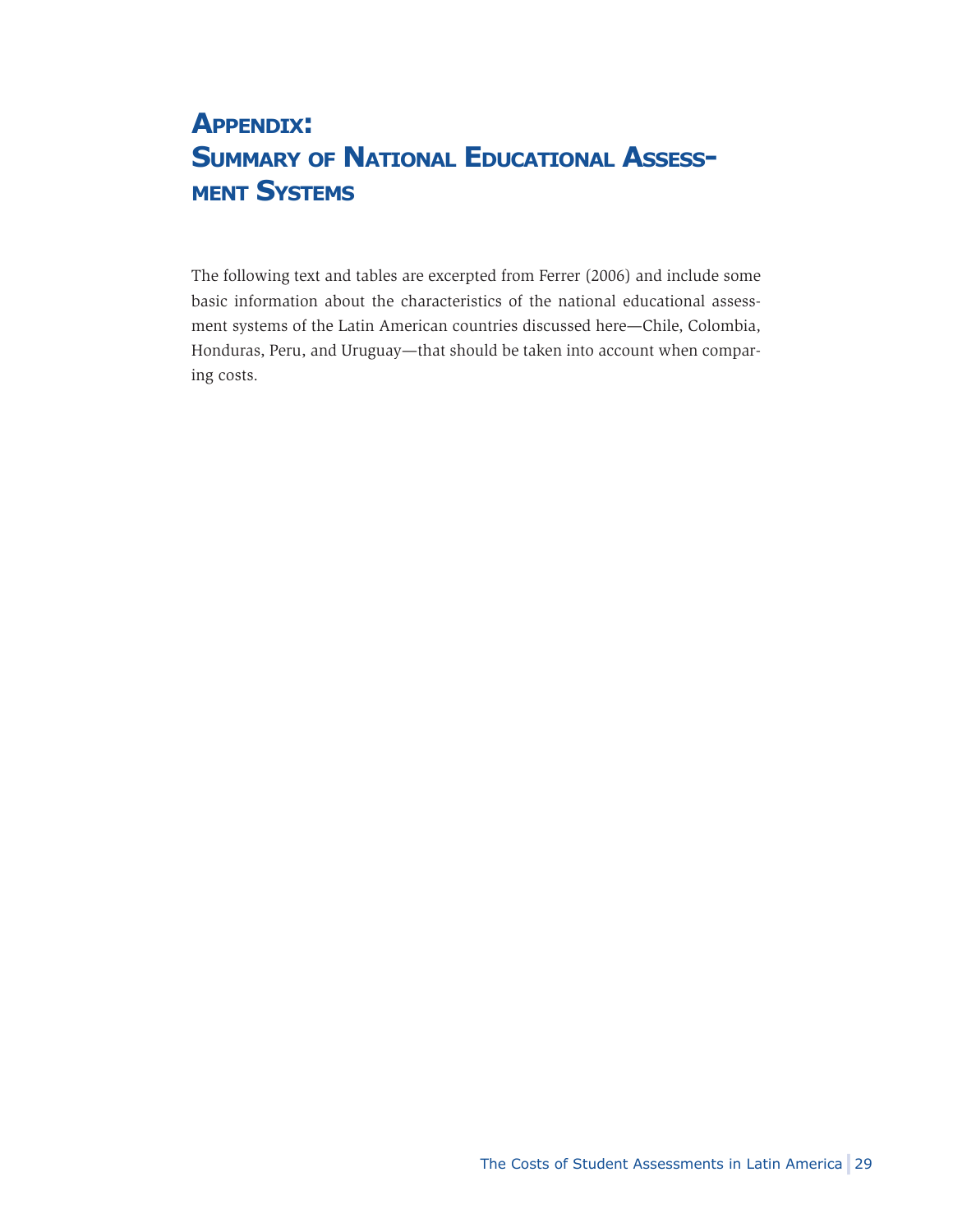## **Chile**

All tests are census-based. Traditionally, they have been norm-referenced, although recently the model has been redefined in such a way that the results report can be criterion-referenced. The instruments include multiple-choice items as well as open-ended questions. All assessment exercises are complemented by context questionnaires for later analysis of inschool and out-of-school factors related to academic performance. Additionally, a special technical team quantitatively and qualitatively monitors the implementation of the curriculum at the national level by



| <b>Test</b><br>year                                                                         | <b>Grades</b><br>tested | Subjects tested                                                                       | Test coverage                                      | Results reported to                           | Results used for                                                                                 |  |  |  |
|---------------------------------------------------------------------------------------------|-------------------------|---------------------------------------------------------------------------------------|----------------------------------------------------|-----------------------------------------------|--------------------------------------------------------------------------------------------------|--|--|--|
| Domestic assessments: Prueba de Evaluación de Rendimiento Escolar (School Achievement Test) |                         |                                                                                       |                                                    |                                               |                                                                                                  |  |  |  |
| 1982-<br>1984                                                                               | 4, 8                    | Language<br>■ Mathematics<br>Natural sciences<br>Social sciences                      | National census<br>National sample                 | Government<br><b>■ Users</b><br><b>Public</b> |                                                                                                  |  |  |  |
|                                                                                             |                         |                                                                                       | <b>Domestic assessments, administered by SIMCE</b> |                                               |                                                                                                  |  |  |  |
| 1988                                                                                        | $\overline{4}$          |                                                                                       |                                                    |                                               |                                                                                                  |  |  |  |
| 1989                                                                                        | 8                       | Language<br>■ Mathematics                                                             |                                                    |                                               |                                                                                                  |  |  |  |
| 1990                                                                                        | 4                       | Natural sciences                                                                      |                                                    |                                               |                                                                                                  |  |  |  |
| 1991                                                                                        | 8                       | Social sciences<br>Student attitudes                                                  |                                                    |                                               |                                                                                                  |  |  |  |
| 1992                                                                                        | 4                       |                                                                                       |                                                    |                                               |                                                                                                  |  |  |  |
| 1993                                                                                        | 2M                      | Student attitudes                                                                     |                                                    |                                               |                                                                                                  |  |  |  |
| 1994                                                                                        | 4, 8                    | Language<br>■ Mathematics<br>Natural sciences<br>Social sciences<br>Student attitudes | National census                                    | Government<br><b>Users</b>                    |                                                                                                  |  |  |  |
|                                                                                             | 2M                      | Language<br>■ Mathematics<br>Student attitudes                                        | Experimental sample                                | Public                                        | ■ Teacher training<br>■ Curricular development<br>■ Targeting support to<br>students and schools |  |  |  |
| 1995                                                                                        | 8                       | Language<br>■ Mathematics<br>Natural sciences<br>Social sciences                      |                                                    |                                               |                                                                                                  |  |  |  |
| 1996                                                                                        | $\overline{4}$          | Language                                                                              |                                                    |                                               |                                                                                                  |  |  |  |
| 1997                                                                                        | 8                       | ■ Mathematics<br>Natural sciences<br>Social sciences<br>Student attitudes             |                                                    |                                               |                                                                                                  |  |  |  |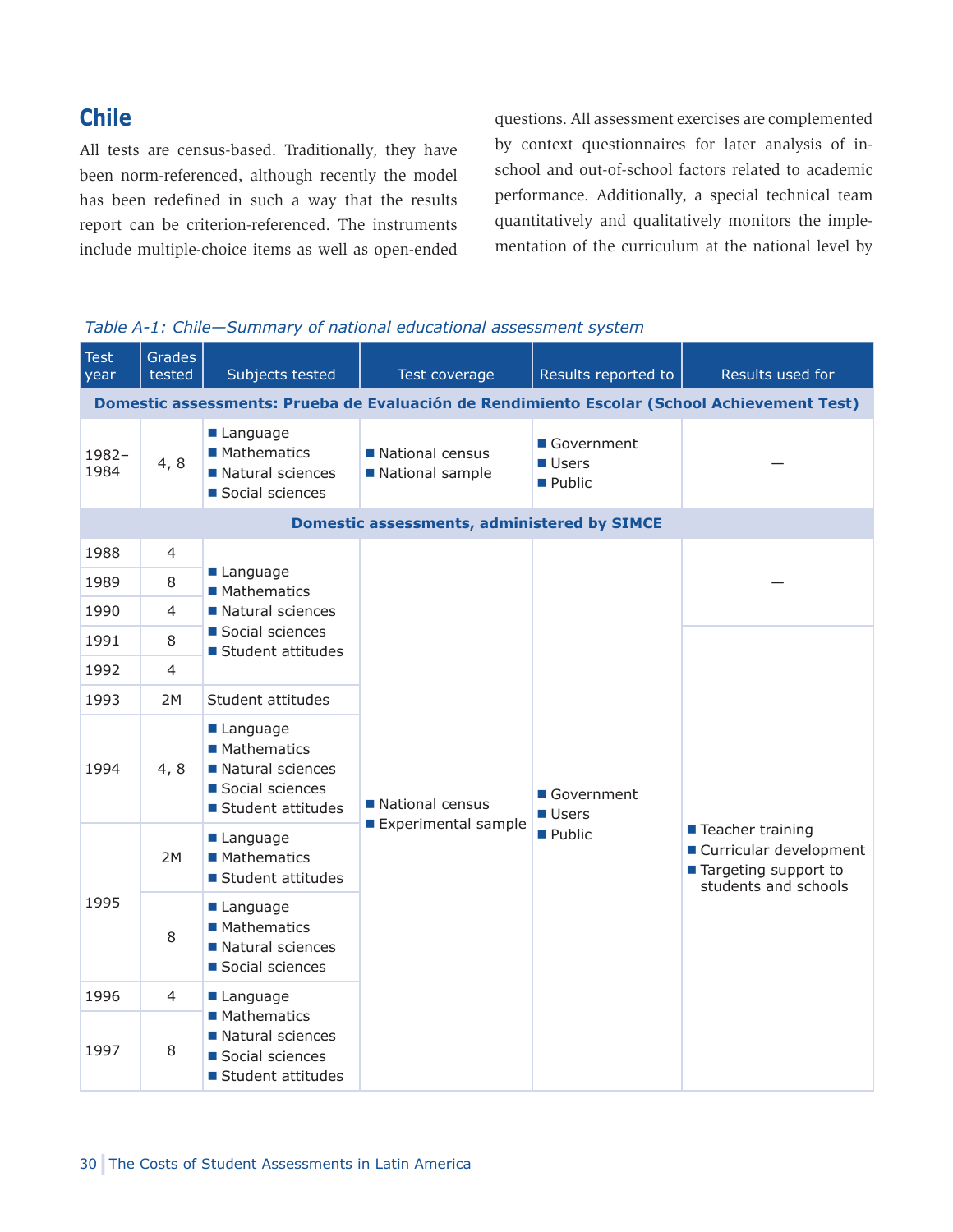surveying and observing teachers and principals. This monitoring facilitates more in-depth research on the impact different sources of curricular design used in the schools (curricular frameworks, syllabuses, textbooks, etc.) have on students' academic attainment.

| <b>Test</b><br>year                                | <b>Grades</b><br>tested                                                                                                                                                                                     | Subjects tested                                                       | Test coverage                                                                         | Results reported to | Results used for                                                                                                         |  |  |  |
|----------------------------------------------------|-------------------------------------------------------------------------------------------------------------------------------------------------------------------------------------------------------------|-----------------------------------------------------------------------|---------------------------------------------------------------------------------------|---------------------|--------------------------------------------------------------------------------------------------------------------------|--|--|--|
| <b>Domestic assessments, administered by SIMCE</b> |                                                                                                                                                                                                             |                                                                       |                                                                                       |                     |                                                                                                                          |  |  |  |
| 1998                                               | 2M                                                                                                                                                                                                          | Language<br>■ Mathematics                                             | National sample<br>Experimental sample                                                |                     |                                                                                                                          |  |  |  |
| 1999                                               | $\overline{4}$                                                                                                                                                                                              | Language<br>■ Mathematics                                             |                                                                                       |                     |                                                                                                                          |  |  |  |
| 2000                                               | 8                                                                                                                                                                                                           | Natural sciences<br>Social sciences                                   |                                                                                       |                     | ■ Teacher training<br>■ Curricular development                                                                           |  |  |  |
| 2001                                               | 2M                                                                                                                                                                                                          | Language<br>■ Mathematics                                             | National census<br>Government<br>Experimental sample<br><b>Users</b><br><b>Public</b> |                     | ■ Targeting support to<br>students and schools                                                                           |  |  |  |
| 2002                                               | 4                                                                                                                                                                                                           | Language<br><b>Mathematics</b><br>Natural sciences<br>Social sciences |                                                                                       |                     |                                                                                                                          |  |  |  |
| 2003                                               | 2M                                                                                                                                                                                                          | Language<br>■ Mathematics                                             |                                                                                       |                     |                                                                                                                          |  |  |  |
| 2004                                               | 8                                                                                                                                                                                                           | Language<br><b>Mathematics</b><br>Natural sciences<br>Social sciences | National census                                                                       |                     | ■ Teacher training<br>■ Curricular development<br>■ Targeting support to<br>students and schools<br>■ Teacher incentives |  |  |  |
|                                                    |                                                                                                                                                                                                             |                                                                       | <b>International assessments</b>                                                      |                     |                                                                                                                          |  |  |  |
|                                                    | Six Subject Study (1970-71)<br><b>E</b> IEA-Civic Education (2000)<br>■ LLECE (1997)<br>$\blacksquare$ PISA Plus (2001)<br>■ TIMSS-R (1998)<br>■ TIMSS (2003)<br>International Adult Literacy Survey (1998) |                                                                       |                                                                                       |                     |                                                                                                                          |  |  |  |

#### *Table A-1: Chile—Summary of national educational assessment system (continued)*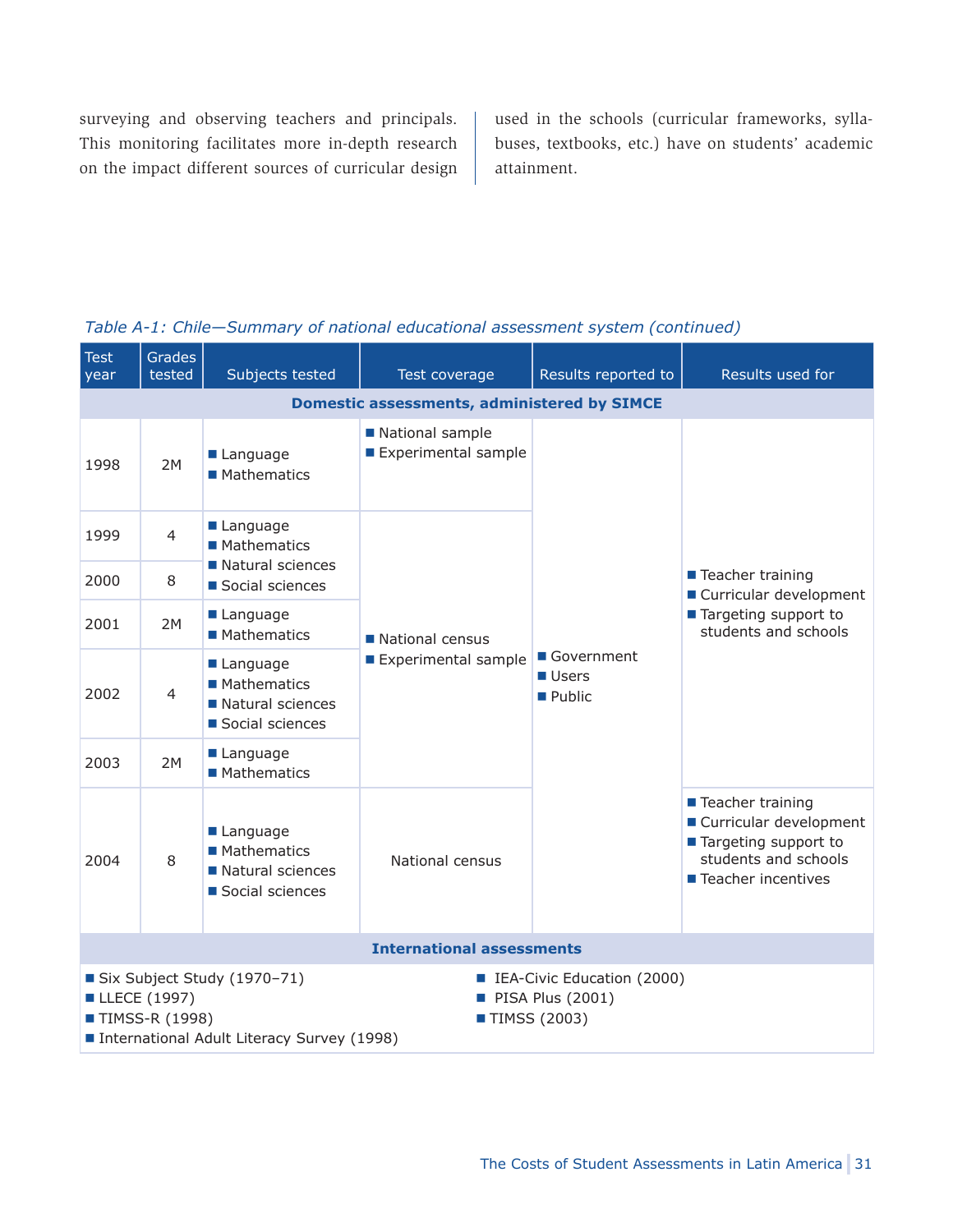## **Colombia**

The SABER tests are sample-based and criterion-referenced, and they assess academic attainment in accordance with a predefined performance scale structured on three levels of increasing complexity for each subject and year being assessed. The tests are complemented by context questionnaires that facilitate analysis of the in-school and out-of-school factors related to academic performance (characteristics of the school, teacher, student, and family). The state examinations are administered on a census basis to all those seeking admission to higher education. They assess breadth of knowledge in curricular areas of general learning and facilitate assessment of indepth knowledge in certain disciplines, in line with the admission requirements of various higher education programs. Also assessed are foreign language skills and interdisciplinary learning (specifically, the environment and violence and society).



| <b>Test</b><br>year              | <b>Grades</b><br>tested                                                  | Subjects tested                                                                                | Test coverage                                            | Results reported to $\vert$ Results used for        |                                                                         |  |  |  |  |
|----------------------------------|--------------------------------------------------------------------------|------------------------------------------------------------------------------------------------|----------------------------------------------------------|-----------------------------------------------------|-------------------------------------------------------------------------|--|--|--|--|
|                                  | <b>Domestic assessments, administered by ICFES/Ministry of Education</b> |                                                                                                |                                                          |                                                     |                                                                         |  |  |  |  |
| $1991 -$<br>1994                 | 3, 5,<br>7, 9                                                            | Language<br><b>Mathematics</b>                                                                 | National sample<br>Regional sample                       | Government<br><b>Users</b><br>$\blacksquare$ Public |                                                                         |  |  |  |  |
|                                  | <b>Domestic assessments: SABER tests</b>                                 |                                                                                                |                                                          |                                                     |                                                                         |  |  |  |  |
| 1997-<br>1998                    | 3, 5,<br>7, 9                                                            | Language<br>■ Mathematics                                                                      | National sample                                          | Government<br>Users                                 |                                                                         |  |  |  |  |
| 1998-<br>1999                    | 7, 9                                                                     | Language<br>■ Mathematics                                                                      |                                                          | $\blacksquare$ Public                               |                                                                         |  |  |  |  |
| $2002 -$<br>2003                 | 5, 9 <sup>a</sup>                                                        | Natural sci-<br>ences                                                                          | National census                                          |                                                     |                                                                         |  |  |  |  |
|                                  |                                                                          |                                                                                                | <b>Domestic assessments: ICFES state examinations</b>    |                                                     |                                                                         |  |  |  |  |
| 1980-<br>2005                    | 11                                                                       | Foreign lan-<br>quage<br>Language<br>■ Mathematics<br>Natural sci-<br>ences<br>Social sciences | National census                                          | Government<br>Users                                 | ■ Curricular de-<br>velopment<br>Selection for<br>higher educa-<br>tion |  |  |  |  |
|                                  | <b>International assessments</b>                                         |                                                                                                |                                                          |                                                     |                                                                         |  |  |  |  |
| ■ TIMSS (1995)<br>■ LLECE (1997) |                                                                          |                                                                                                | <b>IEA-Civic Education (2000)</b><br><b>PIRLS (2001)</b> |                                                     |                                                                         |  |  |  |  |

<sup>a</sup>In some areas, grades 3 and 7 were also tested.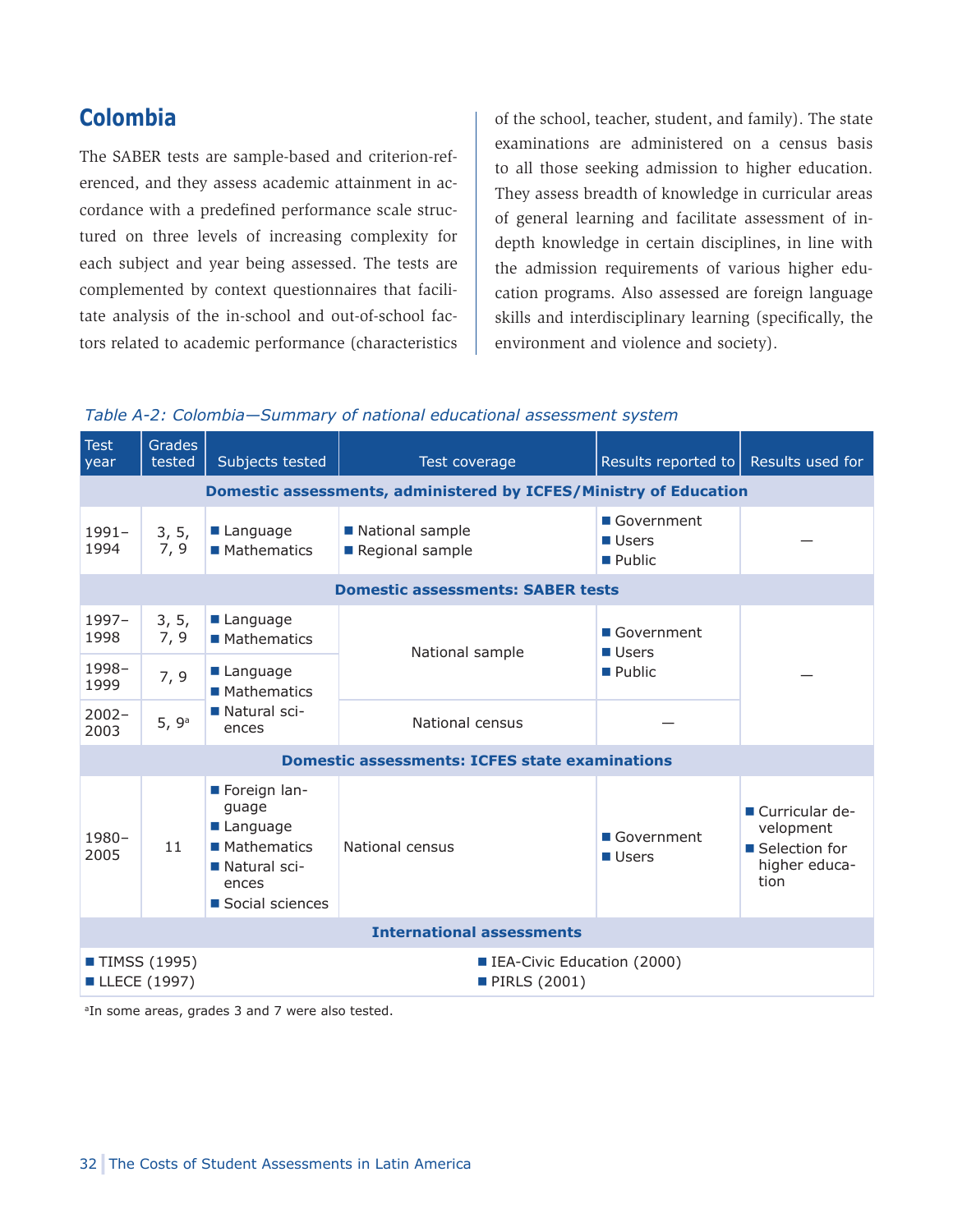## **Honduras**

UMCE's tests are sample-based at the national level, criterion-referenced, and based mainly on a multiplechoice model. Both written composition and oral reading are tested on the verbal assessments. The tests are complemented by questionnaires for students, parents, teachers, and principals to gather data for later analysis of school-related factors. Attention is focused on socioeconomic status and other intra-school vari-

ables (including identification of a model for gauging the effectiveness of schooling). The technical teams have faced some difficulties in establishing reliable correlations between these variables and academic performance, although the use of a hierarchical linear model since 2002 has enhanced the reliability and validity of the correlations. UMCE additionally offers its services in assessing academic performance as an indicator of the impact of specific programs financed by international development institutions.

#### *Table A-3: Honduras—Summary of national educational assessment system*

| <b>Test</b><br>year | Grades<br>tested                                                         | Subjects tested                                                       | Test coverage                              | Results reported to                          | Results used for                                                     |  |  |  |  |
|---------------------|--------------------------------------------------------------------------|-----------------------------------------------------------------------|--------------------------------------------|----------------------------------------------|----------------------------------------------------------------------|--|--|--|--|
|                     | Domestic assessments, administered by Ministry of Education <sup>a</sup> |                                                                       |                                            |                                              |                                                                      |  |  |  |  |
| 1990-<br>1994       | 1, 2,<br>3, 4, 5                                                         | Language<br><b>Mathematics</b><br>Natural sciences<br>Social sciences | Experimental sample<br>(10 municipalities) | <b>Education Secretariat</b><br><b>USAID</b> | Assessing USAID-sup-<br>ported projects                              |  |  |  |  |
|                     | <b>Domestic assessments, administered by UMCE</b>                        |                                                                       |                                            |                                              |                                                                      |  |  |  |  |
| 1997                | 3, 6                                                                     |                                                                       | National sample<br>National census         |                                              | ■ Teacher training<br>■ Targeting support to<br>students and schools |  |  |  |  |
| 1998                | 2, 3,<br>4, 6                                                            | Language<br>■ Mathematics                                             |                                            | Government<br><b>Users</b>                   |                                                                      |  |  |  |  |
| 1999                | 2, 3,<br>4, 5                                                            |                                                                       |                                            |                                              |                                                                      |  |  |  |  |
| 2000                | 3, 6                                                                     |                                                                       | National sample                            |                                              |                                                                      |  |  |  |  |
| $2002 -$<br>2004    | 3, 6                                                                     | $\blacksquare$ Language<br>■ Mathematics<br>Natural sciences          |                                            |                                              |                                                                      |  |  |  |  |
|                     | <b>International assessments</b>                                         |                                                                       |                                            |                                              |                                                                      |  |  |  |  |
| LLECE (1997)        |                                                                          |                                                                       |                                            |                                              |                                                                      |  |  |  |  |

aAssessment was undertaken as Component V of the Primary Education Enhancement Project.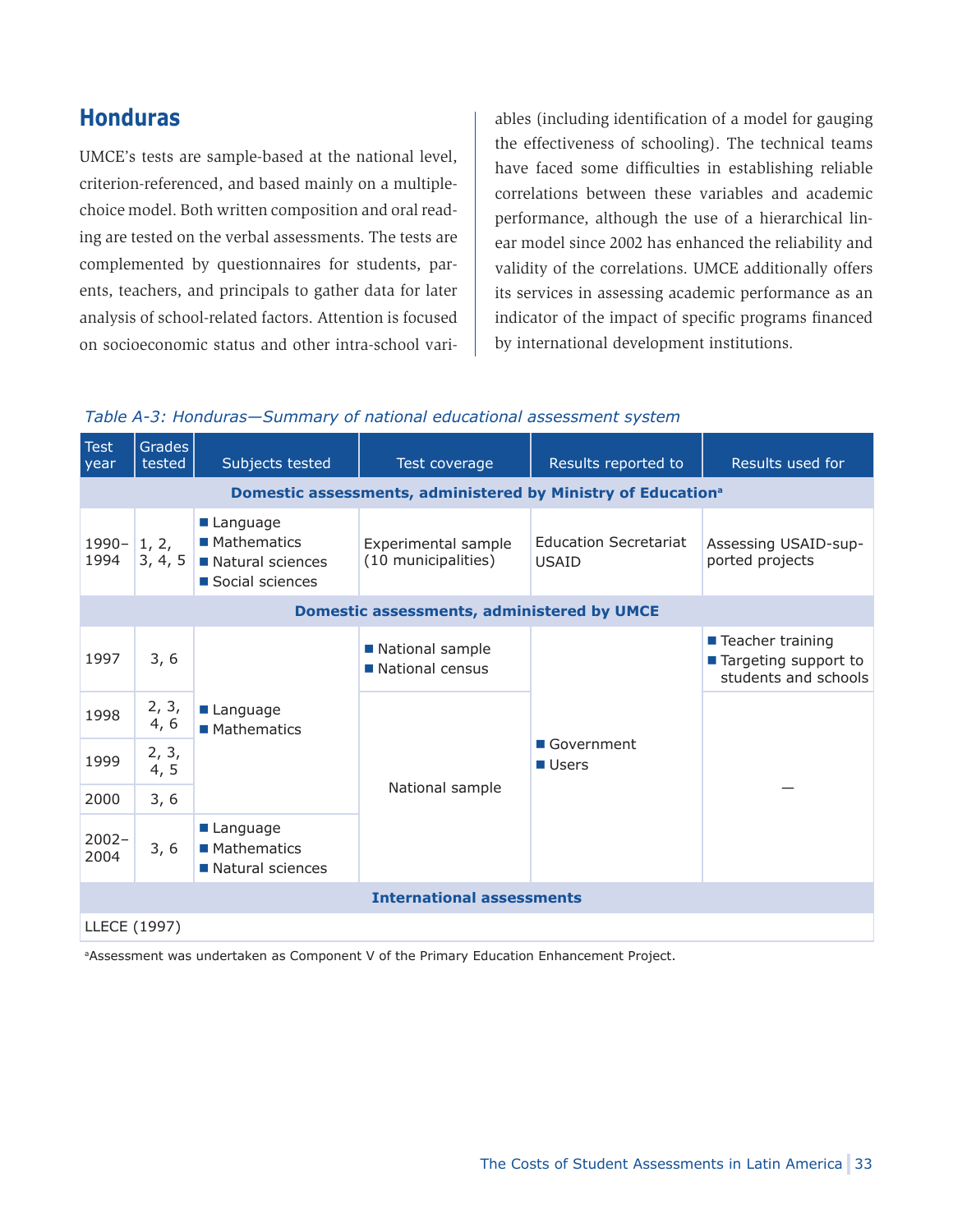### **Peru**

Peru's first tests were norm-referenced, but they are now criterion-referenced. Tests are sample-based; include both multiple-choice and open-ended questions; and have been administered in Spanish, Quechua, and Aymara. The tests are complemented by context questionnaires for later analysis of performance-related factors. These questionnaires focus on both inschool variables (teaching inputs, characteristics of schools and teachers, attitudes toward subjects and indigenous languages, public or private school management) and out-of-school variables (gender, socioeconomic status, native language, household chores, urban or rural location, geographic region).

#### *Table A-4: Peru—Summary of national educational assessment system*

| <b>Test</b><br>year                       | Grades<br>tested                                 | Subjects tested                                                                                                    | Test coverage   | Results reported to | Results used for |  |  |  |  |
|-------------------------------------------|--------------------------------------------------|--------------------------------------------------------------------------------------------------------------------|-----------------|---------------------|------------------|--|--|--|--|
|                                           | <b>Domestic assessments, administered by UMC</b> |                                                                                                                    |                 |                     |                  |  |  |  |  |
| 1996                                      | $\overline{4}$                                   | Language<br>■ Mathematics                                                                                          |                 |                     |                  |  |  |  |  |
| 1998                                      | 4, 6,                                            | ■ Language<br>■ Mathematics<br>4M, 5M $\blacksquare$ Natural sciences <sup>a</sup><br>Social sciences <sup>a</sup> | National sample | Government          |                  |  |  |  |  |
| 2001                                      | 4, 6,<br>4M                                      | $\blacksquare$ Language<br>■ Mathematics                                                                           |                 | ■ Users<br>■ Public |                  |  |  |  |  |
| 2004                                      | 2, 6,<br>3M, 5M                                  | Language<br>■ Mathematics<br>$\blacksquare$ Civics                                                                 |                 |                     |                  |  |  |  |  |
| <b>International assessments</b>          |                                                  |                                                                                                                    |                 |                     |                  |  |  |  |  |
| ■ LLECE (1997)<br><b>PISA Plus (2001)</b> |                                                  |                                                                                                                    |                 |                     |                  |  |  |  |  |

<sup>a</sup>Administered to grades 4 and 6 only.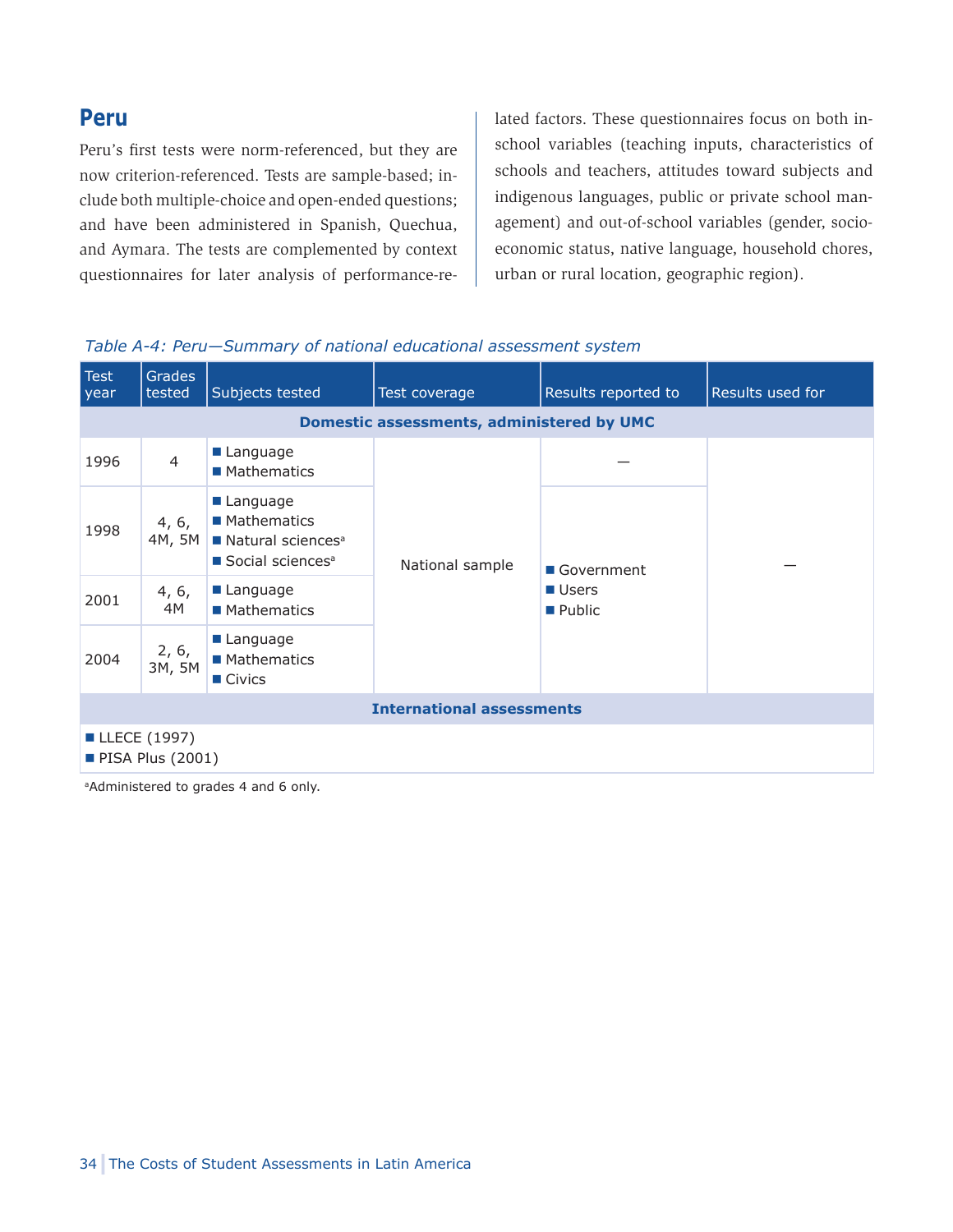### **Uruguay**

Both census- and sample-based tests have been used. They include multiple-choice and open-ended questions. The tests are complemented by questionnaires on the socio-educational context to be completed by teachers, principals, students, and families; the information thereby collected is used to analyze performance-related factors. The questionnaires focus on both in-school variables (such as infrastructure and facilities, human resources, teaching experience, management, and pedagogical concepts) and out-ofschool factors (such as housing conditions, family composition, material and cultural goods, and parents' levels of education and occupation).

| <b>Test</b><br>year | <b>Grades</b><br>tested                                                                | Subjects tested                                                       | Test coverage                                                                    | Results reported to                  | Results used for                                                        |  |  |  |  |  |
|---------------------|----------------------------------------------------------------------------------------|-----------------------------------------------------------------------|----------------------------------------------------------------------------------|--------------------------------------|-------------------------------------------------------------------------|--|--|--|--|--|
|                     | Domestic assessments, administered by Unidad de Medición de la Calidad de la Educación |                                                                       |                                                                                  |                                      |                                                                         |  |  |  |  |  |
| 1996                | 6                                                                                      | Language<br>■ Mathematics<br>Student attitudes                        | National census                                                                  | Government<br><b>Users</b><br>Public | ■ Teacher training<br>■ Targeting support<br>to students and<br>schools |  |  |  |  |  |
| 1998                | 3                                                                                      | Language<br>■ Mathematics<br>Natural sciences<br>Social sciences      | National sample<br>Self-administered in<br>all schools                           | <b>Users</b><br>Public               |                                                                         |  |  |  |  |  |
| 1999                | 6                                                                                      | Language<br><b>Mathematics</b><br>Student attitudes                   | National sample<br>Experimental<br>sample<br>Self-administered in<br>all schools | Government<br>Users                  | Teacher training                                                        |  |  |  |  |  |
| 1999                | 3M                                                                                     | Language<br><b>Mathematics</b><br>Natural sciences<br>Social sciences | National census                                                                  | Public                               | Targeting support to<br>students and schools                            |  |  |  |  |  |
| 2001                | $\overline{4}$                                                                         |                                                                       |                                                                                  |                                      |                                                                         |  |  |  |  |  |
| 2001                | Pre-<br>school,<br>1, 2                                                                | Cognitive and affec-<br>tive development<br>Language<br>■ Mathematics | National sample                                                                  | Government<br><b>Users</b>           | Teacher training                                                        |  |  |  |  |  |
| 2002                | 6                                                                                      | Language<br>■ Mathematics                                             | National census<br>National sample                                               |                                      |                                                                         |  |  |  |  |  |
|                     |                                                                                        |                                                                       | <b>International assessments</b>                                                 |                                      |                                                                         |  |  |  |  |  |
|                     | PISA (2003)                                                                            |                                                                       |                                                                                  |                                      |                                                                         |  |  |  |  |  |

#### *Table A-5: Uruguay—Summary of national educational assessment system*